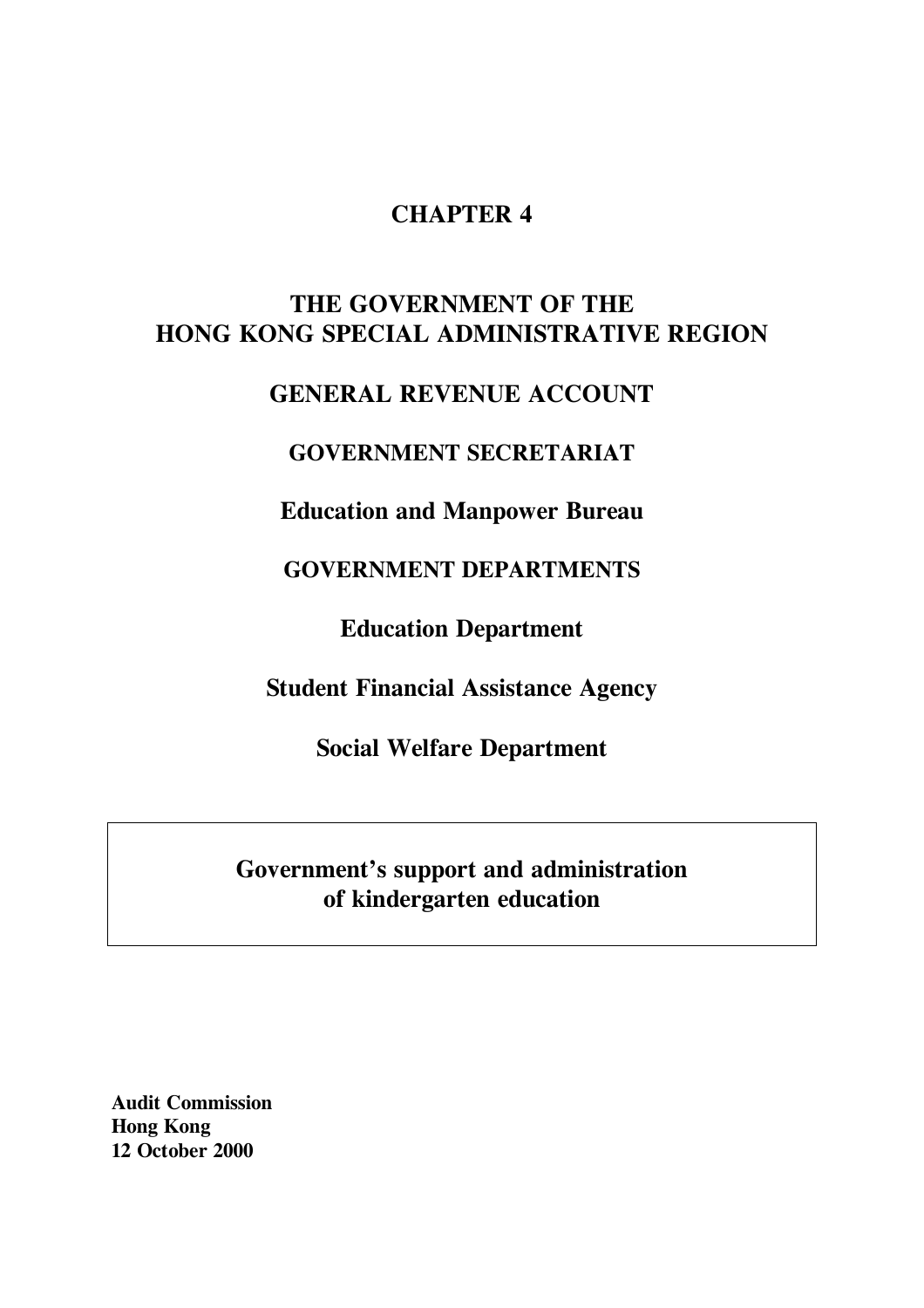# **GOVERNMENT'S SUPPORT AND ADMINISTRATION OF KINDERGARTEN EDUCATION**

# **Contents**

**Paragraphs**

# **SUMMARY AND KEY FINDINGS**

| PART 1: INTRODUCTION                                                              | 1.1           |
|-----------------------------------------------------------------------------------|---------------|
| <b>Background</b>                                                                 | 1.2           |
| Government's support and administration<br>of kindergarten education              | $1.3 - 1.4$   |
| <b>Recent events</b>                                                              | $1.5 - 1.6$   |
| <b>Audit review</b>                                                               | $1.7 - 1.8$   |
| General response from the Administration                                          | 1.9           |
| PART 2:<br><b>CONTROL OF KINDERGARTENS'</b><br><b>MISCELLANEOUS FEES</b>          | 2.1           |
| <b>Control of school fees and</b>                                                 | $2.2 - 2.4$   |
| miscellaneous fees charged by kindergartens                                       |               |
| Guidelines on charging of miscellaneous fees                                      | $2.5 - 2.6$   |
| Audit review of control of miscellaneous fees                                     | $2.7 - 2.10$  |
| <b>Audit observations and recommendations</b><br>on control of miscellaneous fees | $2.11 - 2.12$ |
| <b>Response from the Administration</b>                                           | $2.13 - 2.14$ |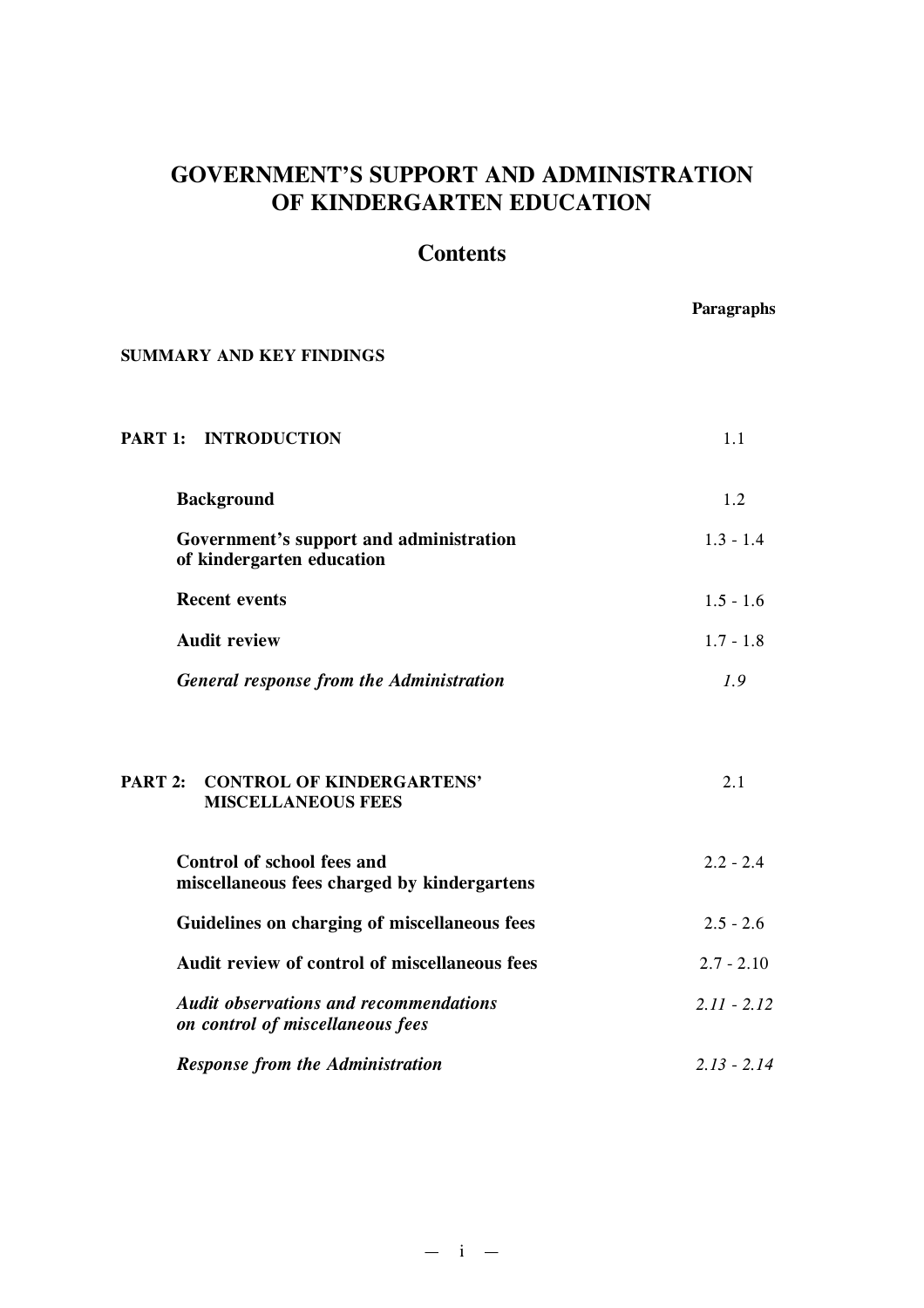# **Paragraphs**

| PART 3:<br><b>SERVICES PROVIDED BY</b><br>THE ADVISORY INSPECTORATE OF THE ED                       | 3.1           |
|-----------------------------------------------------------------------------------------------------|---------------|
| Aims and principles of kindergarten education                                                       | $3.2 - 3.3$   |
| <b>Functions of the Advisory Inspectorate</b>                                                       | $3.4 - 3.5$   |
| <b>Organisation of the Inspectorate</b>                                                             | 3.6           |
| <b>Inspection system</b>                                                                            | $3.7 - 3.8$   |
| Audit observations on inspection system                                                             | $3.9 - 3.14$  |
| Audit recommendations on inspection system                                                          | 3.15          |
| <b>Response from the Administration</b>                                                             | 3.16          |
| <b>Inspection of kindergartens</b>                                                                  | $3.17 - 3.20$ |
| <b>Performance of kindergartens</b>                                                                 | $3.21 - 3.24$ |
| ED's actions to enhance<br>the quality of kindergarten education                                    | $3.25 - 3.26$ |
| Audit observations on performance of kindergartens                                                  | $3.27 - 3.28$ |
| Audit recommendations on performance of kindergartens                                               | 3.29          |
| <b>Response from the Administration</b>                                                             | $3.30 - 3.31$ |
| REFUND OF RENT, RATES AND GOVERNMENT<br>PART <sub>4</sub> :<br>RENT AND KINDERGARTEN SUBSIDY SCHEME | 4.1           |

| <b>Background to the reimbursement</b>                                                                         | $4.2 - 4.6$ |
|----------------------------------------------------------------------------------------------------------------|-------------|
| Audit analysis of operating profits<br>of kindergartens receiving reimbursement                                | $4.7 - 4.8$ |
| <b>Audit observations and recommendations on</b><br>operating profits of kindergartens receiving reimbursement | $49 - 410$  |
| <b>Response from the Administration</b>                                                                        | 411         |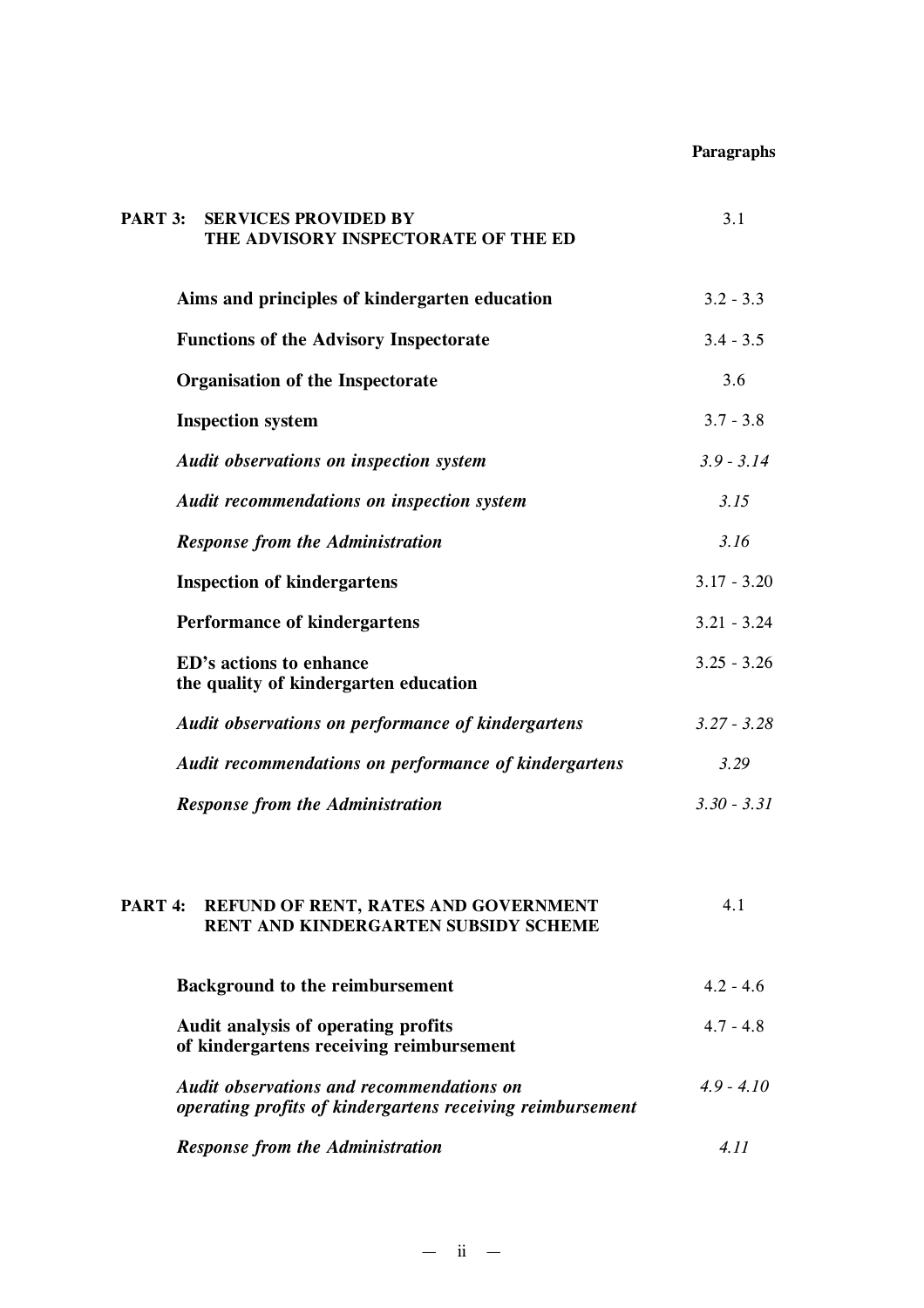# **Paragraphs**

| <b>Background to Kindergarten Subsidy Scheme</b>                                                              | $4.12 - 4.13$ |
|---------------------------------------------------------------------------------------------------------------|---------------|
| KSS kindergartens with less than satisfactory performance                                                     | $4.14 - 4.15$ |
| <b>Audit observations and recommendations on</b><br>KSS kindergartens with less than satisfactory performance | $4.16 - 4.18$ |
| <b>Response from the Administration</b>                                                                       | 4.19          |
| PART 5:<br><b>MANAGEMENT INFORMATION</b><br>OF KINDERGARTEN EDUCATION                                         | 5.1           |
| Management information of kindergarten education                                                              | $5.2 - 5.5$   |
| <b>Audit recommendations on management</b><br>information of kindergarten education                           | 5.6           |
| <b>Response from the Administration</b>                                                                       | 5.7           |
| <b>PART 6: KINDERGARTEN FEE REMISSION SCHEME</b>                                                              | 6.1           |
| <b>Background of the KGFRS</b>                                                                                | 6.2           |
| <b>Eligibility criteria</b>                                                                                   | $6.3 - 6.5$   |
| Incomes declared by applicants                                                                                | 6.6           |
| <b>Verification of declared incomes</b>                                                                       | $6.7 - 6.8$   |
| <b>Audit observations and recommendations</b><br>on verification of declared incomes                          | $6.9 - 6.12$  |
| <b>Response from the Administration</b>                                                                       | 6.13          |
| <b>Dependant family members</b>                                                                               | $6.14 - 6.16$ |
| <b>Audit observations and recommendations</b><br>on dependant family members                                  | $6.17 - 6.19$ |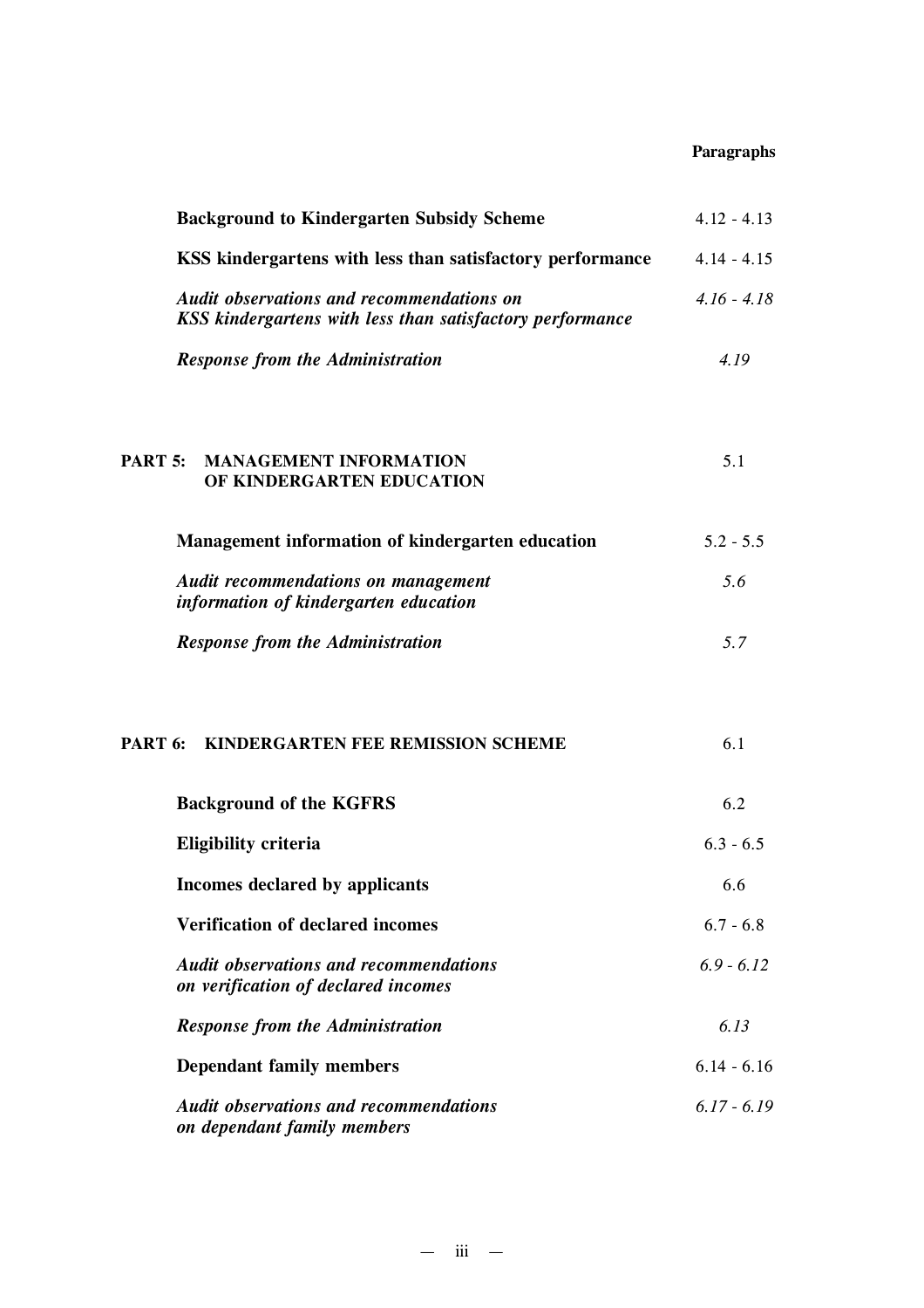#### **Paragraphs**

| <b>Response from the Administration</b>                                           | 6.20          |
|-----------------------------------------------------------------------------------|---------------|
| Applicants in receipt of CSSA                                                     | $6.21 - 6.23$ |
| <b>Matching exercise conducted by Audit</b>                                       | $6.24 - 6.25$ |
| <b>Audit case studies</b>                                                         | 6.26          |
| <b>Audit observations and recommendations</b><br>on applicants in receipt of CSSA | $6.27 - 6.29$ |
| <b>Response from the Administration</b>                                           | $6.30 - 6.32$ |
| <b>Internal benchmarking</b>                                                      | 6.33          |
| Audit recommendations on internal benchmarking                                    | 6.34          |
| <b>Response from the Administration</b>                                           | 6.35          |

Appendix A: Miscellaneous fees income of 50 kindergartens in 1998-99

| Appendix B: Kindergartens with profit from sale of school items exceeding 15% of the |  |  |  |  |  |  |
|--------------------------------------------------------------------------------------|--|--|--|--|--|--|
| cost price in 1998-99                                                                |  |  |  |  |  |  |

- Appendix C: Inspection interval for kindergartens from 1994-95 to 1998-99
- Appendix D: Analysis of performance information during the period 1994-95 to 1998-99
- Appendix E: Points awarded to average monthly income groups
- Appendix F: Points awarded to family members
- Appendix G: Illustrative example (based on actual case) of dependant family members on the result of the application for fee remission
- Appendix H: Acronyms and abbreviations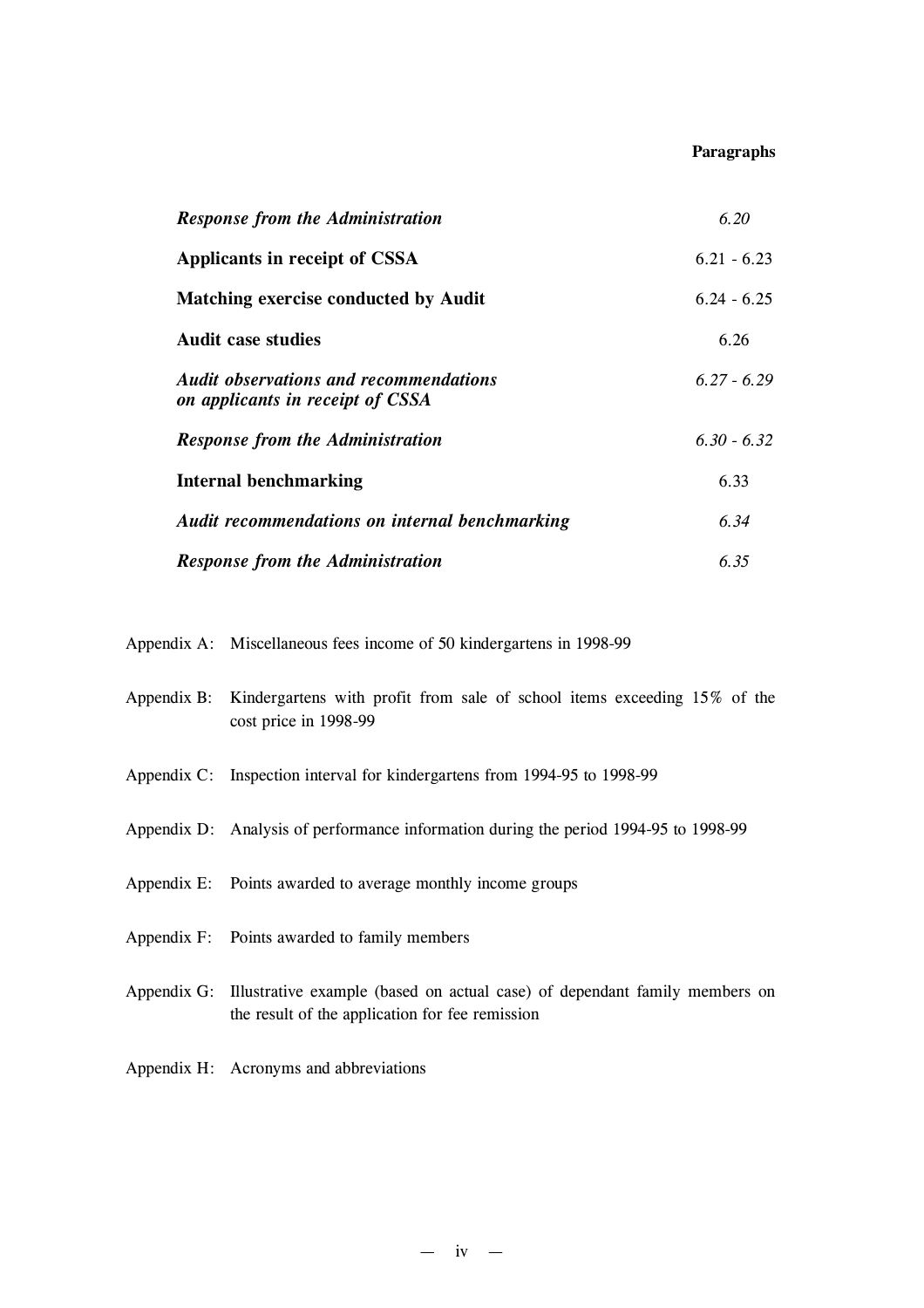# **GOVERNMENT'S SUPPORT AND ADMINISTRATION OF KINDERGARTEN EDUCATION**

# **Summary and key findings**

A. **Introduction.** In Hong Kong, children aged between three to six usually receive kindergarten education. All kindergartens are privately run and are categorised as non-profit-making kindergartens or private kindergartens. In September 1999, 171,000 children were enrolled in 756 kindergartens. The Government aims to promote the development of high quality kindergarten education within a non-compulsory private sector school system. This is achieved through a programme of support for kindergarten education, which includes: (a) registration of all kindergartens under the Education Ordinance (Cap. 279) to ensure compliance with the statutory requirements; (b) advice to kindergarten operators on the curriculum; (c) upgrading of the qualifications of kindergarten teachers and principals; (d) refund of rent, rates and government rent to non-profit-making kindergartens; (e) assistance to needy parents to pay kindergarten fees; and (f) direct subsidy to eligible kindergartens (paras. 1.2 to 1.4).

B. **Audit review.** Audit has conducted a review of the Government's support and administration of kindergarten education (paras. 1.7 to 1.8). The audit findings are summarised in paragraphs C to I below.

C. **Control of kindergartens' miscellaneous fees.** While school fees charged by kindergartens are subject to the Education Department's assessment and approval, miscellaneous fees charged by kindergartens are not subject to such control. Because of the lack of control on miscellaneous fees, many kindergartens derived substantial profits from such fees. The average profit margin from miscellaneous fees income of the kindergartens selected by Audit for examination was 159%. Although the Education Department (ED) has issued guidelines on the profit limit of 15% on selling school items, many kindergartens selected for examination did not follow the ED's advice. These guidelines did not explicitly mention whether the profit limit also applied to the provision of paid services such as birthday parties and graduation ceremonies (paras. 2.2 to 2.11).

D. **Services provided by the Advisory Inspectorate of the ED.** The ED's Advisory Inspectorate (Inspectorate) is responsible for monitoring, evaluating and improving the quality of teaching and learning in kindergartens. Despite the fact that non-profit-making kindergartens receiving government financial assistance had better performance in the delivery of education, the Inspectorate put more emphasis on inspecting them. In the past five years, kindergartens with good or satisfactory performance had on average been inspected once every 2.9 years. However, kindergartens with less than satisfactory performance had on average been inspected once every 3.2 years (paras. 3.4 to 3.12).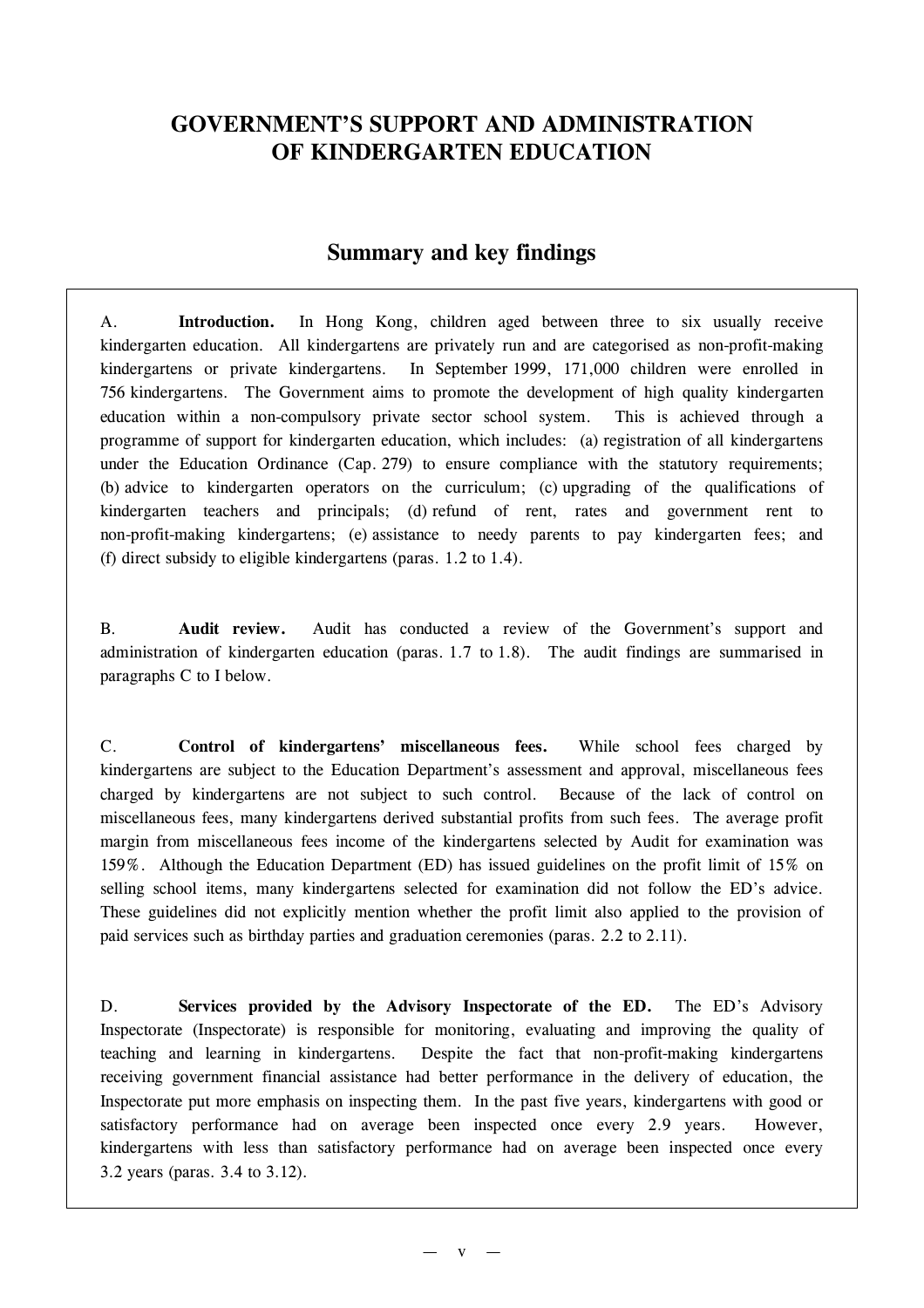E. Many kindergartens had consistently been assessed by the Inspectorate to have less than satisfactory performance. This indicates that, in assisting these kindergartens to improve the quality of kindergarten education, the Inspectorate's work has been less than effective. Audit observed that the Inspectorate had not taken timely follow-up inspections on those kindergartens with less than satisfactory performance, and that there was a lack of post-inspection support. Furthermore, the Inspectorate has only played an advisory role in the delivery of kindergarten education (paras. 3.17 to 3.28).

F. **Refund of rent, rates and government rent.** The objective of the rent and rates reimbursement is to provide financial assistance to non-profit-making kindergartens to meet their rental expenses so that they do not have to charge the parents higher school fees. The total expenditure on such reimbursement amounted to \$160 million in 1999-2000. Audit noted that some kindergartens had profit levels substantially higher than the amount of rent and rates reimbursement. It is doubtful whether the Government should continue to provide financial assistance to these kindergartens (paras. 4.2 to 4.9).

G. **Kindergarten Subsidy Scheme (KSS).** The KSS provides a direct subsidy to non-profit-making kindergartens, so that they can employ professionally trained teachers to meet the minimum proportion of qualified kindergarten teachers required by the Government without having to increase their fees substantially. The expenditure on the KSS amounted to \$113 million in 1999-2000. One of the conditions that the KSS kindergartens have to fulfill is that they should maintain an acceptable operating standard in both management and professional aspects. Audit noted that 13 kindergartens under the KSS were assessed to have less than satisfactory performance in the school year 1998-99. Of these 13 kindergartens, six of them had regularly been given less than satisfactory assessment since the school year 1990-91. Apart from issuing one warning letter to a kindergarten, the ED had not taken any action against the other five KSS kindergartens (paras. 4.12 to 4.17).

H. **Management information of kindergarten education.** There has been a lack of adequate management information to facilitate the planning and decision making of the ED's senior management. For example, there was inadequate management information summarising the performance of kindergartens, broken down into different categories of kindergartens, and showing the trend of performance over a period of time (paras. 5.2 to 5.5).

I. **Kindergarten Fee Remission Scheme (KGFRS).** The KGFRS is administered by the Student Financial Assistance Agency (SFAA). The KGFRS provides parents-in-need with financial assistance in the form of fee remission, so that their children can receive kindergarten education. The total expenditure on fee remission amounted to \$311 million in 1999-2000. All applications for fee remission are subject to a means test. Audit observed that many applicants had used self-certified income statements as income proof, which are not entirely reliable, and that the SFAA did not specifically target these applicants for home visits to verify the details of applications for fee remission (paras. 6.2 to 6.11). The SFAA did not require applicants to submit documentary proof of dependant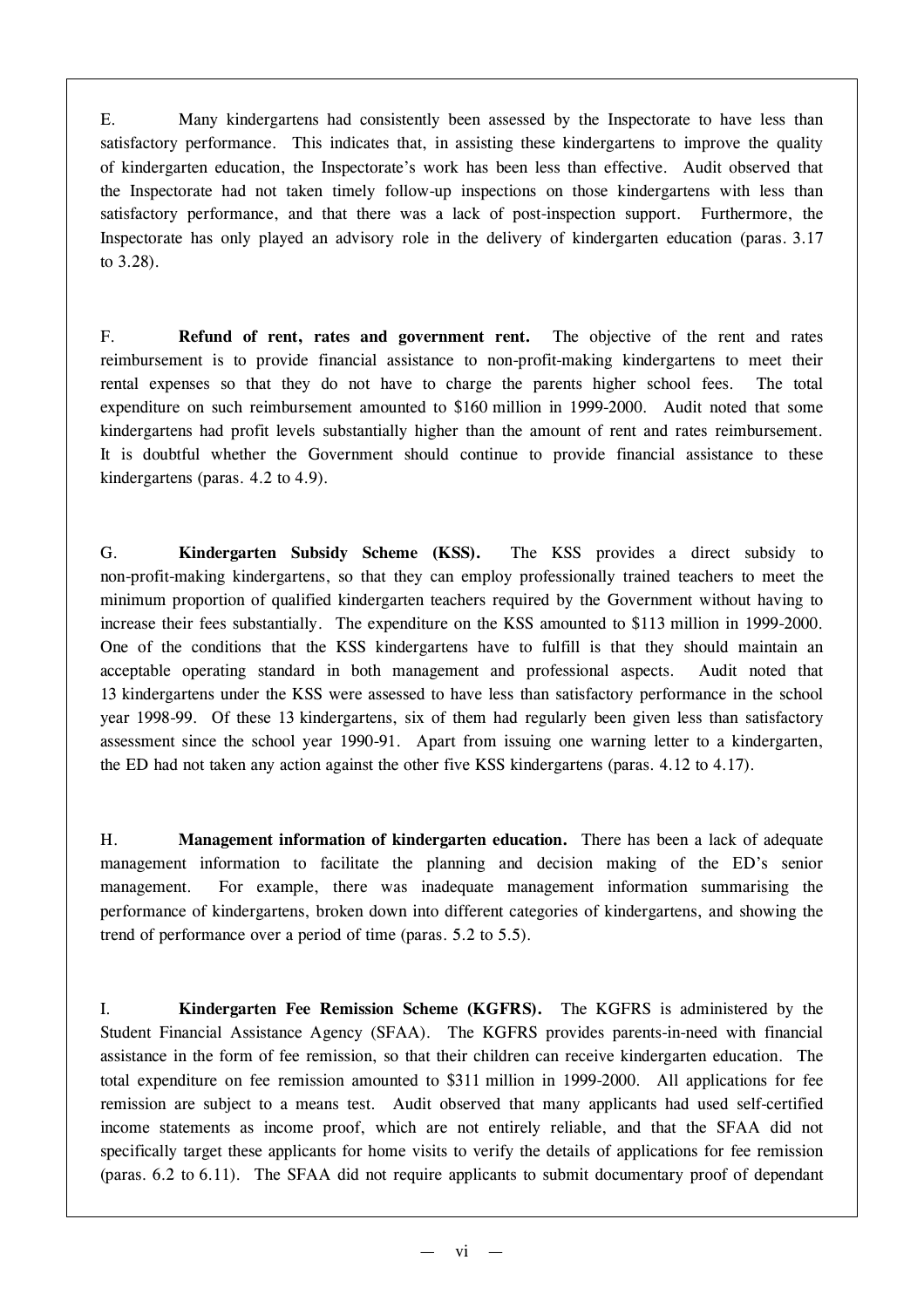parents and other dependant children to substantiate the information given in the application. There were cases where claims for dependant parents were not substantiated (paras. 6.14 to 6.18). Both the SFAA and the Social Welfare Department (SWD) processed applications for school fee assistance. Audit noted that there were irregularities and overpayments in some cases. Audit further noted that the SFAA can improve the performance of operations of the various student financial assistance schemes it administers by conducting an internal benchmarking exercise (paras. 6.21 to 6.27 and 6.33).

- J. **Audit recommendations.** Audit has made the following main recommendations that:
	- the Director of Education should:
		- (i) extend the profit limit of 15% to cover all the paid services provided by kindergartens (para. 2.12(a));
		- (ii) issue warning letters to and introduce stiffer sanctions against those kindergartens which have failed to follow the ED's guidelines on the maximum profit margin for selling school items and providing paid services (para. 2.12(c) and (d));
		- (iii) inspect those kindergartens with less than satisfactory performance more frequently (first inset of para. 3.15);
		- (iv) conduct follow-up inspections on a timely basis to ensure that kindergartens have taken necessary action on the ED's recommendations (first inset of para. 3.29);
		- (v) provide post-inspection support to kindergartens with less than satisfactory performance (second inset of para. 3.29);
		- (vi) establish a mechanism for dealing with kindergartens which have a consistently poor record of performance (third inset of para. 3.29);
		- (vii) review the need for rent and rates reimbursement to kindergartens which have made substantial profits (second inset of para. 4.10);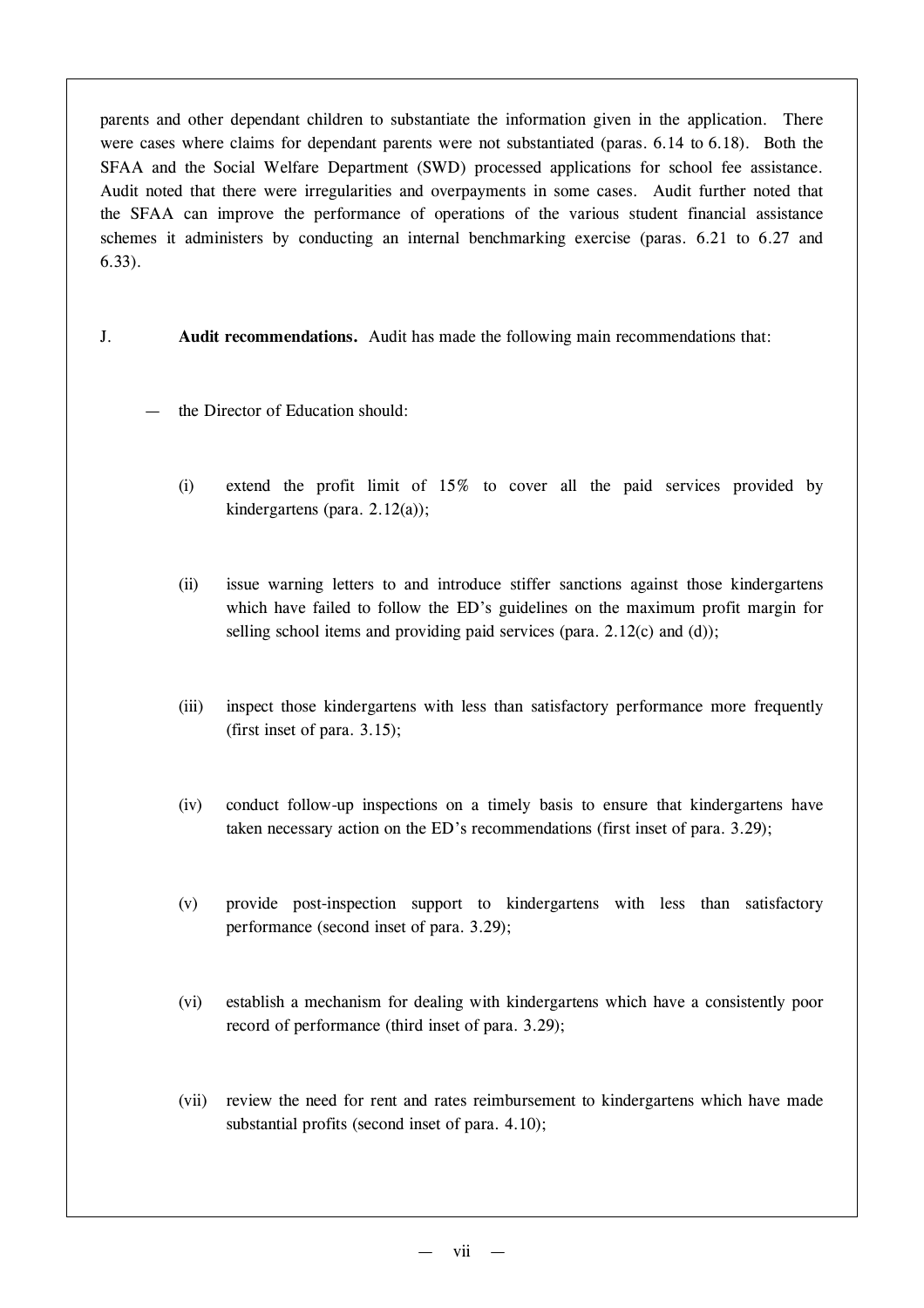- (viii) issue warning letters to those KSS kindergartens with less than satisfactory performance and take appropriate sanction measures against those kindergartens which make no improvement (first and third insets of para. 4.18);
- (ix) develop a computerised management information system to facilitate the analysis and retrieval of crucial management information (second inset of para. 5.6); and
- (x) improve on the crucial management information and make it available to the ED's senior management (third inset of para. 5.6);
- the Controller, SFAA should:
	- (i) discourage the use of self-certified income statement as income proof and use a risk-based approach to conducting home visits (first and second insets of para. 6.12);
	- (ii) request applicants to submit documentary proof of dependant family members in appropriate cases and consider cross-checking with the records of the SWD (para. 6.19); and
	- (iii) conduct an internal benchmarking exercise to identify improvement opportunities for administering student financial assistance schemes (first inset of para. 6.34).
- the Director of Social Welfare should take prompt actions to detect and rectify the irregularities in school fee assistance paid under the Comprehensive Social Security Assistance Scheme, and provide adequate guidelines to staff to ensure that they are familiar with the KGFRS (para. 6.28); and
- the Controller, SFAA and the Director of Social Welfare should run a computer program to facilitate data matching and verification of records (second inset of para. 6.29).

K. **Response from the Administration.** The Administration has generally accepted the audit recommendations. The Secretary for Education and Manpower has said that she welcomes the audit review highlighting areas for improvement which will help rectify existing malpractices among kindergartens.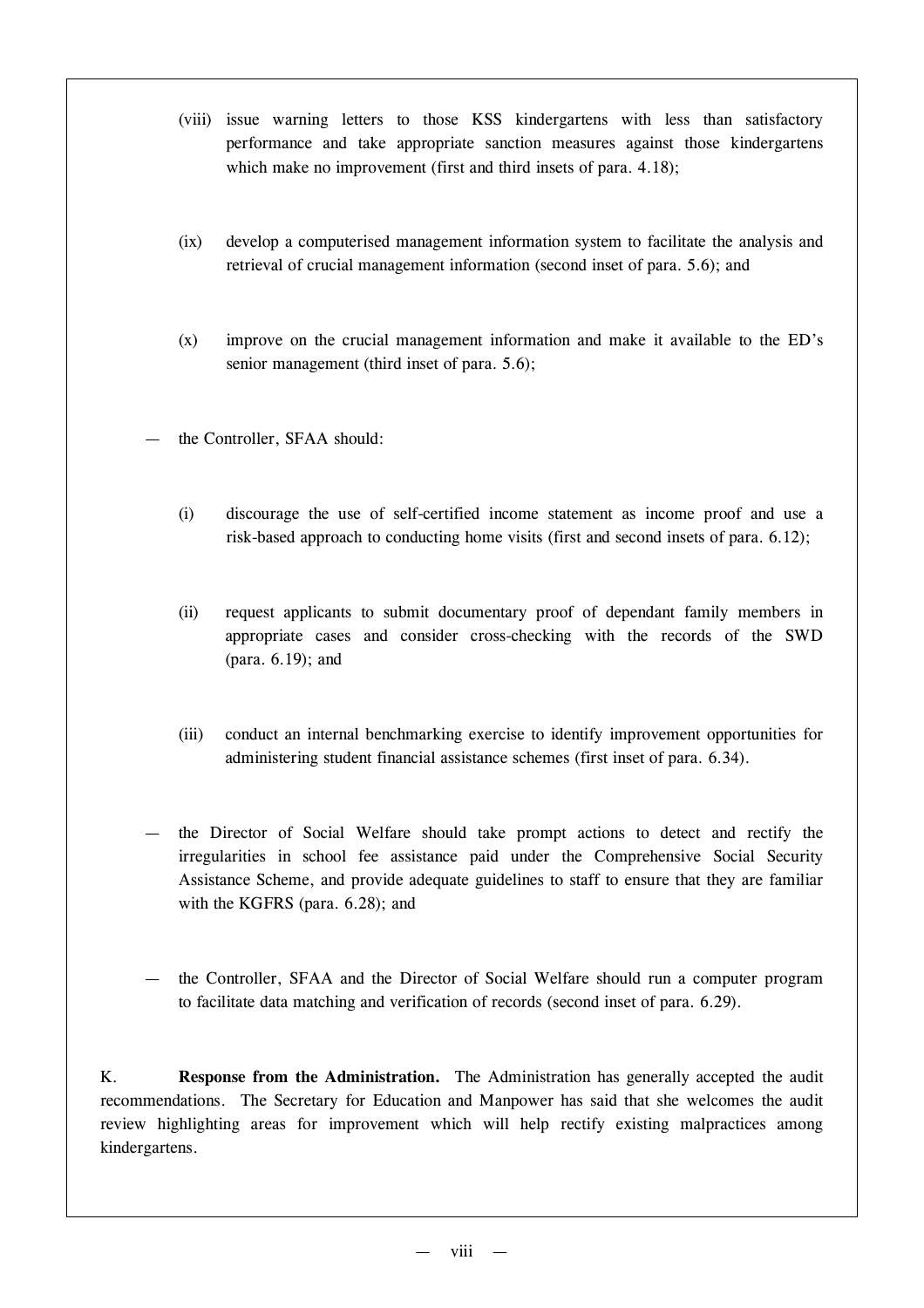# **PART 1: INTRODUCTION**

1.1 This PART describes the background to kindergarten education in Hong Kong and the objective and scope of the audit review.

#### **Background**

1.2 Kindergarten education in Hong Kong refers to education offered to children aged between three to six. In Hong Kong, all kindergartens are privately run. They can be categorised as non-profit-making kindergartens or private kindergartens, depending on their sponsoring organisations which can be either voluntary agencies or private enterprises. In September 1999, 171,000 children were enrolled in 756 kindergartens as follows:

| Kindergartens     | <b>Number</b>                   | <b>Children</b> | Percentage<br>of children |
|-------------------|---------------------------------|-----------------|---------------------------|
| Non-profit-making | 468                             | 110,000         | 64%                       |
| Private           | 288                             | 61,000          | 36%                       |
| <b>Total</b>      | 756<br>$\overline{\phantom{a}}$ | 171,000         | 100%                      |

# **Government's support and administration of kindergarten education**

1.3 The Government aims to promote the development of high quality kindergarten education within a non-compulsory private sector school system. This is achieved through the following support programmes for kindergarten education:

- *Registration of all kindergartens under the Education Ordinance (Cap. 279).* Inspectors of the Education Department (ED) visit registered kindergartens regularly to ensure compliance with the statutory requirements (e.g. charging of school fees as approved by the ED, maximum number of children in a classroom and safety standards);
- *Advice to kindergarten operators on the curriculum.* The Advisory Inspectorate of the ED conducts regular visits to kindergartens to give advice to principals and teachers on matters such as the curriculum and teaching approaches; and
- *Upgrading of the qualifications of kindergarten teachers and principals.* Since September 1995, the minimum entry qualifications for new kindergarten teachers have been raised. They are required to have completed Secondary Five education with at least two passes in the Hong Kong Certificate of Education Examination, one of which must be Chinese Language or Chinese Literature. Since September 1997, all kindergartens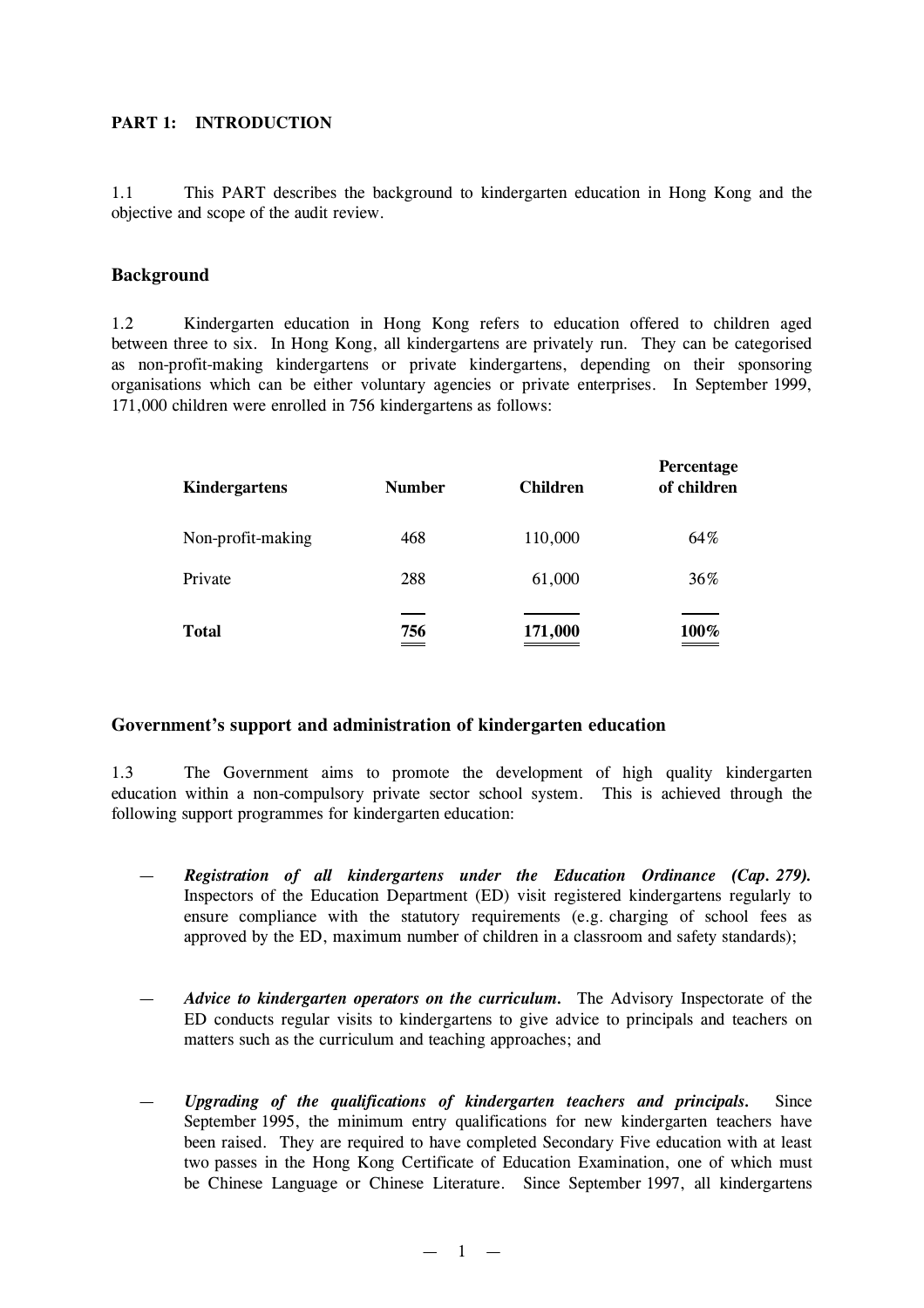have been required to have at least 40% of their teachers professionally trained to become Qualified Kindergarten Teachers (QKTs). The ratio is increased yearly. By September 2000, at least 60% of the teachers in each kindergarten should be QKTs. To become a QKT, a person has to complete a one-year part-time training course recognised by the ED. Starting from September 2002, all newly appointed kindergarten principals must have completed the Certificate in Kindergarten Education Course.

1.4 While the Government does not operate any kindergartens, it provides funding for kindergarten education, which takes the following forms:

- *Refund of rent, rates and government rent to non-profit-making kindergartens.* Since 1982, non-profit-making kindergartens, upon successful applications, have been provided with financial assistance by the ED in the form of rent and rates reimbursement. These kindergartens would not have to charge the parents higher school fees to meet their rental expenses. Government rent has also been reimbursed since 1997. Funding for such reimbursement for the financial year 1999-2000 was \$160 million;
- *Assistance to needy parents to pay kindergarten fees.* In 1990, the Kindergarten Fee Remission Scheme (KGFRS) was introduced to provide needy parents with financial assistance, so that their children could receive kindergarten education. The KGFRS is administered by the Student Financial Assistance Agency (SFAA). In the financial year 1999-2000, funding for the Scheme was \$311 million; and
- *Direct subsidy to eligible kindergartens.* Since 1995, financial assistance has been provided to non-profit-making kindergartens under the Kindergarten Subsidy Scheme (KSS). This Scheme enables kindergarten operators to employ QKTs and to pay them the salaries recommended by the Government, so as to improve the quality of kindergarten education and to minimise the impact of fee increases on parents. In the financial year 1999-2000, funding for the KSS was \$113 million.

#### **Recent events**

1.5 In early 1999, there was extensive media coverage alleging that certain kindergartens were unregistered. They were also alleged to have over-enrolled pupils, overcharged school fees and admitted under-aged pupils. In November 1999, the Office of the Ombudsman completed an investigation into the registration and inspection of kindergartens overseen by the ED. The Ombudsman made a number of recommendations. At the time of audit, the ED was in the process of implementing the Ombudsman's recommendations. This audit review does not cover those issues which have already been investigated by the Ombudsman.

1.6 In early 1999, the Education Commission (EC) carried out a comprehensive review of the overall education system which includes early childhood education. The review of early childhood education focused on professional competence, quality assurance and monitoring systems, and interface between early childhood education and primary education. In July 2000, the EC completed the final stage of public consultation on reform proposals on the overall education system. As far as early childhood education is concerned, the EC's aim is to examine the future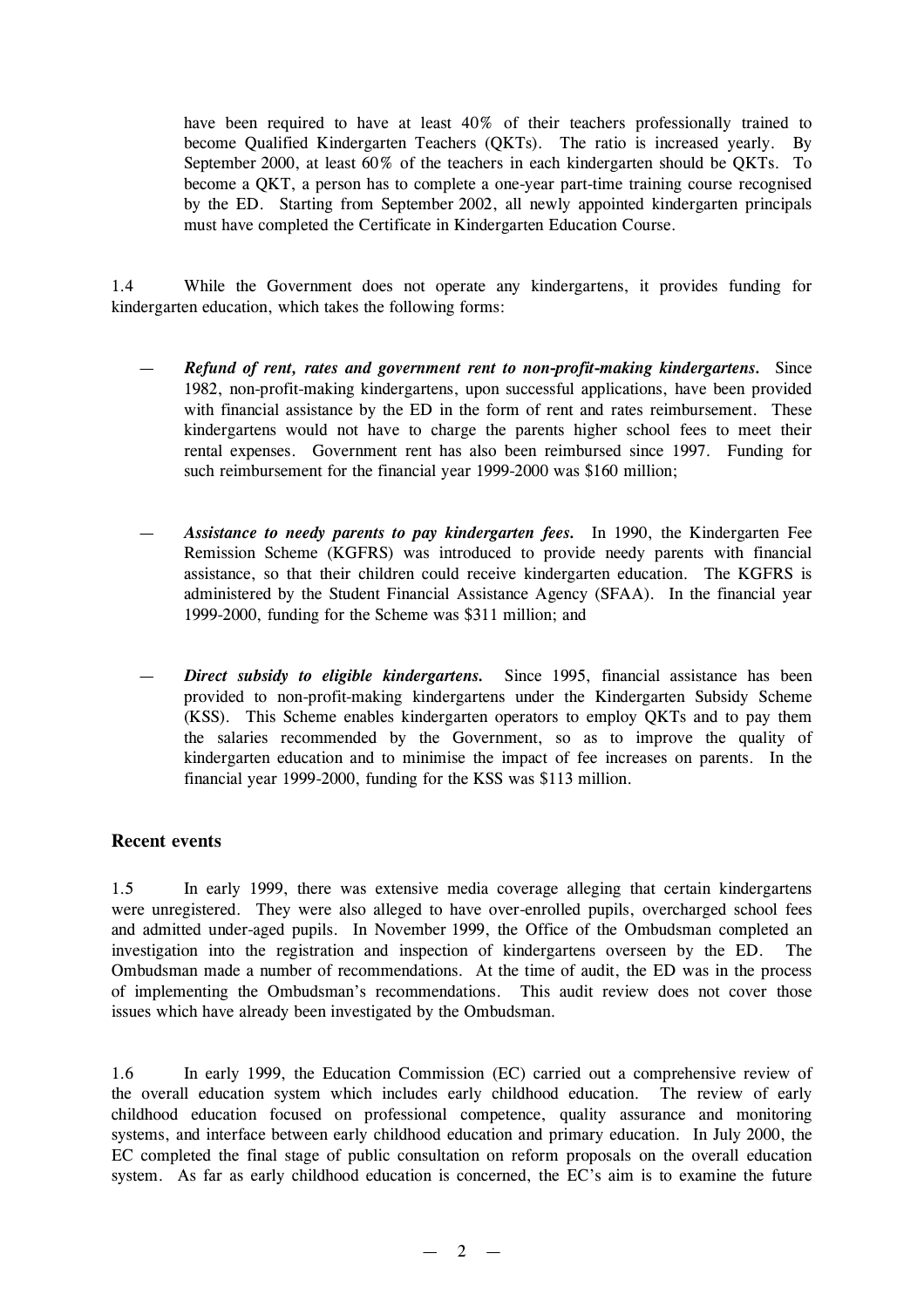development with a view to building up a new culture for quality early childhood education in Hong Kong in the 21st century. This audit does not cover those areas where recommendations have been made by the EC.

#### **Audit review**

1.7 Audit conducted a review of the Government's support and administration of kindergarten education. Audit has noted that there is scope for improvement in the following areas:

- the control of miscellaneous fees charged by kindergartens (Part 2);
- the services provided by the Advisory Inspectorate (Part 3); and
- the administration of the refund of rent, rates and government rent and the KSS (Part 4).

In addition, Audit also examined the adequacy of management information of kindergarten education (Part 5).

1.8 As regards the SFAA, Audit has observed that there is room for improvement in the administration of the KGFRS (Part 6).

#### **General response from the Administration**

1.9 The Administration has generally accepted the audit recommendations. The **Secretary for Education and Manpower** has said that:

- she welcomes the audit report highlighting areas for improvement which will help rectify existing malpractices among kindergartens. In line with the EC's review of the education system in Hong Kong, the Education and Manpower Bureau (EMB) acknowledges the importance of early childhood education in a person's development and has pledged to ensure that no one is deprived of early childhood education for the lack of financial means; and
- the EMB is also committed to enhancing the quality of early childhood education through a package of measures. This includes closer monitoring, more stringent law enforcement, increasing the transparency of kindergarten profiles and operations, performance indicators, quality assurance through self-evaluation and whole-school inspections, upgrading of training and qualifications of teachers and principals, promoting best practices, and enhancing home-school cooperation.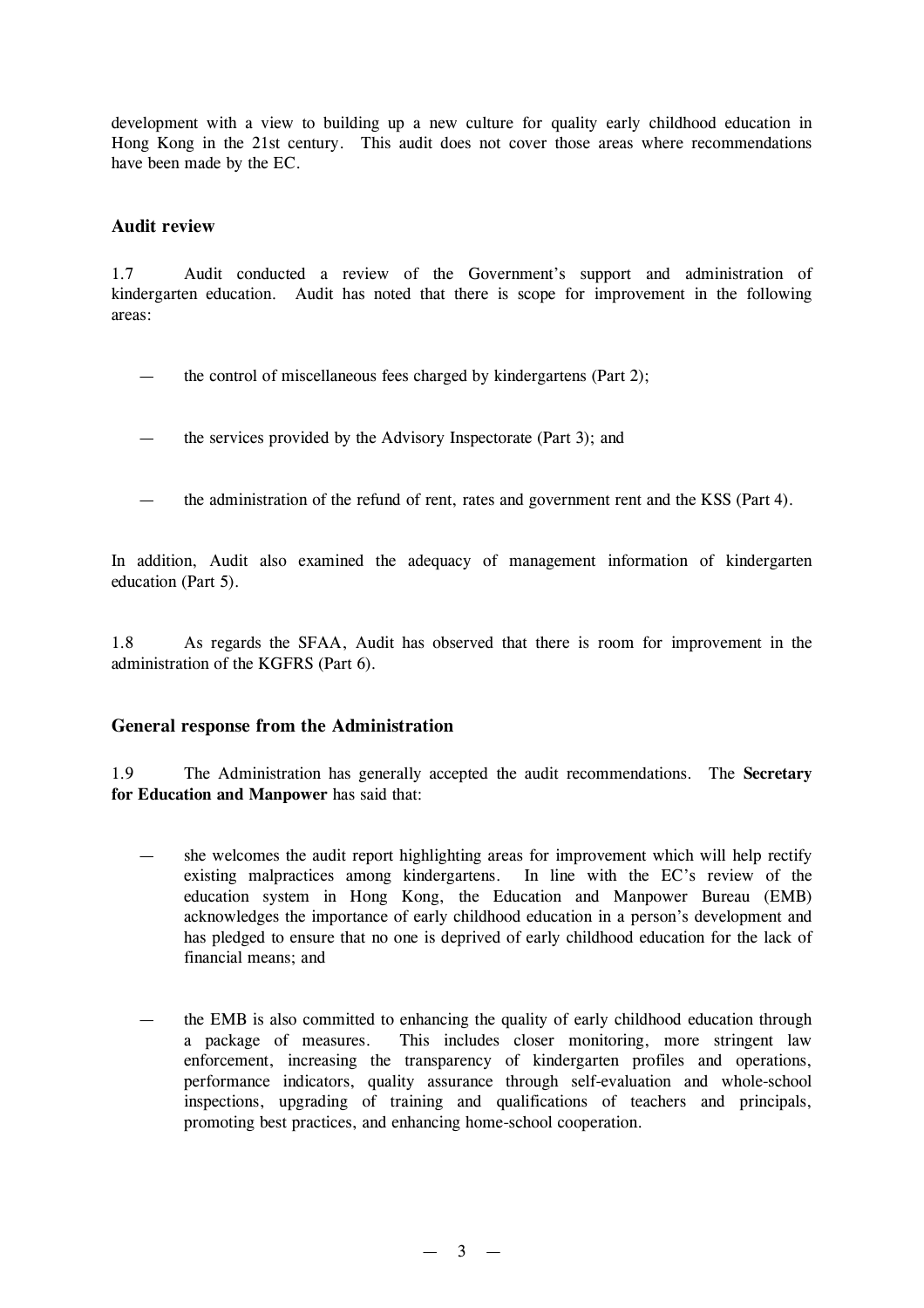#### **PART 2: CONTROL OF KINDERGARTENS'MISCELLANEOUS FEES**

2.1 This PART examines the adequacy of control of miscellaneous kindergarten fees by the ED.

# **Control of school fees and miscellaneous fees charged by kindergartens**

2.2 To ensure that the school fees charged by kindergartens are reasonable and not excessive, the Director of Education is empowered under section  $14(1)(d)$  of the Education Ordinance and regulation 65 of the Education Regulation to control and approve the school fees charged by kindergartens. All kindergartens are required to submit their applications for fee increase to the ED for assessment and approval.

2.3 Under the ED's fee assessment mechanism, the fee levels are determined on the basis of the kindergartens' estimated income and expenditure, and are subject to profit ceilings of 5% of the expenditure for non-profit-making kindergartens and 10% of the expenditure for private kindergartens.

2.4 While school fees are subject to the ED's assessment and approval, similar controls do not exist for monitoring the miscellaneous fees charged by kindergartens for the sale of school items and other paid services. These miscellaneous fees include charges for:

- *sale of school items* such as textbooks, workbooks, school uniforms, school bags and stationery; and
- *providing paid services* such as birthday parties, graduation ceremonies, Christmas parties and other occasional celebrations.

#### **Guidelines on charging of miscellaneous fees**

2.5 In connection with the sale of school items to pupils of kindergartens, since 1975, the ED has issued and regularly updated (the latest update was made in 1995) a code of practice to provide guidance to kindergartens on how these items should be charged. Where kindergartens are involved either directly or indirectly in the sale of such items to pupils, they are advised to observe the guideline that the profit from the sale of school items should be limited to 15% of the cost price of the kindergartens' suppliers and that no purchase should be compulsory. The provision of paid services was not explicitly mentioned in the 1995 code of practice.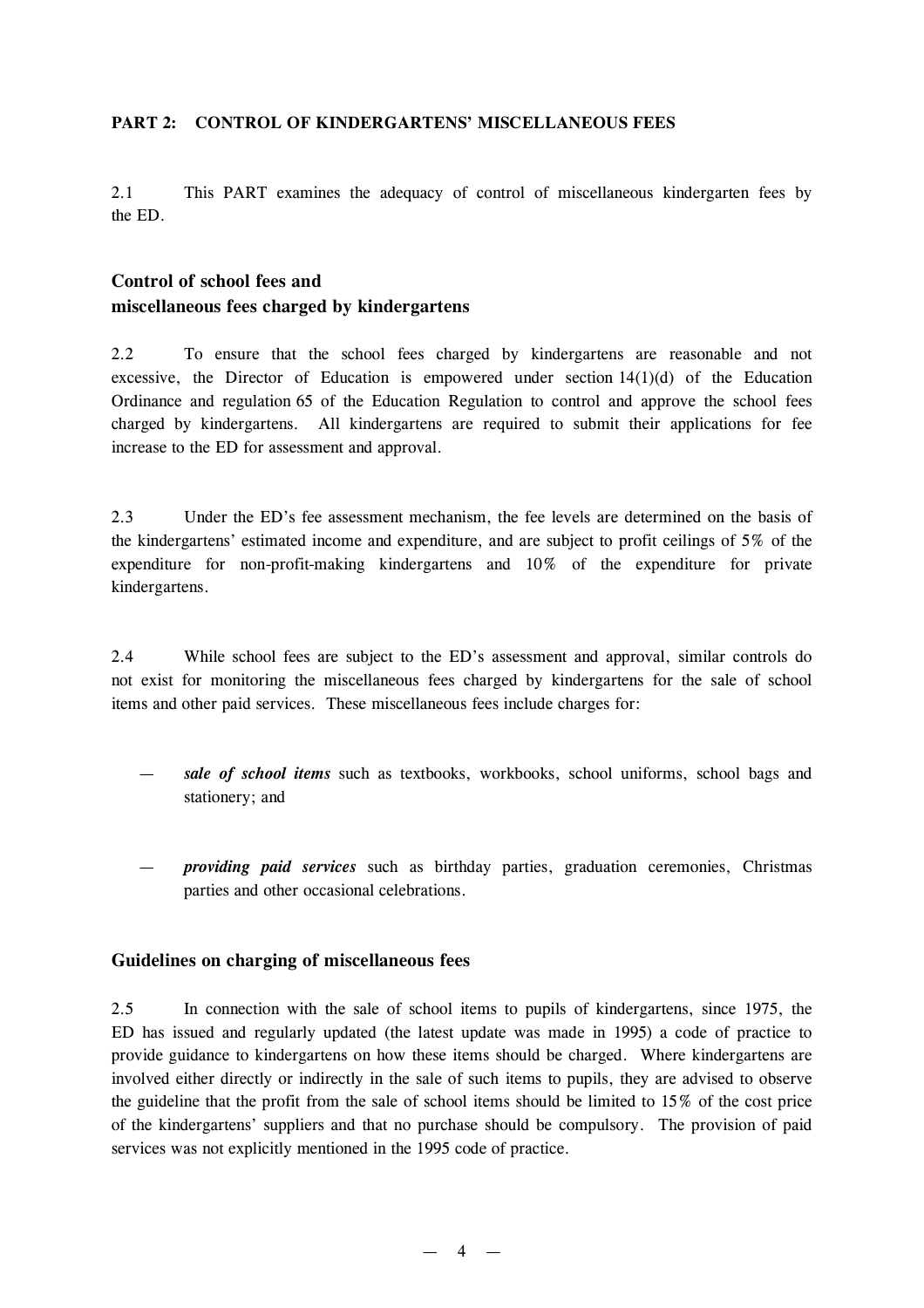2.6 In April 2000, the ED issued a circular, covering the sale of school items and the provision of paid services to pupils, to inform kindergartens of further guidelines to be observed. The salient points of the guidelines are that:

- the items or services should be solely for teaching and learning purposes. Items necessary for the operation of the kindergarten (students' handbooks, attainment records, teaching aids, etc.) should be covered by the operational expenses; and
- kindergartens should inform parents in writing that the acquisition of school items or the services is entirely voluntary, and should clearly inform parents about the charges of such items or services.

# **Audit review of control of miscellaneous fees**

2.7 Audit conducted a review to ascertain whether there were adequate controls over the charging of miscellaneous fees. Audit randomly selected and analysed the 1998-99 (Note 1) audited accounts of 50 kindergartens submitted to the ED. The audited accounts selected are restricted to those non-profit-making kindergartens in receipt of KSS. These kindergartens have to submit audited accounts to enable the ED to verify if the KSS subsidies have been spent solely on teachers' salaries. However, non-profit-making kindergartens in receipt of rent, rates and government rent reimbursement and private kindergartens are normally not required to submit audited accounts to the ED.

2.8 Of the 50 accounts analysed, Audit found that the profit margin from miscellaneous fees income could be as high as 445%. The average profit margin was 159%. Details of the audit analysis are at Appendix A. On average, the miscellaneous fees income represented 18% of the total income (inclusive of school fees, miscellaneous fees and government subsidies) of the kindergartens.

2.9 The high profit margin from miscellaneous fees is a cause for concern. To ascertain whether these kindergartens had followed the ED's advice that the profit from the sale of school items should be limited to 15% of the cost price of the kindergartens' suppliers, Audit analysed the accounts of 40 kindergartens (out of the 50 accounts mentioned in paragraph 2.7 above) because these audited accounts contained sufficient details. (Note: as mentioned in paragraph 2.5 above, the ED has not issued any specific guidelines on the profit limit on the provision of paid services such as parties and celebrations.)

**Note 1:** Unless otherwise stated in the audit report, all years refer to school years (i.e. from September to *August of the following year).*

 $-5$   $-$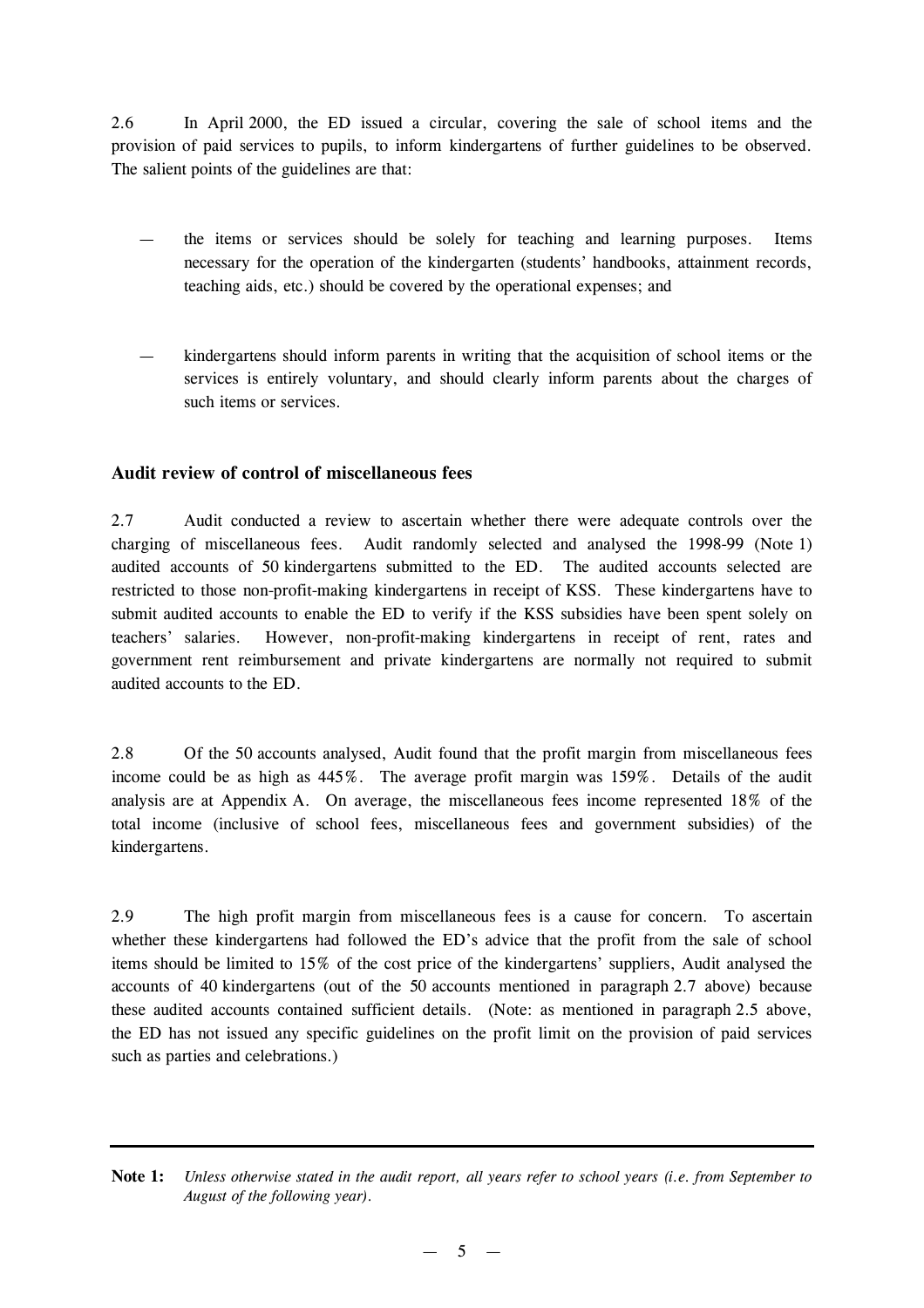2.10 Audit found that all of these 40 kindergartens had not followed the ED's advice on the 15% profit limit. The profit level of 31 kindergartens even exceeded 100% of the related costs. On average, the profit from sale of school items amounted to 141% of the related costs, which far exceeded the limit of 15% suggested by the ED. Details of Audit's analysis are at Appendix B.

# **Audit observations and recommendations on control of miscellaneous fees**

2.11 While school fees charged by kindergartens are subject to the ED's assessment and approval, miscellaneous fees charged by kindergartens are not. **Because of the lack of control, many kindergartens derived substantial profits from miscellaneous fees. As pointed out in paragraph 2.8 above, the average profit margin from miscellaneous fees income of the selected kindergartens (which are non-profit-making kindergartens in receipt of KSS) was 159%. The higher the profit from miscellaneous fees, the more the parents have to pay.** Although the ED has issued guidelines on the profit limit on selling school items, many kindergartens selected for examination did not follow these guidelines. Furthermore, the ED has not issued any specific guidelines on the profit limit on the provision of paid services such as parties and celebrations. While Audit did not have information on other kindergartens, the high rate of kindergartens found not following the ED's advice suggests that the situation may not be entirely satisfactory.

## 2.12 **Audit has** *recommended* **that the Director of Education should:**

- (a) **extend the profit limit of 15% to cover all the paid services provided by kindergartens;**
- (b) **ensure that kindergartens comply with the guidelines on maximum profit margin, as stipulated in the ED's circulars or codes of practice on selling school items and providing paid services, by test-checking the records of a number of kindergartens;**
- (c) **issue warning letters to the operators of kindergartens who have failed to follow the ED's guidelines on maximum profit margin for selling school items and providing paid services;**
- (d) **introduce stiffer sanctions (e.g. promulgating the names or withdrawing government financial assistance) against those kindergartens which have repeatedly ignored the ED's advice; and**
- (e) **consider, as a last resort, cancelling the registration of those hard-core kindergartens which have consistently ignored the ED's advice and warning letters, and failed to make improvements.**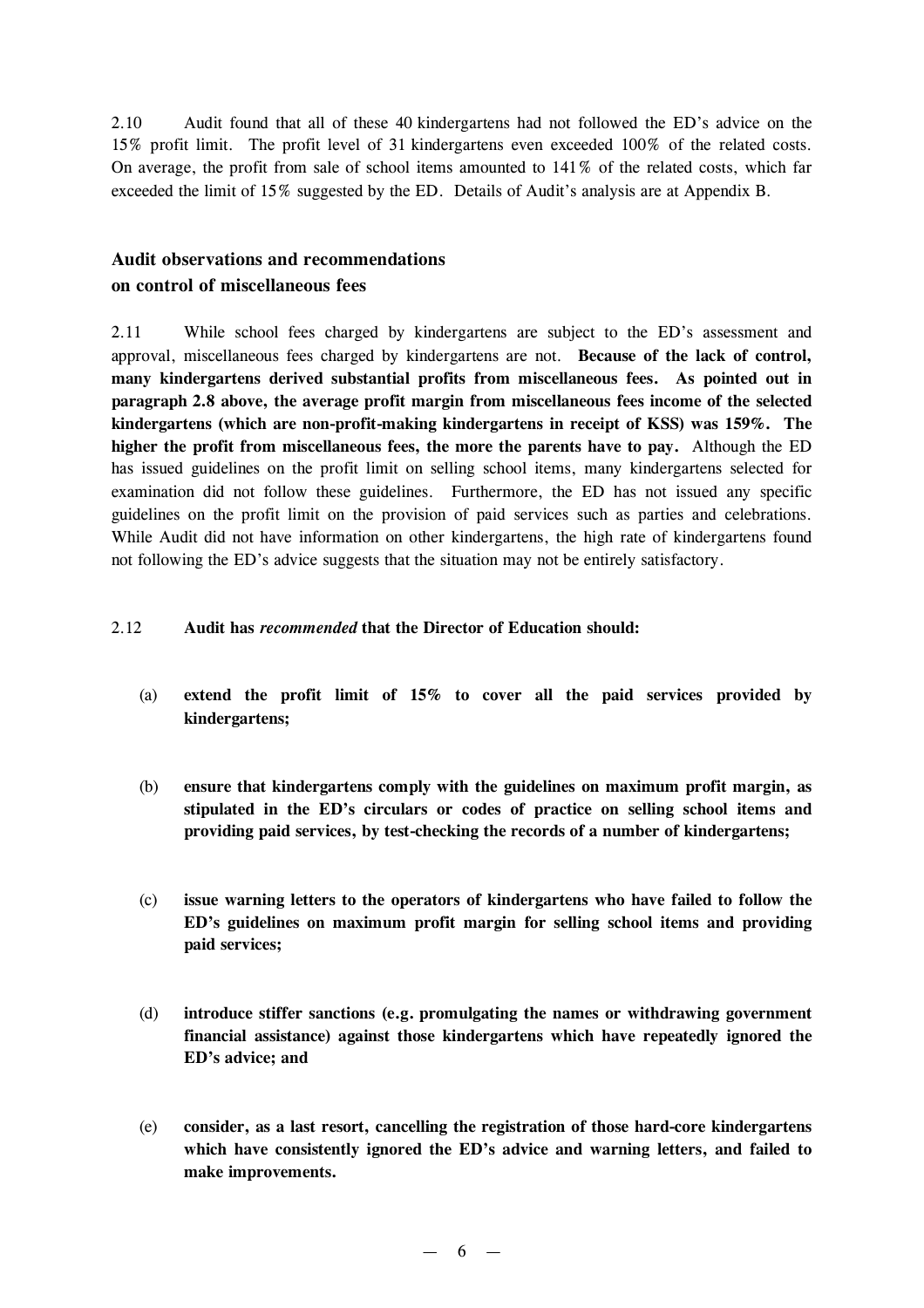## **Response from the Administration**

2.13 The **Secretary for Education and Manpower** has said that she recognises that miscellaneous fees are a grey area which has been exploited by profiteering kindergartens. The ED will redefine school fees to include miscellaneous fees, which are essential to a child's education, so that they will also be subject to approval by the Director of Education in future.

#### 2.14 The **Director of Education** has said that:

- (a) the miscellaneous fees, which do not form part of the school fee, are collected through trading activities. As education service providers, kindergarten operators should be self-regulated and held accountable to parents for ensuring that the profit obtained from trading operation is reasonable. While trading operation, being a non-educational activity, is not subject to the ED's approval, the codes of practice and circulars that the ED issued in 1995 and 2000 on the sale of school items and providing paid services have provided clear guidelines for kindergarten operators to follow on conducting such activities;
- (b) the ED would revise the guidelines issued in 1995 to spell out explicitly the profit limit of 15% for paid services provided by schools and draw the attention of kindergarten operators to the 15% profit limit again during school inspections. In addition, the ED will redefine more clearly the components of school fee to prevent the collection of miscellaneous charges for essential items, such as electricity for air-conditioning, supplementary reading/working sheets prepared by schools, teaching aids, original copy of student card, etc., and put this into practice in 2001-02. The list of essential components of schools' fees will be shown in the ED Homepage and included in the kindergarten profiles for parents' information;
- (c) given that miscellaneous fees are paid to schools during trading activities at the choice of parents, the ED believes that increasing the transparency on the collection of miscellaneous charges by providing more information to parents and promoting parental education are far more efficient and effective in monitoring such activities. To this end, the ED has been collaborating with the Consumer Council with a view to helping parents to exercise their consumer rights and naming non-complying kindergartens in serious cases. The ED will also include information on miscellaneous fees in the 2000-01 kindergarten profiles for parents' reference. Kindergartens' responses to the invitation to provide information for publication in the 2000-01 kindergarten profiles will be reviewed. For kindergartens in receipt of government subsidy under the KSS/the scheme on reimbursement of rent and rates, the ED will consider withdrawing the subsidy for repeated non-compliance of the guidelines;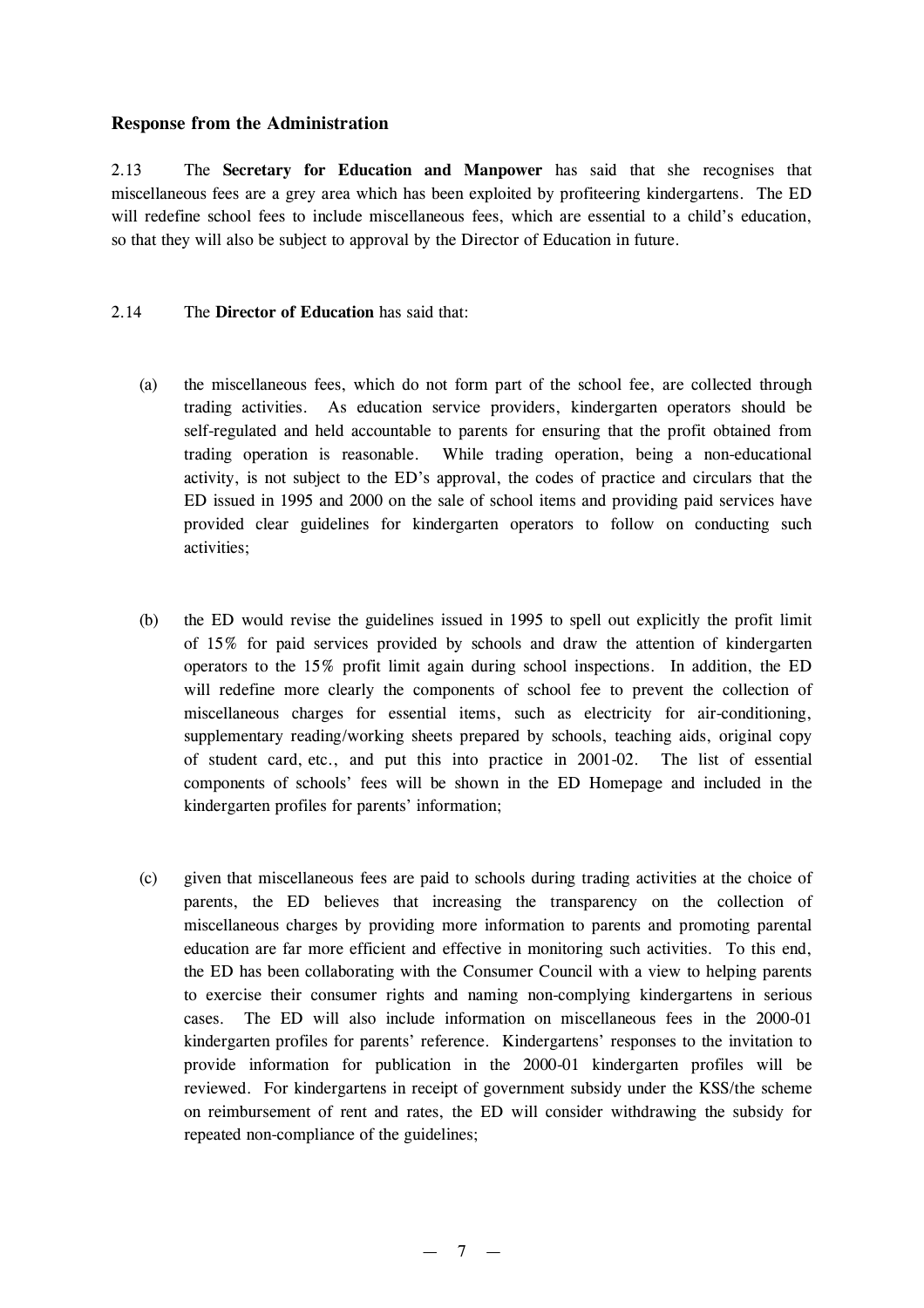- (d) the ED does not rule out the possibility of considering legislative amendments to the Education Regulations to make providing the information of miscellaneous fees mandatory, if the situation warrants it;
- (e) instead of test-checking the details of profits derived from selling school items and providing paid services in a number of kindergartens, the ED will implement a series of other monitoring measures, details of which are stated in insets (b), (c) and (d) above. With all the measures in place, kindergartens will be unable to collect fees for essential items, the expenditure of which should be included in school fees. The increasing transparency coupled with the naming of kindergartens in serious cases of non-compliance will have sufficient deterrent effect to those kindergartens which have charged high miscellaneous fees. During the course of implementation of the various measures, the ED will review the situation and look for room for further improvement in this aspect, where necessary. For those found to have charged excessive miscellaneous fees, the ED may consider asking them to submit additional information on miscellaneous fees;
- (f) in parallel, the ED will continue its effort to monitor the operation of kindergartens through:
	- (i) inspecting the school records related to the sale of school items and paid services to ensure that the purchase and acquisition of paid services are entirely voluntary;
	- (ii) conducting investigations into written allegations for non-compliance with the guidelines; and
	- (iii) issuing warning letters for substantiated irregularities; and
- (g) at the same time, the ED will continue to impress on kindergarten operators the need to adhere to the ED's guidelines. In fact, the issue on collection of miscellaneous fees was one of the topics covered in the workshop on registration and management held in early August this year for kindergarten operators. The ED will continue to organise similar workshops on a regular basis.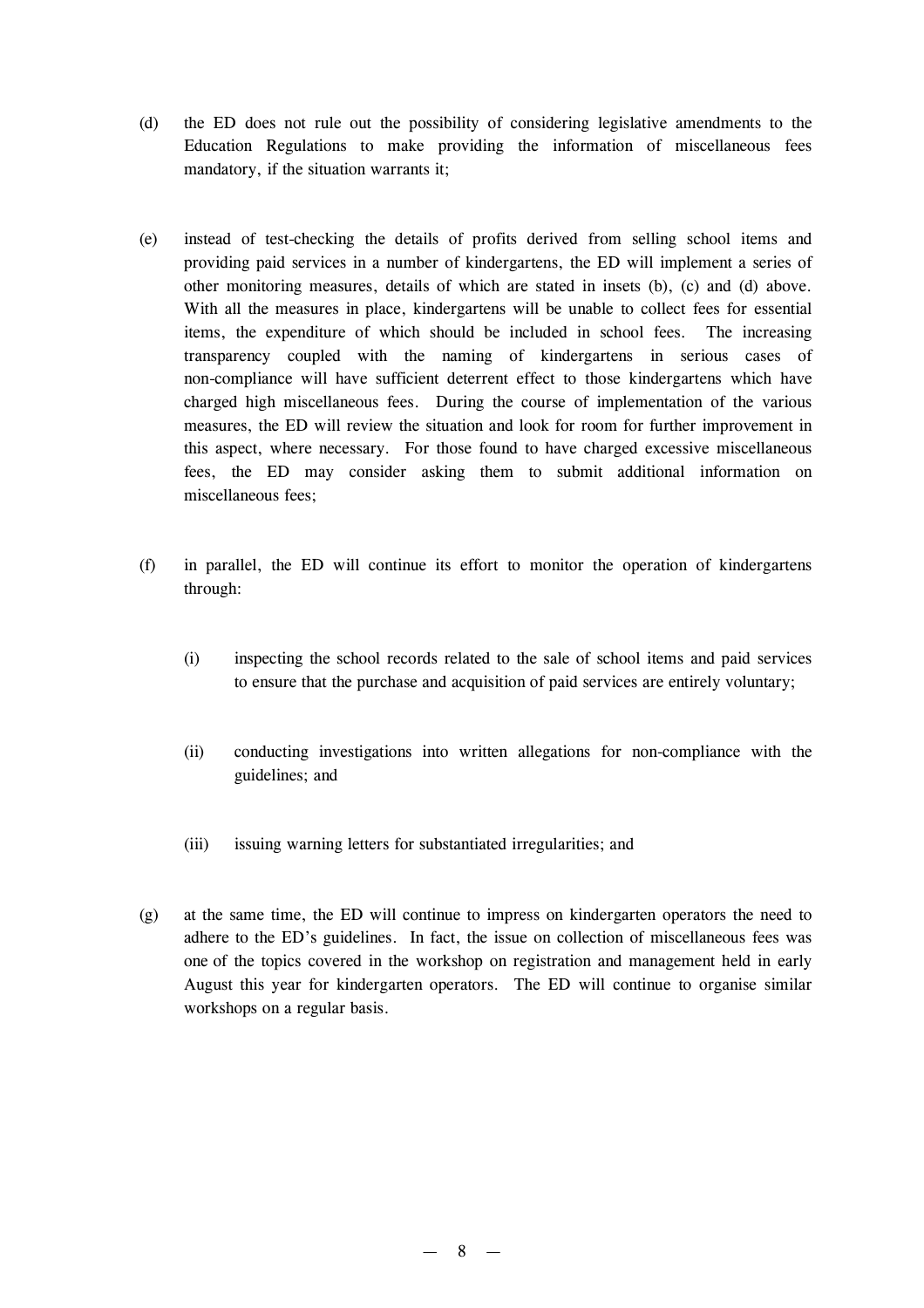# **PART 3: SERVICES PROVIDED BY THE ADVISORY INSPECTORATE OF THE ED**

3.1 This PART examines the work of the Advisory Inspectorate of the ED.

# **Aims and principles of kindergarten education**

3.2 The Guide to the Pre-primary Curriculum, which was endorsed by the Curriculum Development Council (CDC  $-$  Note 2) in 1996 and issued for the guidance of all kindergartens, states that:

> *"the overall aim of kindergarten education is to provide children with a balanced development in the moral, intellectual, physical, social and aesthetic aspects."*

The Guide also states that:

- the kindergarten curriculum should take into account the developmental characteristics and individual needs of young children with due emphasis on sensory experience, observation and experiments to arouse children's interest in learning;
- factual knowledge obtained through stereotype textbook teaching or rote-learning is only superficial. These teaching methods will only curb the creativity and cognitive thinking of children, and do not guarantee that children can remember and make use of the knowledge acquired; and
- *therefore, children should be educated in a natural and pleasant environment, and it is through various activities and life experiences that children attain a balanced development in different aspects.*
- **Note 2:** *The CDC advises the Government, through the Director of Education, on matters relating to school curriculum development from kindergarten to the sixth form. It has a three-tier structure and operates through a system of coordinating committees. Membership of the CDC and its coordinating and subject committees includes heads of schools, teachers, tertiary academics, representatives from the Hong Kong Examinations Authority and the Vocational Training Council, parents and employers.*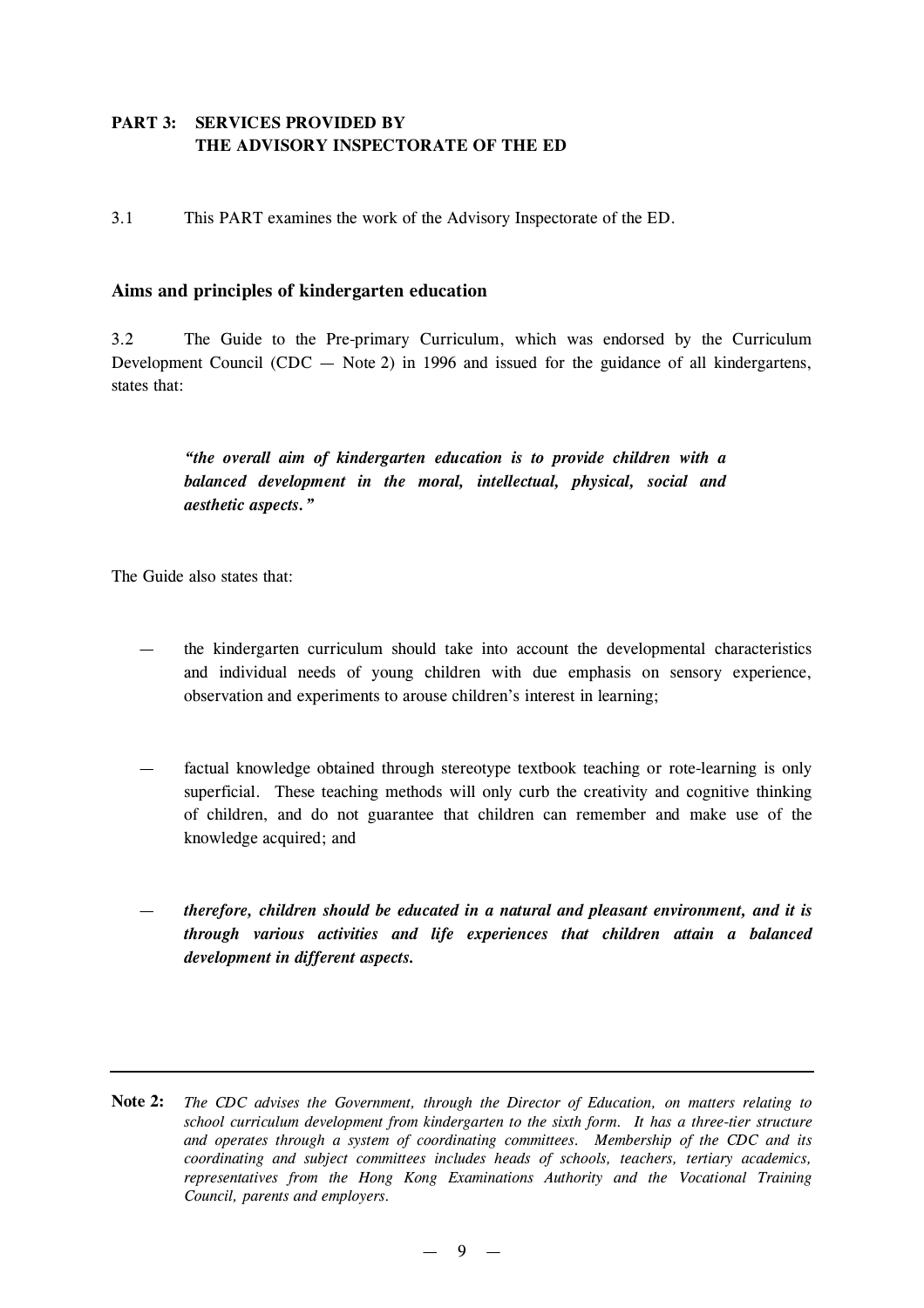3.3 In planning the kindergarten curriculum, it is stated in the Guide that the kindergartens should follow these major principles:

- catering for the overall physical, intellectual, language, emotional and social development of children;
- motivating children's curiosity and thirst for knowledge, and encouraging interaction and independent thinking;
- fostering knowledge, skills and attitudes in different areas of learning; and
- providing children with opportunities to express themselves, to be creative and to enjoy the fun of activities.

# **Functions of the Advisory Inspectorate**

3.4 According to section 80 of the Education Ordinance, the Director of Education and any inspector of schools may inspect any school for the purposes of ascertaining whether the Ordinance is being complied with and whether the school is being operated satisfactorily.

3.5 The Kindergarten Section of the Advisory Inspectorate Division of the ED (hereinafter referred to as the Inspectorate) is responsible for monitoring, evaluating and improving the quality of teaching and learning in kindergartens. The Inspectorate ensures that the aims and principles of kindergarten education have been pursued by kindergartens. To fulfill its role, it undertakes the following three main kinds of activities:

- *Kindergarten inspections.* The Inspectorate regularly carries out full inspections of kindergartens to assess the standards of teaching and learning, to identify areas of strengths and weaknesses and to provide advice for improvement. It also conducts other inspections such as follow-up inspections and complaint inspections as situations warrant;
- *In-service teacher training.* The Inspectorate conducts in-service teacher training programmes in the form of workshops and seminars to help teachers keep abreast of new teaching techniques and curriculum innovations; and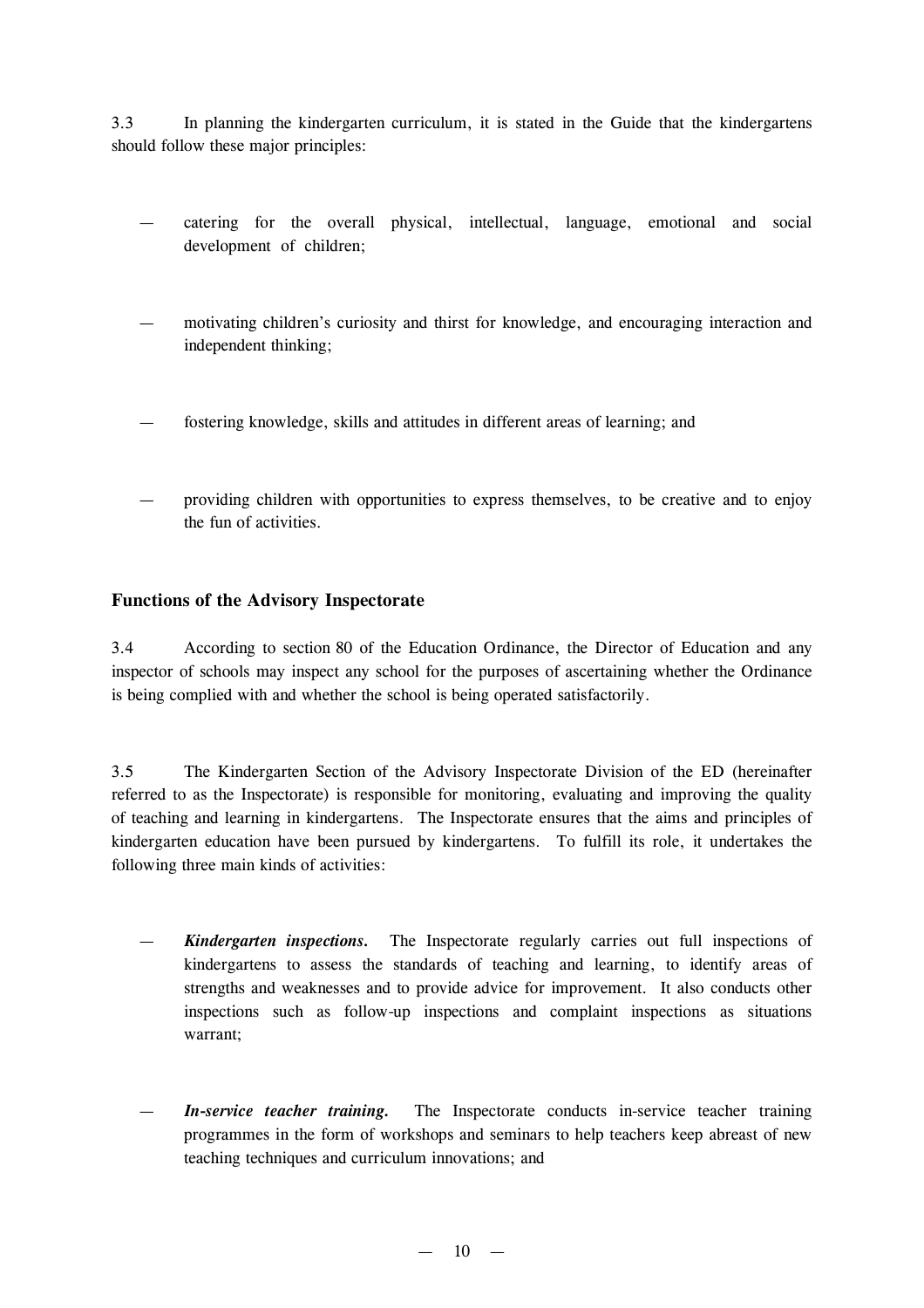— *Advisory and supporting services.* To enhance the curriculum support to kindergartens, the Inspectorate provides educational services such as producing curriculum reference materials.

## **Organisation of the Inspectorate**

3.6 The Inspectorate is headed by a Principal Inspector, who is assisted by a team of Inspectors and Assistant Inspectors. As at 30 September 1999, the Inspectorate had the following ranks and number of staff:

| Rank                        | <b>Establishment</b> | <b>Strength</b> |
|-----------------------------|----------------------|-----------------|
| Principal Inspector         | 1                    |                 |
| Inspectors                  | 5                    | 5               |
| <b>Assistant Inspectors</b> | 4                    | 3               |
| <b>Total</b>                | 10                   | 9               |

#### **Inspection system**

3.7 Inspection enables the Inspectorate to assess the quality of education being delivered in kindergartens, to form a basis of knowledge for disseminating good practices, and to assist kindergartens with less than satisfactory performance. The Inspectorate allocated most of its staff resources to inspections (see Table 2 in paragraph 3.13 below). In 1998-99, the Inspectorate conducted 298 full inspections and 37 other inspections.

3.8 The Principal Inspector of the Inspectorate determines the frequencies and priorities of kindergartens to be visited by the inspectors according to her knowledge and experience of kindergartens. She submits, on a half-yearly basis, an Inspection Work Plan for the approval of the Assistant Director of Education (Chief Inspector of Schools), who is the head of the Advisory Inspectorate Division of the ED. The Inspection Work Plan lists out the kindergartens to be visited for full inspection by each inspector in the coming half year.

#### **Audit observations on inspection system**

3.9 Audit conducted an analysis of the types of the 298 kindergartens that were selected for full inspection by the Inspectorate in 1998-99. Details are shown in Table 1 below.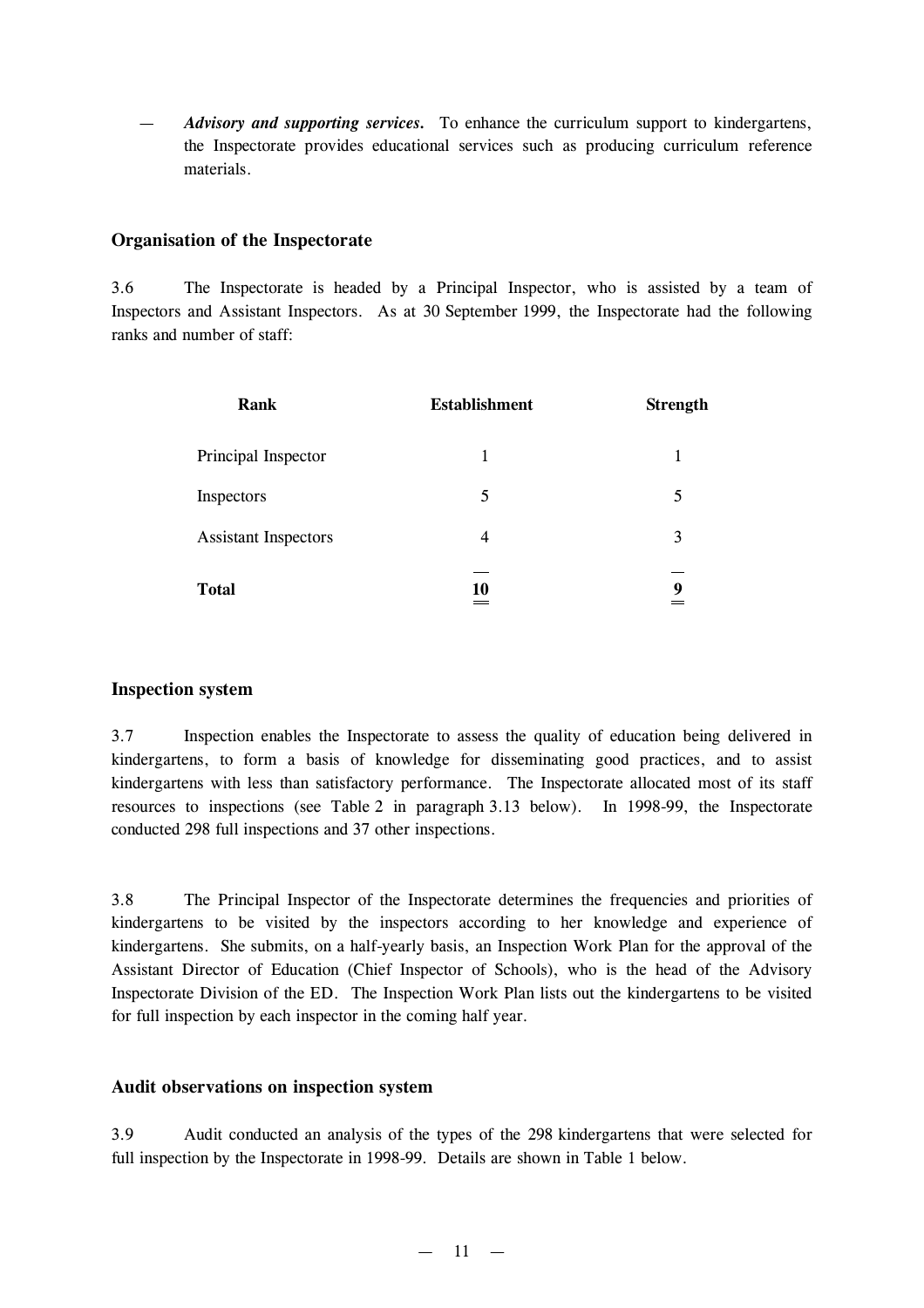#### **Table 1**

#### **Kindergartens selected for full inspection in 1998-99**

| <b>Type of kindergartens</b>                                             | Number of<br>kindergartens selected<br>for full inspection | <b>Total</b><br>number of<br>kindergartens | Percentage of<br>kindergartens<br>inspected |
|--------------------------------------------------------------------------|------------------------------------------------------------|--------------------------------------------|---------------------------------------------|
|                                                                          | (a)                                                        | <b>(b)</b>                                 | $(c) = (a)$ (b) $100\%$                     |
| Non-profit-making:                                                       |                                                            |                                            |                                             |
| and receiving<br>$\bullet$<br>government<br>financial assistance         | 208                                                        | 396                                        | 53%                                         |
| but not receiving<br>$\bullet$<br>any government<br>financial assistance | 20                                                         | 59                                         | 34%                                         |
| Private                                                                  | 70                                                         | 289                                        | 24%                                         |
| <b>Total</b>                                                             | 298                                                        | 744                                        |                                             |

*Source: ED's records*

3.10 As can be seen from Table 1 above, more non-profit-making kindergartens receiving financial assistance from the Government were inspected (53%) than those **not** in receipt of any government financial assistance (34%), and private kindergartens (24%).

3.11 However, Audit noted that non-profit-making kindergartens receiving government financial assistance, as assessed by the Inspectorate, generally performed better than other types of kindergartens in the delivery of education. (The performance of kindergartens will be dealt with in paragraphs 3.21 to 3.28 below). It can be seen from Table 3 in paragraph 3.21 below that, for example, 91% (i.e. 189 out of 208) of non-profit-making kindergartens receiving government financial assistance were assessed to have "satisfactory" performance (Note 3). However, only 65% (i.e. 13 out of 20) of the non-profit-making kindergartens not receiving any government financial assistance, and 44% (i.e. 31 out of 70) of the private kindergartens inspected received a "satisfactory" performance. **This casts doubt on whether the current practice of putting more emphasis on inspecting those non-profit-making kindergartens receiving government financial assistance is appropriate.**

**Note 3:** *The performance of kindergartens can be broadly classified into "good", "satisfactory" and "less than satisfactory".*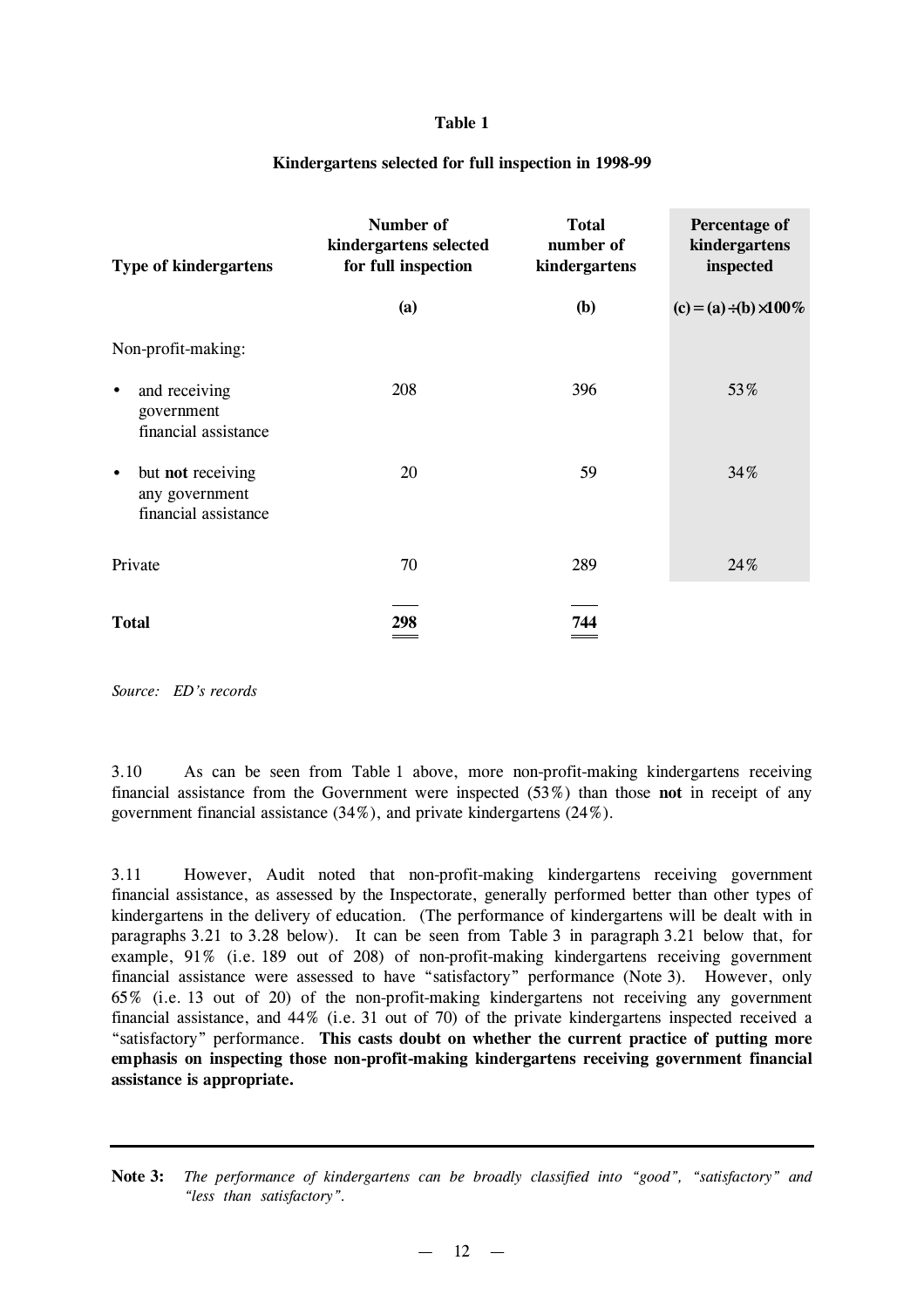3.12 Audit further noted that, for the past five years from 1994-95 to 1998-99, on average, kindergartens with "good" or "satisfactory" performance were inspected once every 2.9 years. However, inspection for kindergartens with "less than satisfactory" performance took a longer interval of 3.2 years (see Appendix C for details of calculations). Audit considers that this arrangement is not entirely satisfactory. **To enable the Inspectorate to advise sooner the management of the kindergartens concerned for the implementation of improvements, kindergartens with "less than satisfactory" performance should be inspected more frequently than those with better performance.**

3.13 In addition to the half-yearly Inspection Work Plan which sets out the kindergartens to be visited for full inspection (paragraph 3.8 above), the Principal Inspector also prepares a plan that summarises the staff resources available in the Inspectorate and the deployment of such resources to various activities of the Inspectorate. An audit analysis of the staff resources used for the three years from 1996-97 to 1998-99 is shown in Table 2 below.

#### **Table 2**

#### **Percentage of inspectors'time spent on various activities for the period 1996-97 to 1998-99**

| <b>Activities of the Inspectorate</b> | 1996-97        | 1997-98        | 1998-99        |
|---------------------------------------|----------------|----------------|----------------|
|                                       | $(\%)$         | $(\%)$         | $(\%)$         |
| <b>Main activities</b>                |                |                |                |
| Kindergarten inspections              | 55             | 48             | 49             |
| In-service teacher training           | 11             | 9              | $\overline{7}$ |
| Advisory and supporting services      | 14             | 20             | 17             |
| Sub-total                             | 80             | 77             | 73             |
| Administration and staff development  |                |                |                |
| Administration and office routine     | 16             | 19             | 22             |
| Staff development                     | $\overline{4}$ | $\overline{4}$ | 5              |
| Sub-total                             | 20             | 23             | 27             |
| <b>Total</b>                          | 100            | 100            | 100            |

#### *Source: ED's records*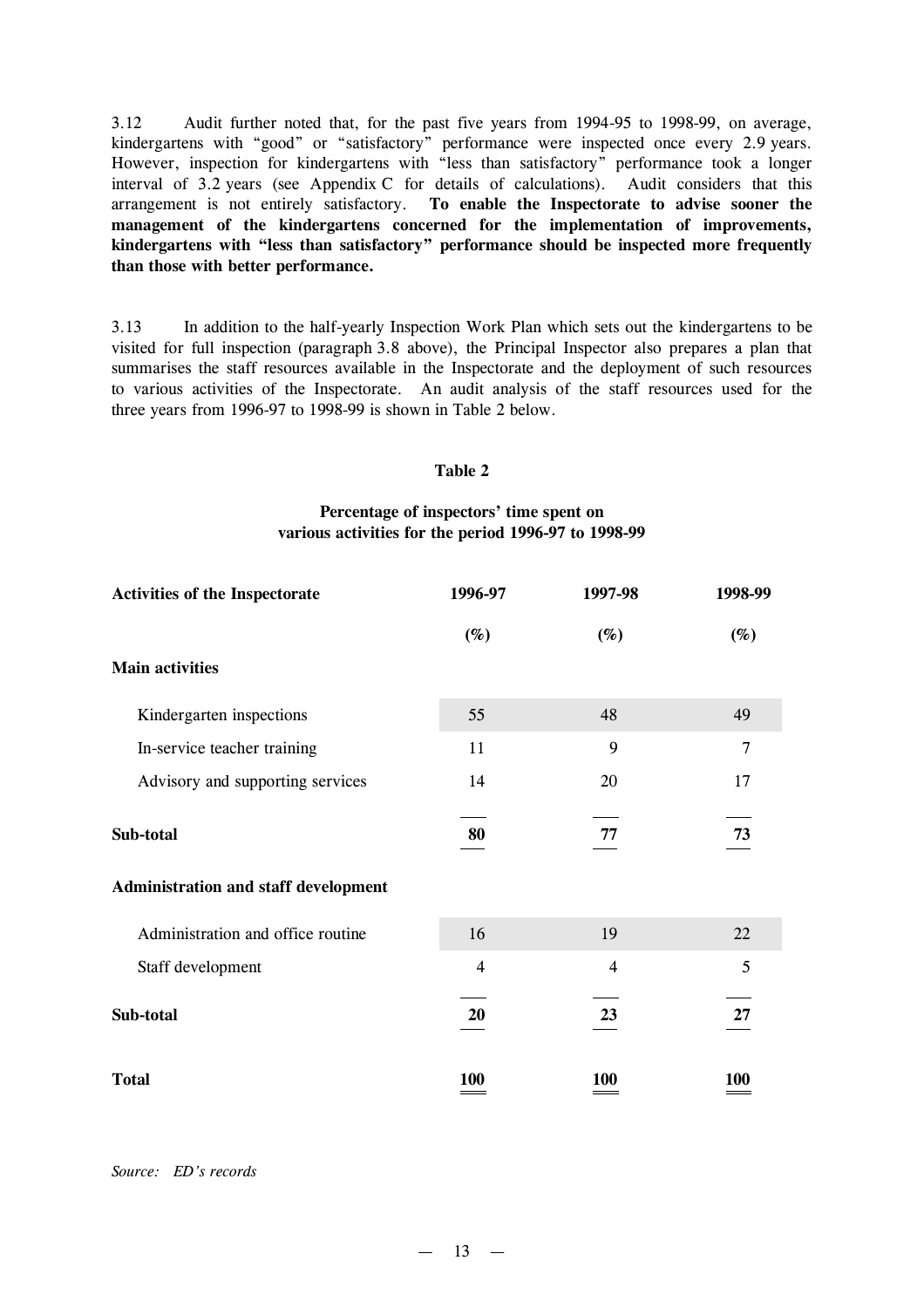3.14 As can be seen from Table 2 above, in those three years, the percentage of time spent on each activity has fluctuated. For example, the time spent on administration and office routine increased from 16% to 22%, while the time spent on the more essential task of inspection decreased from 55% to 49%. **Given that the role of the Inspectorate is to ensure the quality of kindergarten education, the decrease in resources allocated to inspections is a matter of concern.**

#### **Audit recommendations on inspection system**

3.15 Having regard to the objective of inspection which is to ensure the quality of kindergarten education, **Audit has** *recommended* **that the Director of Education should:**

- **inspect those kindergartens with less than satisfactory performance more frequently;**
- **consider setting up a rated-point inspection system to determine the priorities and frequencies for visiting kindergartens;**
- **in setting up the rated-point system, consider taking the following factors into consideration:**
	- (i) **past inspection results;**
	- (ii) **number of pupils enrolled;**
	- (iii) **complaints received; and**
	- (iv) **number of teaching staff and their qualifications; and**
- **review the adequacy of resources allocated to inspections, having regard to the proposed rated-point system.**

#### **Response from the Administration**

3.16 The **Director of Education** has said that: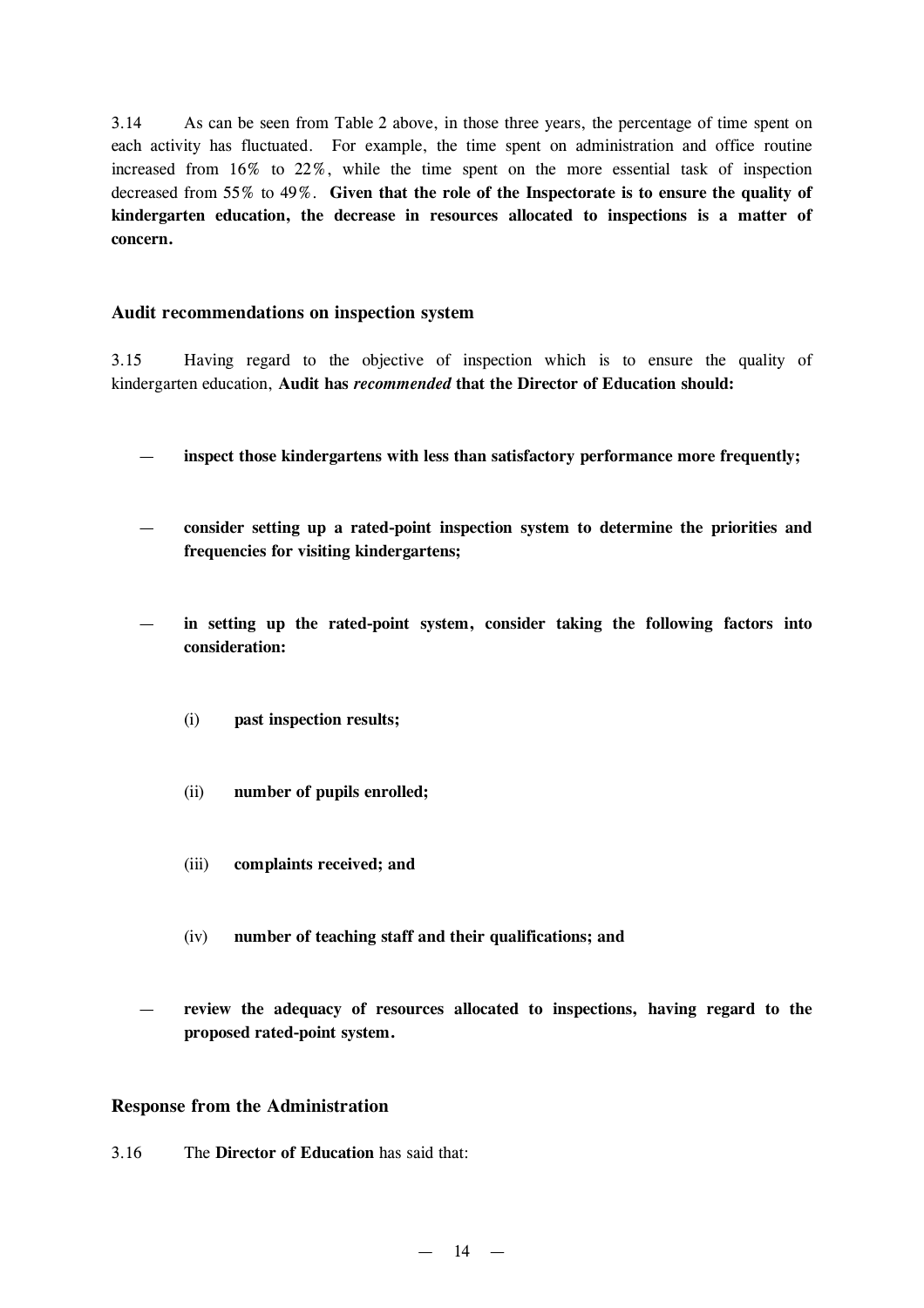- starting from the 2000-01 school year, the ED will adopt a new inspection mode  $-$ Quality Assurance Inspection (QAI) to kindergartens based on the experience of quality assurance inspections conducted in primary and secondary schools in the past three years. Kindergartens will be selected for QAI on a stratified random sample basis, according to past performance results, in order to cover and reflect the overall performance of kindergartens at territory-wide level. The ED plans to make public the QAI reports starting from 2001-02. This helps to increase school transparency and accountability, thus encouraging kindergartens to make continuous improvement. The ED will publish annual summary reports which highlight the strengths and weaknesses identified during inspections to kindergartens. These reports will also contain summary information on the various aspects of performance of kindergartens inspected. The annual summary reports will give useful information on the quality of kindergarten education, which in turn reflects the effectiveness of the whole monitoring system;
- the ED believes that in order to monitor and improve the quality of education in schools, the most effective way is to adopt a "pressure and support" approach. Indeed, this is in keeping with the best practice elsewhere. Inspections to individual kindergartens are conducted as a drive of external pressure for implementation of quality curriculum. Meanwhile, the ED also provides various support measures to encourage schools' self-improvement. Providing support services (e.g. issuing guidelines and curriculum reference materials, developing performance indicators for reference of kindergartens, organising seminars/workshops on curriculum implementation for kindergarten teachers, and giving talks on various curriculum aspects to groups of kindergartens) leads inevitably to more administration work. The Inspectorate also provides advice and professional support to the ED directorate on policy and curriculum issues. In addition, the Inspectorate handles an increasing number of public enquiries requiring professional input. As a result, the time spent on administration and office routine has increased; and
- nevertheless, the ED will review the adequacy of resources allocated to inspections, having regard to the new QAI mode.

#### **Inspection of kindergartens**

3.17 In conducting a full inspection, the inspectors are provided with guidelines on how to assess whether a kindergarten has achieved the aims of kindergarten education (see paragraphs 3.2 and 3.3 above). Six major aspects are normally examined in such an inspection. They are:

- (a) management and coordination;
- (b) curriculum organisation and planning;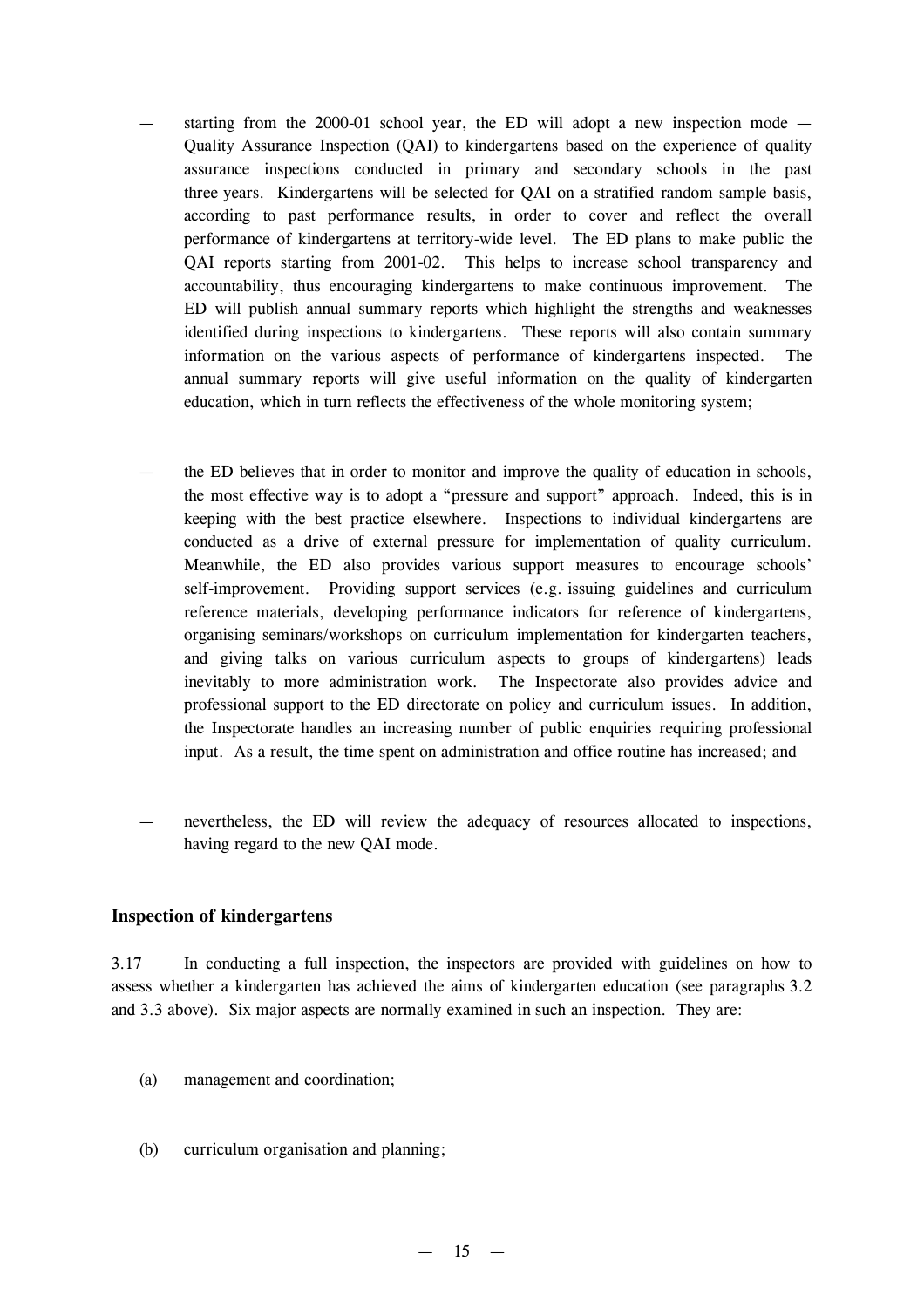- (c) class teaching;
- (d) pupils' learning;
- (e) assignments and assessment; and
- (f) resources for teaching and learning.

3.18 After each inspection, the inspector has to compile an inspection report. The report gives details of the following:

— the kindergarten's strengths and weaknesses in the six aspects;

- advice and recommendations for improvement given **verbally** during the inspection to the head of kindergarten;
- an overall performance of the kindergarten (i.e. good, satisfactory, and less than satisfactory); and
- follow-up actions (such as another visit) if necessary.

3.19 The inspection reports are for the ED's internal reference only. They are not made available to the kindergartens concerned or to the public.

3.20 Depending on the size and characteristics of the kindergartens, the average time spent on a full inspection was about two and half mandays, including the time spent on preparation, inspection, travelling and report writing.

#### **Performance of kindergartens**

3.21 In 1998-99, the Inspectorate conducted 298 full inspections. The performance of these 298 kindergartens is shown in Table 3 below.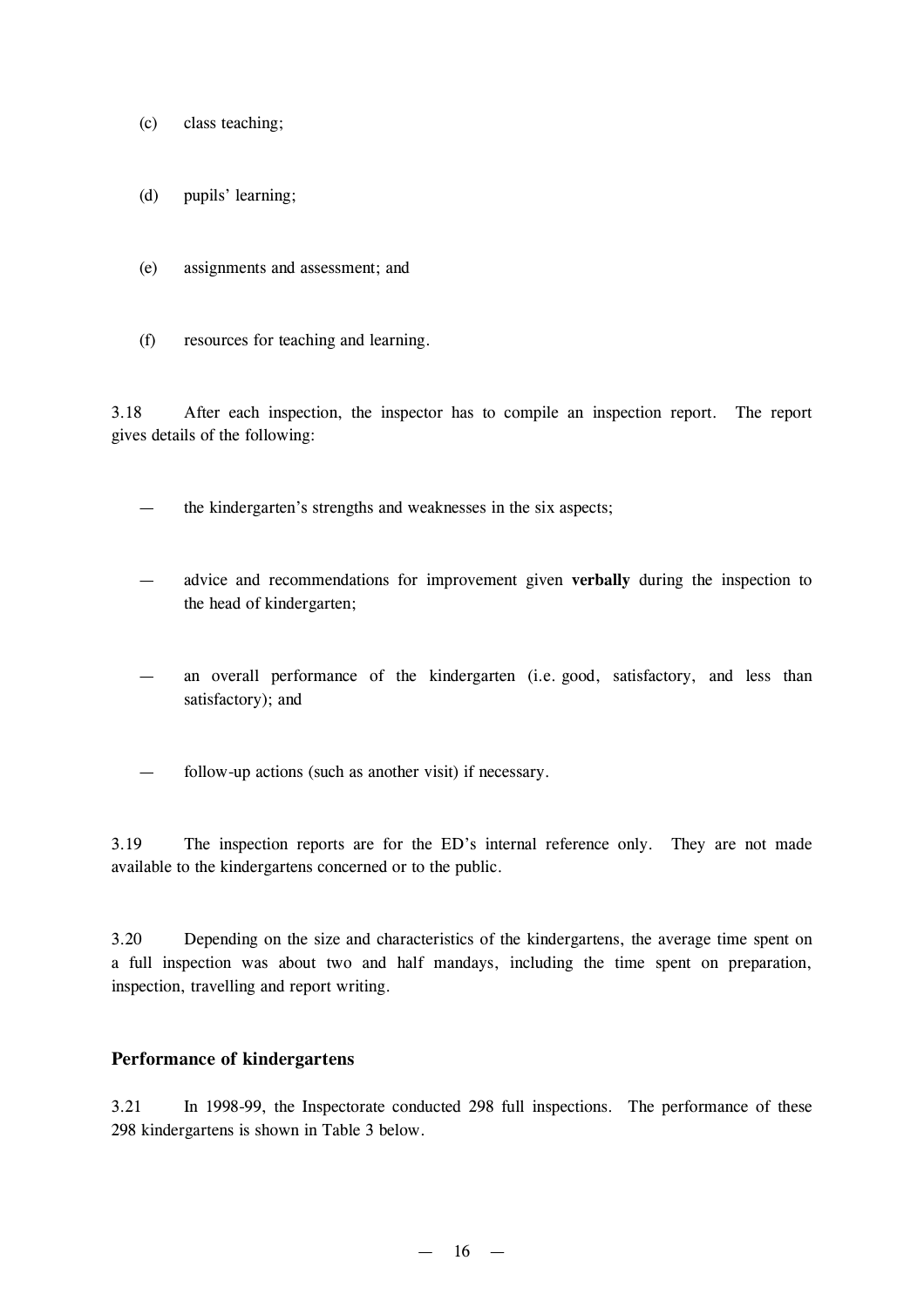## **Table 3**

# **Performance of kindergartens in 1998-99**

| Type of kindergarten                                                     |                                            |         | Performance  |          |                           |        |                          |        |
|--------------------------------------------------------------------------|--------------------------------------------|---------|--------------|----------|---------------------------|--------|--------------------------|--------|
|                                                                          | Good                                       |         | Satisfactory |          | Less than<br>satisfactory |        | <b>Total</b>             |        |
|                                                                          | (No.)                                      | $(\%)$  | (No.)        | $(\%)$   | (No.)                     | $(\%)$ | (No.)                    | $(\%)$ |
| Non-profit-making:                                                       |                                            |         |              |          |                           |        |                          |        |
| and receiving<br>$\bullet$<br>government<br>financial assistance         | 5                                          | $2\%$   | 189          | 91%      | 14                        | 7%     | 208                      | 100%   |
| but not receiving<br>$\bullet$<br>any government<br>financial assistance | $\mathbf{1}$                               | 5%      | 13           | 65%      | 6                         | 30%    | 20                       | 100%   |
|                                                                          | 6                                          | $3\,\%$ | 202          | $88\,\%$ | 20                        | 9%     | 228                      | 100%   |
| Private                                                                  | $\overline{2}$                             | $3\,\%$ | 31           | 44%      | 37                        | 53%    | 70                       | 100%   |
|                                                                          |                                            |         |              |          |                           |        |                          |        |
| <b>Total</b>                                                             | $\bf 8$<br>$\qquad \qquad = \qquad \qquad$ | 3%      | 233          | $78\%$   | 57                        | 19%    | 298<br>$\equiv$ $\equiv$ | 100%   |

*Source: ED's records*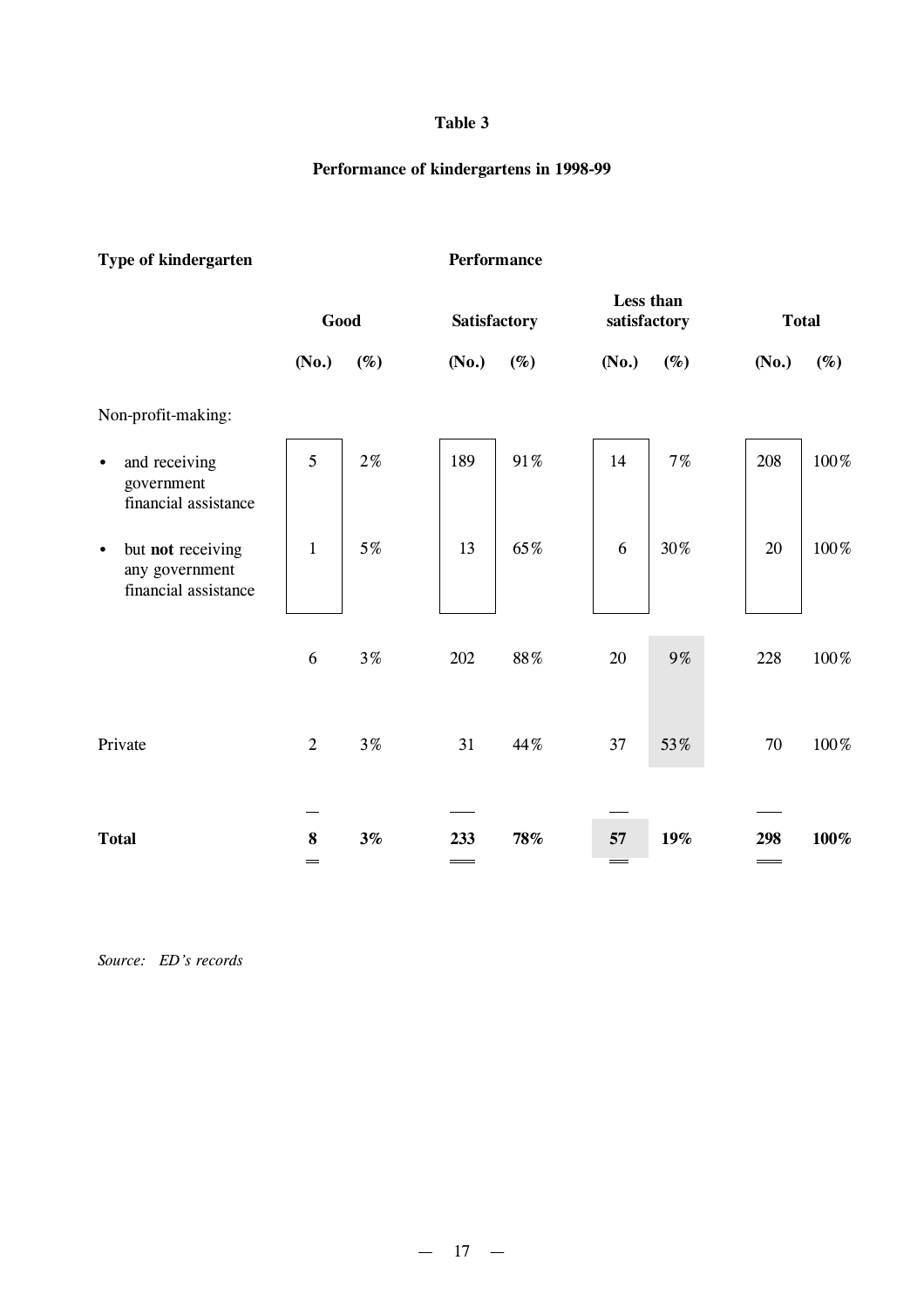3.22 As can be seen from Table 3 above, non-profit-making kindergartens received higher overall ratings than private kindergartens. While only 9% of non-profit-making kindergartens were assessed as "less than satisfactory", 53% of private kindergartens were assessed as "less than satisfactory".

3.23 Audit reviewed the ED's inspection files of the 57 kindergartens (see Table 3 above) with less than satisfactory performance to ascertain the reasons for such performance. Audit noted from the inspection reports that these kindergartens had some of the following weaknesses (classified according to the six major aspects assessed by the Inspectorate  $-$  see paragraph 3.17 above) in the delivery of kindergarten education:

#### *Management and coordination*

- (a) the kindergarten was loosely managed. Teachers lacked supervision and guidance;
- (b) staff meeting was infrequent, and records of meetings were not properly kept;
- (c) coordination among teachers was lacking;

#### *Curriculum organisation and planning*

- (d) no curriculum planning was made, or the curriculum was loosely planned and organised;
- (e) the curriculum was not planned to cater for all-round development for children;
- (f) the curriculum adhered strictly to books of the resource packages and was biased towards academic learning of reading, writing and arithmetic. Much emphasis was put on rote-learning, repetitive and mechanical copying and recitation exercises;
- (g) teaching/learning programmes were not designed to cater for children's diversified abilities, needs and interest. Some kindergartens put too much emphasis on the learning of English. Some schemes of work were set beyond children's abilities;

#### *Class teaching*

(h) the quality of teaching varied among teachers. Trained teachers usually showed better performance than untrained teachers;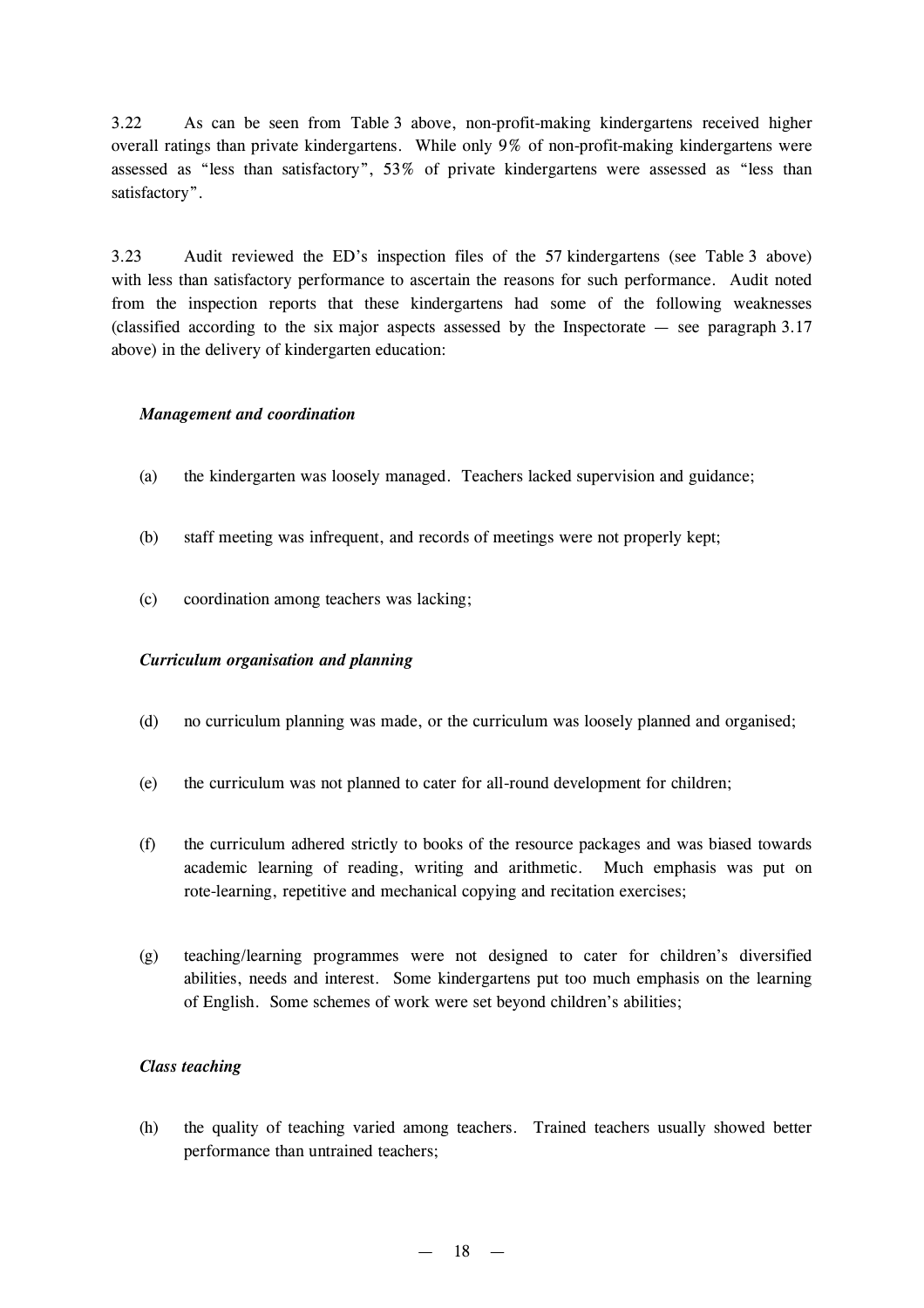- (i) teachers showed little knowledge and skills in teaching young children and were extremely weak in handling class discipline;
- (j) class teaching was very much teacher-directed and biased towards learning of book knowledge. Activities were not well-planned and not interesting. Teachers failed to make more effective use of teaching aids to facilitate the achievement of teaching objectives;

## *Pupils'learning*

- (k) learning was mainly achieved by rote. Children learnt passively but attentively in class. Classroom atmosphere was dull;
- (l) little chance was given for free play and child-initiated activities, thus limiting children's opportunities to develop their divergent and creative thinking;
- (m) children were forced to learn at the same pace and their individual needs were being overlooked;

#### *Assignments and assessment*

- (n) children were given excessive classwork and homework written assignments. The type of assignments was mainly mechanical drills. The demand of writing ability was high and was beyond children's ability;
- (o) assessment of children's ability was done mainly through dictations, tests and examinations;

#### *Resources for teaching and learning*

- (p) resources for teaching and play materials were very limited in quantity, quality and variety; and
- (q) school learning environment was not stimulating. Classrooms were not attractively decorated. Interest corners were not well equipped and their utilisation was rare.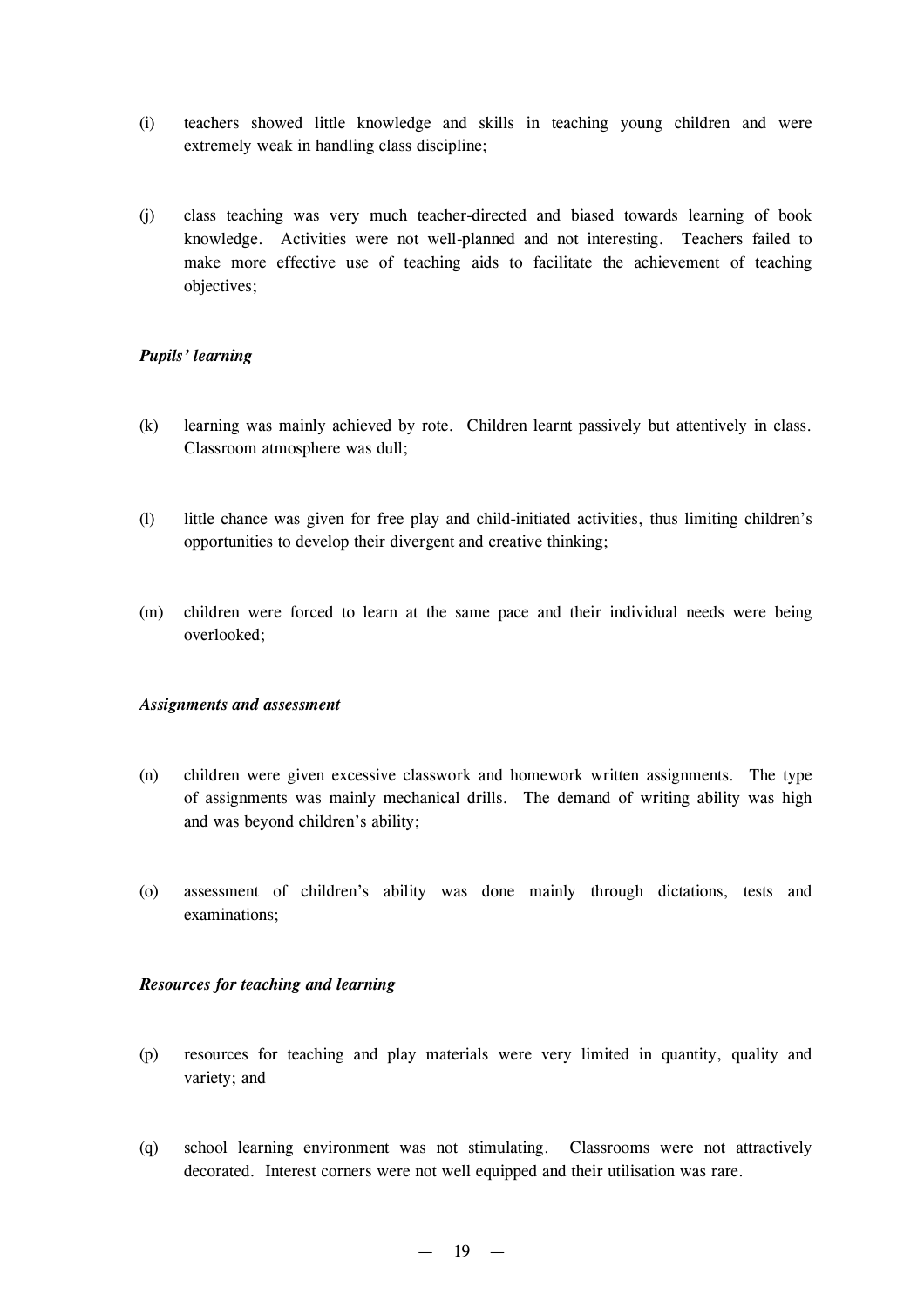3.24 Audit also noted that, of the 57 kindergartens which were assessed as less than satisfactory in their performance, 31 of them (i.e. 54%) had been regularly given such assessment from 1990-91 to 1998-99. During this period, a total of 113 inspections had been carried out on these 31 kindergartens (i.e. 10 non-profit-making and 21 private kindergartens). Less than satisfactory performance assessments were given in 108 inspections.

## **ED's actions to enhance the quality of kindergarten education**

3.25 The ED has taken the initiative to implement a series of measures for enhancing the quality of kindergarten education. The ED has developed, in collaboration with members of academia and kindergarten practitioners, a set of performance indicators for kindergartens. A pilot scheme for the use of performance indicators is being implemented in a few selected kindergartens. The performance indicators are used as a tool for self-evaluation and self-improvement for kindergartens. The Inspectorate will also use the performance indicators to assess the performance of kindergartens from September 2000.

3.26 The ED also intends to provide, from September 2000, inspection reports to kindergartens for information and follow-up action after each inspection, instead of just verbally informing the heads of kindergartens of the weaknesses observed during inspections. Furthermore, with effect from September 2001, the ED would publish inspection reports on the Internet for the information of the parents and the general public.

#### **Audit observations on performance of kindergartens**

3.27 **Many kindergartens had consistently been assessed to have less than satisfactory performance. This indicates that, in assisting these kindergartens to improve the quality of kindergarten education, the Inspectorate's work has not been entirely effective.** Audit welcomes the initiatives recently taken by the ED to enhance the quality of kindergarten education. Nevertheless, Audit observes that improvements can be made by the Inspectorate in the following aspects:

— *Follow-up inspections not timely taken.* Where a kindergarten is found to have shortcomings in the delivery of kindergarten education, the inspector may recommend in the inspection report that a follow-up inspection should be conducted. However, Audit noted that of the 31 kindergartens that had been regularly assessed to have less than satisfactory performance (see paragraph 3.24 above), follow-up inspections were only carried out in five of them. Follow-up inspections were **not** conducted in the other kindergartens because either no follow-up inspections were recommended by the inspectors, or where follow-up inspections had been recommended, they were not carried out. Table 4 below shows the examples of cases where follow-up inspections were not carried out until the next full inspections.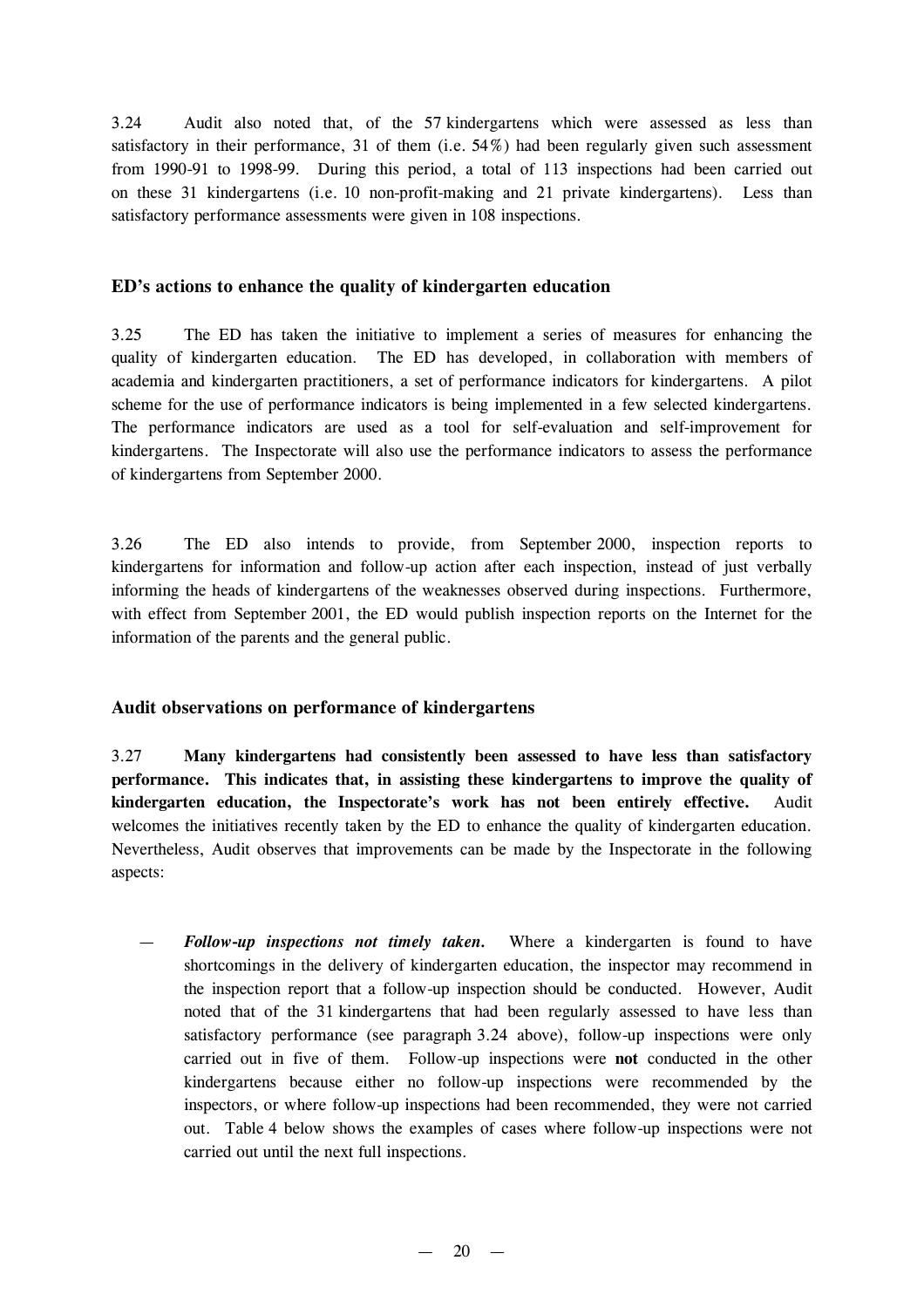#### **Table 4**

| Kindergarten | <b>Follow-up inspection</b><br>recommended in | <b>Next full inspection</b><br>carried out in | Time between the<br>two full inspections |  |  |
|--------------|-----------------------------------------------|-----------------------------------------------|------------------------------------------|--|--|
| A            | December 1995                                 | May 1999                                      | 41 months                                |  |  |
| B            | February 1996                                 | May 1999                                      | 39 months                                |  |  |
| $\mathsf{C}$ | June 1996                                     | June 1999                                     | 36 months                                |  |  |
| D            | May 1996                                      | April 1999                                    | 35 months                                |  |  |
| Е            | June 1996                                     | March 1999                                    | 33 months                                |  |  |

#### **Examples of cases where follow-up inspections were not carried out**

*Source: ED's records*

As shown in Table 4 above, the next full inspections were not conducted until some three years later. In the absence of proper follow-up action, the Inspectorate is unable to ensure that improvements have been made timely by the kindergartens with less than satisfactory performance. The delay could also send a wrong message to the kindergartens that there is no urgency in making improvements;

- *Lack of post-inspection support.* Despite recommendations for improvement being repeatedly made by the ED's inspectors, some kindergartens had not made any improvements. This might be due to these kindergartens' lack of knowledge as to how to improve. In this regard, Audit noted that the Advisory Inspectorate Division of the ED has provided post-inspection support to primary and secondary schools, but not to kindergartens. Such post-inspection support includes:
	- (i) providing post-inspection school-based support service to schools, particularly in the areas of action planning and the teaching and learning aspects;
	- (ii) organising teachers' network with experience-sharing seminars to assist schools in enhancing the teaching and learning of specific subjects; and
	- (iii) disseminating the good practices identified in quality assurance inspections through avenues such as experience-sharing sessions, seminars and workshops.

Audit considers that it would be helpful to those kindergartens with less than satisfactory performance if similar post-inspection support is also made available to them; and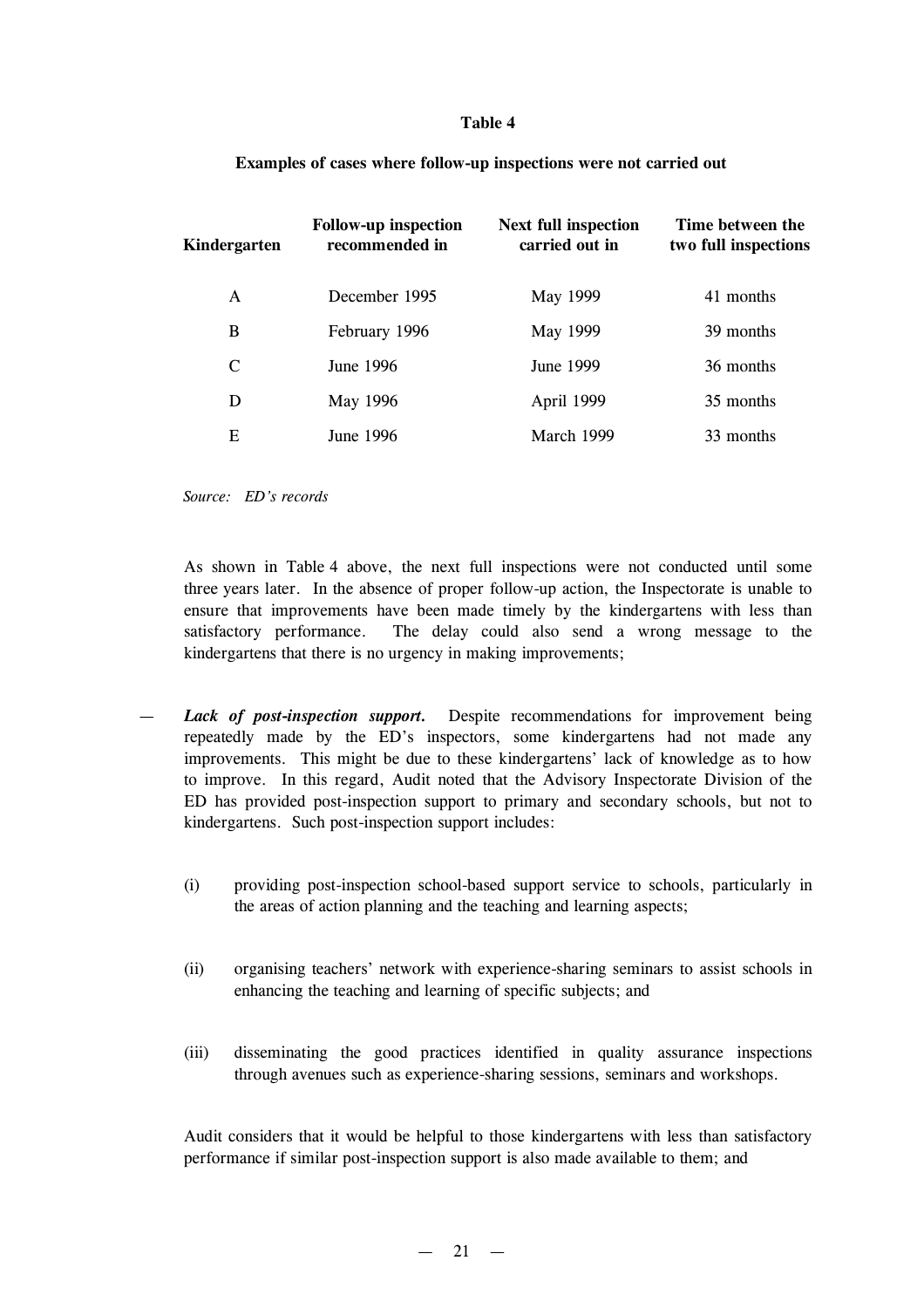— *The Inspectorate only plays an advisory role.* If a kindergarten fails to perform satisfactorily in the delivery of kindergarten education, the inspector will verbally inform the head of the kindergarten of the weaknesses and request him to make improvements. In the subsequent inspections, if the kindergarten is still found to be performing unsatisfactorily, the inspector will again verbally advise the kindergarten to make improvements. It was noted in the audit review that many kindergartens (see paragraph 3.24 above) had been consistently assessed to have less than satisfactory performance. According to section 22 of the Education Ordinance, the Director of Education is empowered to cancel the registration of a kindergarten if he considers that the management committee is not managing the school satisfactorily, or that the education of the pupils is not being promoted in a proper manner. Despite the fact that the performance of some kindergartens has consistently been not up to the required standard, the ED has not asked them to make improvements by reference to section 22 of the Education Ordinance.

3.28 As pointed out in paragraph 3.25 above, in September 2000 the ED expects that kindergartens will use the performance indicators for self-evaluation and self-improvement. **The development of a self-evaluation culture at kindergartens would contribute to the enhancement of performance of kindergartens, and hence to the overall improvement in the quality of kindergarten education.** Upon the implementation of the self-evaluation scheme, the ED needs to closely monitor its effectiveness to ensure that it will achieve the expected results.

## **Audit recommendations on performance of kindergartens**

3.29 **Audit has** *recommended* **that the Director of Education should formulate a strategy to ensure that kindergartens will take improvement action on the deficiencies identified in an inspection. In particular, he should:**

- **ensure that the ED's Inspectorate conducts follow-up inspections on a timely basis to ascertain whether those kindergartens, which have been identified to have shortcomings in the delivery of kindergarten education, have taken necessary action on the ED's recommendations;**
- **provide post-inspection support to those kindergartens with less than satisfactory performance;**
- **establish a mechanism for dealing with those kindergartens which have a consistently poor record of performance. The mechanism should include:**
	- (i) **issuing warning letters to kindergartens demanding improvement actions to be taken within a reasonable period of time; and**
	- (ii) **in serious cases in which a kindergarten has repeatedly ignored the ED's advice for improvement, invoking section 22 of the Education Ordinance to cancel the registration of the kindergarten; and**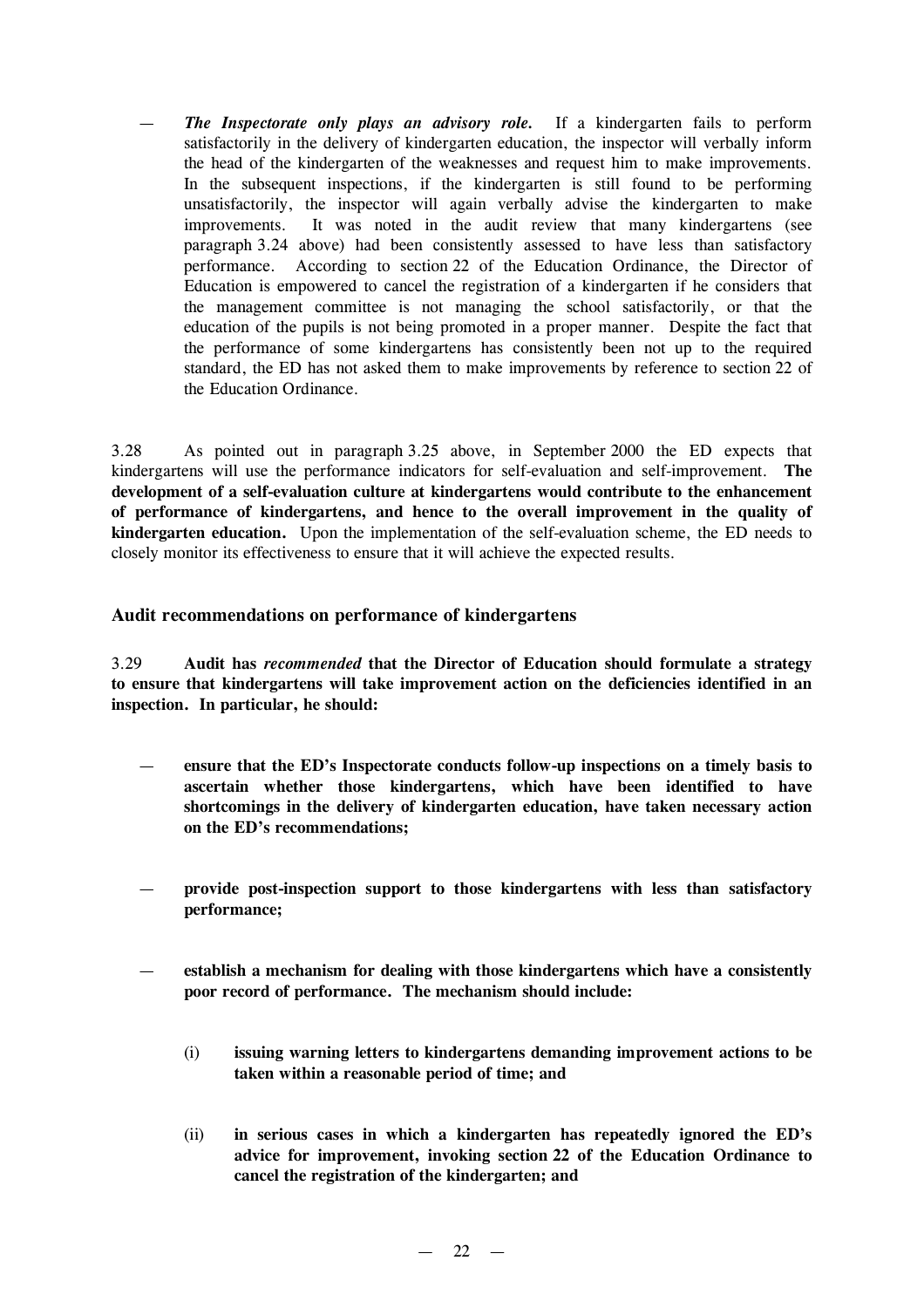— **upon implementation of the self-evaluation scheme, closely monitor the effectiveness of the scheme to ascertain whether it has achieved the expected results.**

## **Response from the Administration**

3.30 The **Secretary for Education and Manpower** agrees that she would step up action against unsatisfactory kindergartens, including more frequent inspections and monitoring of follow-up improvements, and impose sanctions which will make a greater impact on protracted unsatisfactory performance.

- 3.31 The **Director of Education** has said that:
	- the ED will adopt a two-pronged approach in inspections. Whilst adopting the new QAI approach (see first inset of paragraph 3.16 above), the ED will continue to monitor the performance of those kindergartens with less than satisfactory performance by making follow-up visits. The ED will use the new set of performance indicators in assessing the performance of kindergartens (see paragraph 3.25 above). In prioritising kindergartens for subsequent follow-up visits, the ED will consider kindergartens with less than satisfactory rating in certain important performance indicators or kindergartens with a high percentage of performance indicators being rated as less than satisfactory. However, it should be pointed out that kindergartens should also make efforts to improve in areas such as staff qualifications, stability of the teaching force, health and safety factors, physical setting and resources as part of their self-improvement process. The ED will advise and assist the kindergartens to improve their performance;
	- providing quality education to young children is and will always be a major goal of the ED. To achieve this end, the ED will continue to adopt the "pressure and support" approach. The ED will provide support by strengthening school-based support services to kindergartens, implementing effective enhancement measures through various channels such as conducting workshops and seminars, disseminating good practices to enable school to conduct self-evaluation, and to make self-development and improvement;
	- for those kindergartens with continuous less than satisfactory performance, written warning will be issued. For kindergartens receiving government financial assistance in the form of KSS or rent and rates reimbursement, consideration will be given to withdrawing government financial assistance. Where circumstances so warrant, the ED will not rule out the possibility of cancelling the registration of the kindergarten; and
	- it is intended upon the promotion of self-evaluation culture among kindergartens, officers from the Regional Education Offices when visiting kindergartens will discuss with the kindergartens and provide professional support for their self-improvement measures. The effectiveness of promotion of self-evaluation among kindergartens will be monitored through the acceptance of kindergartens adopting an annual self-evaluation exercise and development planning for self-improvement. School self-evaluation and QAI are two complementary processes in the quality assurance framework aiming at achieving continuous school improvement. School improvement will be reflected in the annual summary QAI report which provides information on the overall performance of kindergartens.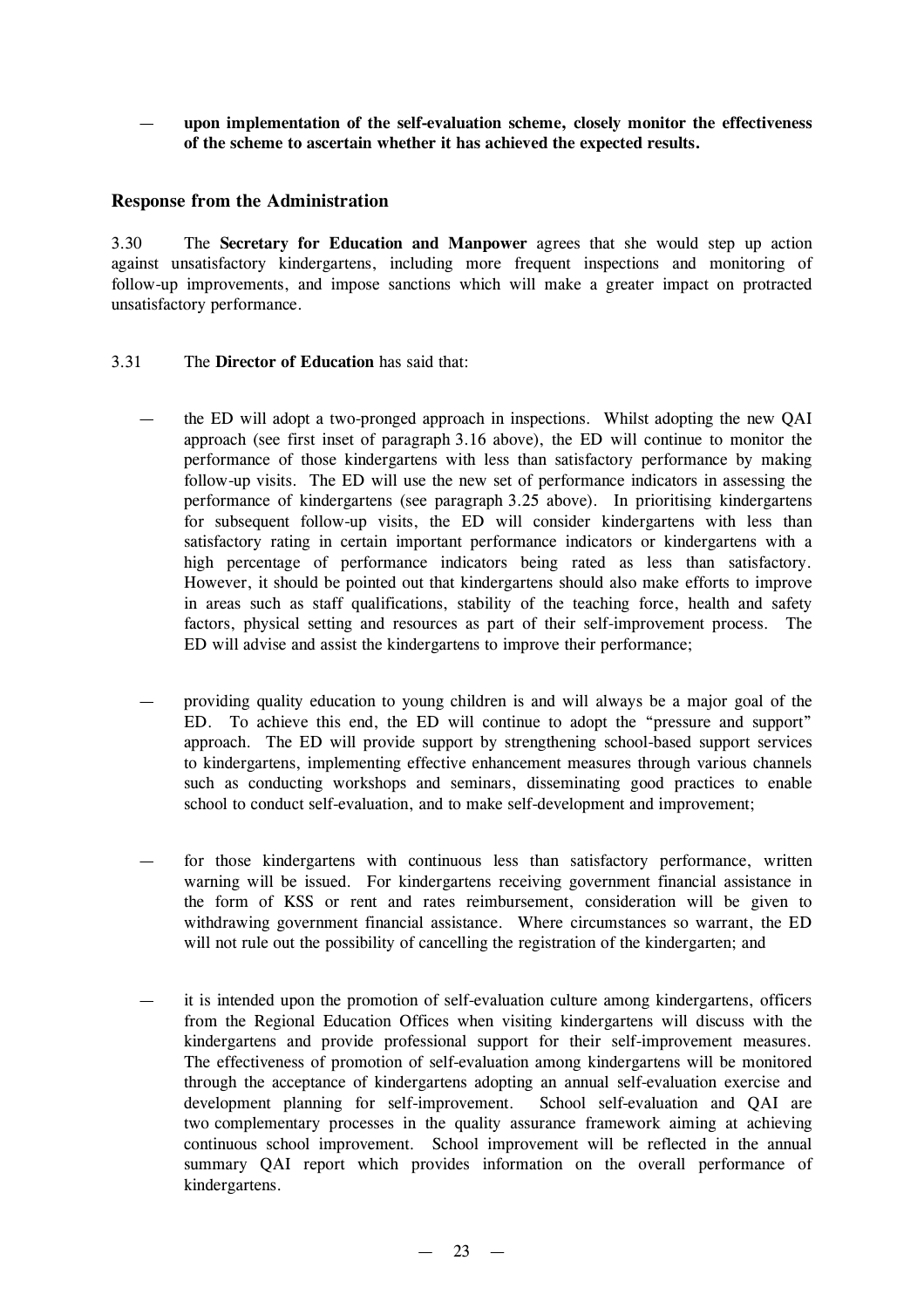# **PART 4: REFUND OF RENT, RATES AND GOVERNMENT RENT AND KINDERGARTEN SUBSIDY SCHEME**

4.1 This PART examines the adequacy of the administration of refund of rent, rates and government rent and the KSS by the ED.

## **Background to the reimbursement**

4.2 In accordance with the 1981 White Paper on Primary Education and Pre-primary Services, the Government has been providing financial assistance to non-profit-making kindergartens in the form of reimbursement of rent and rates since 1982. The objective of the reimbursement is to provide financial assistance to kindergartens, so that they do not have to charge the parents higher fees to meet their rental expenses. It was stated in the White Paper that the Government recognised that, in non-profit-making institutions, one of the more important elements in determining fee levels was the rental which had to be paid for the premises. At that time, rentals ranged widely from \$0.5 per square foot per month for some non-profit-making institutions inside public housing estates to \$5 or more per square foot for premises elsewhere. It was considered that wherever similar services were provided to similar standards, the fees charged by non-profit-making institutions should be broadly similar and this was clearly difficult to achieve with such widely divergent rent. In order to make this possible, as well as to encourage the establishment of non-profit-making pre-primary educational institutions, it was intended to reimburse non-profit-making kindergartens, both within and outside the public housing estates, for the rent paid. In addition, the Government would also reimburse non-profit-making kindergartens for the rates paid. Since 1997, the reimbursement of government rent where applicable has also been provided.

4.3 The ED's criteria for assessing applications for rent reimbursement for non-profit-making kindergartens are as follows:

- operating standard:
- curriculum standard;
- compliance with the Education Ordinance and Education Regulations;
- objective factors (including supply and demand for kindergarten places in the district; enrolment capacity and financial implication); and
- the acceptability of the kindergarten premises.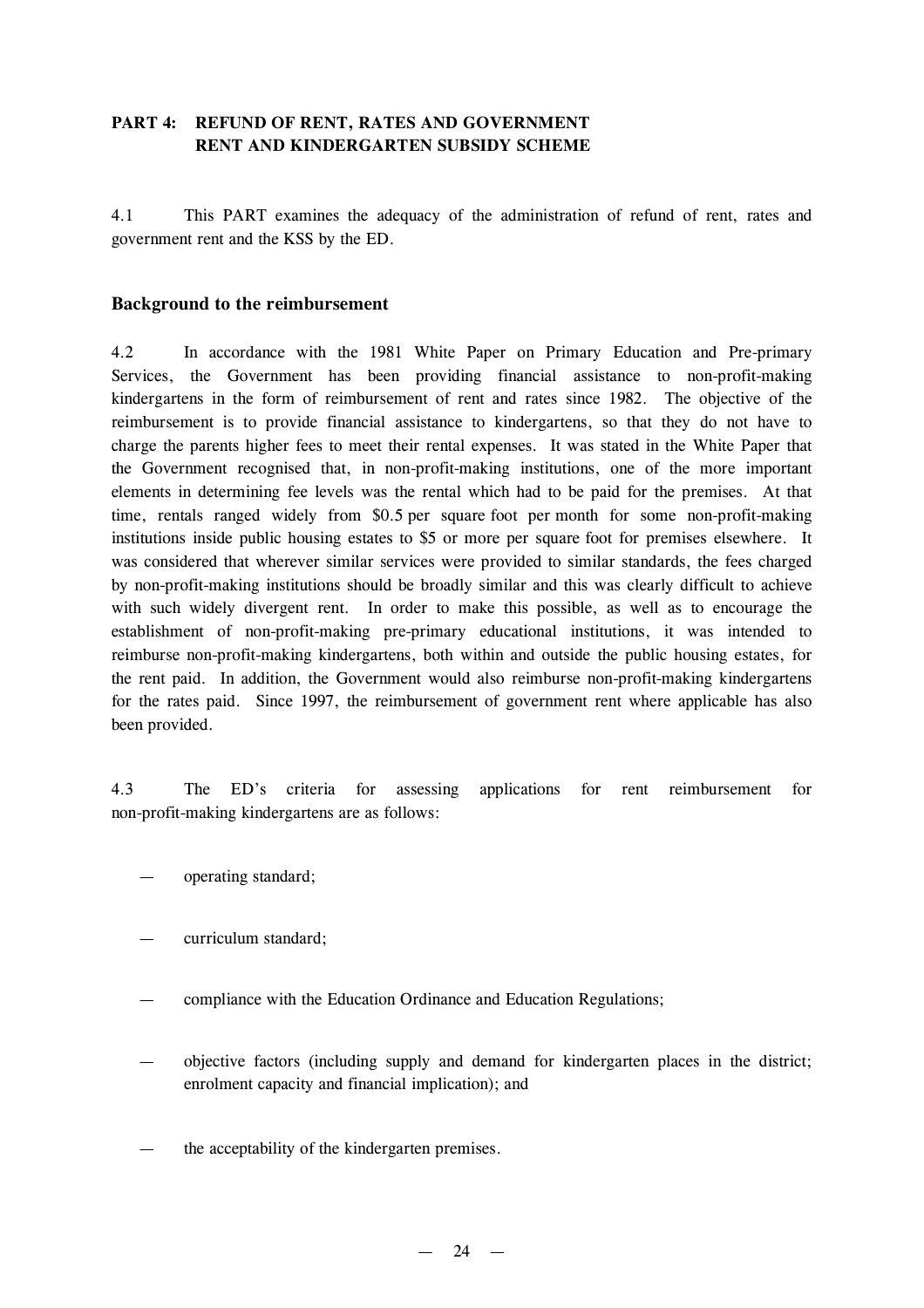Based on the above criteria, a committee set up within the ED will consider each application on its own merits. To ensure that the rentals are reasonable, the amounts of the rent reimbursement have to be vetted by the Rating and Valuation Department. Only the amounts of rent recommended by the Rating and Valuation Department are accepted for reimbursement purposes. If an application is approved, a kindergarten has to reduce the school fees by an amount commensurate with the rent reimbursement.

4.4 If the performance of a kindergarten in receipt of rent reimbursement is assessed by the ED to be less than satisfactory, the ED will issue a warning letter to the kindergarten for improvement action to be taken. If the performance of the kindergarten is still found to be less than satisfactory in the next inspection, the ED will suspend the rent reimbursement payable to the kindergarten. Kindergartens with unsatisfactory performance, after receiving the warning, usually show improvement in performance in the subsequent inspection.

4.5 As regards government rent and rates reimbursement, non-profit-making kindergartens are eligible for such reimbursement on the recognised school accommodation upon application.

4.6 In 1999-2000, a total of 299, 373 and 103 kindergartens were in receipt of rent, rates, and government rent reimbursement respectively (some kindergartens received all three items of subsidy). The total government expenditure amounted to \$160 million for the financial year 1999-2000. The reimbursement of rent accounted for the largest amount, being \$145 million or 91% of the total expenditure.

# **Audit analysis of operating profits of kindergartens receiving reimbursement**

4.7 Audit conducted an analysis of the audited accounts of kindergartens receiving rent and/or rates and/or government rent reimbursement (hereinafter referred to as rent and rates reimbursement) to ascertain the extent to which these kindergartens had been assisted by the Government through such reimbursement.

4.8 Unlike KSS kindergartens which are required to submit audited accounts to the ED for monitoring purpose (see paragraph 2.7 above), there is no such requirement for kindergartens in receipt of rent and rates reimbursement. Nevertheless, as many kindergartens in receipt of rent and rates reimbursement have also joined the KSS, Audit obtained the audited accounts of these kindergartens for review. Based on the 133 available audited accounts relating to kindergartens in receipt of rent and rates reimbursement, Audit noted that 12 kindergartens (9%) had operating profits of over \$1 million in 1998-99. Details of the operating profits of these 12 kindergartens and the average amount of rent and rates reimbursement received by them from 1996-97 to 1998-99 are shown in Table 5 below.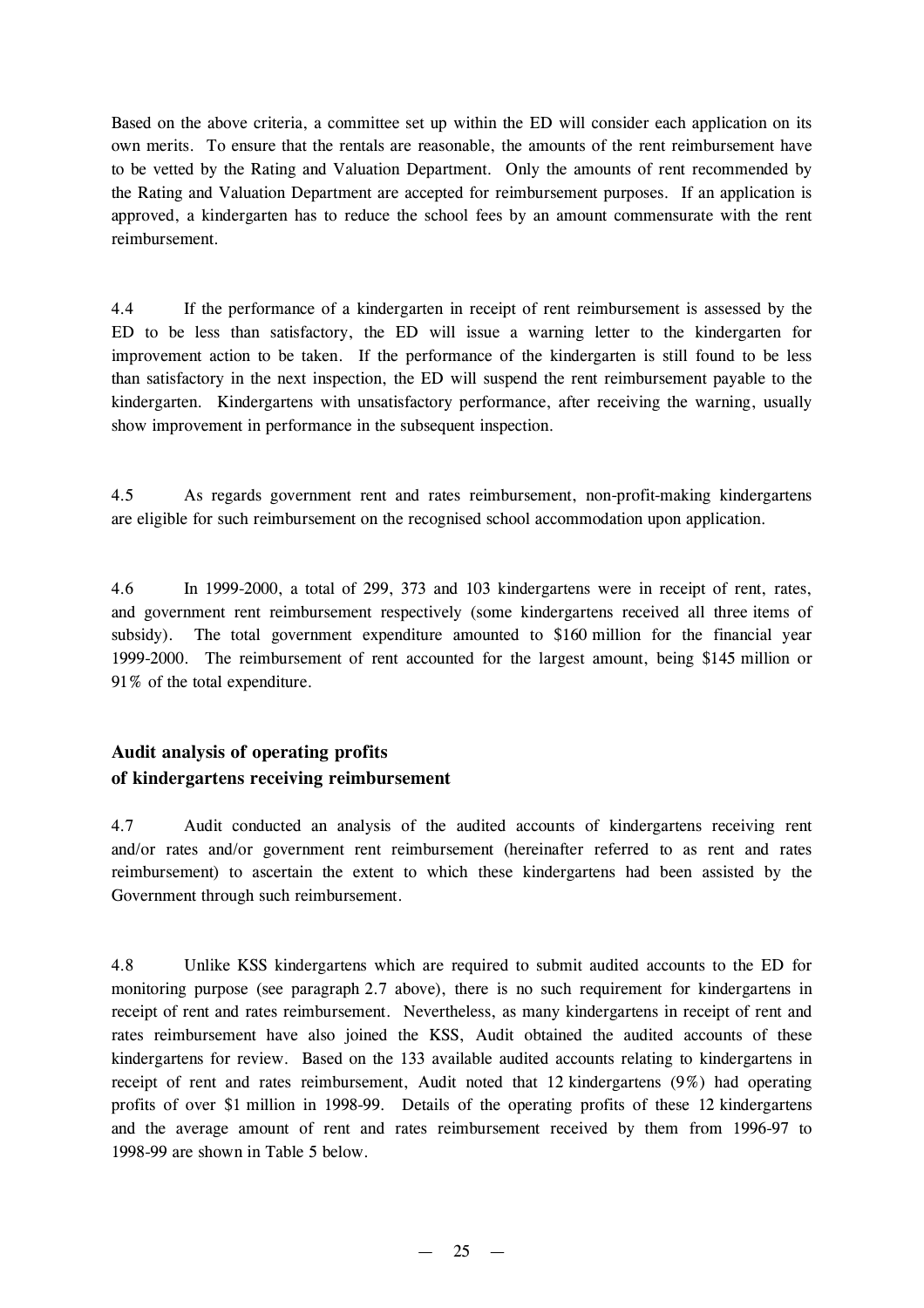## **Table 5**

# **Analysis of the operating profits of the twelve kindergartens for the period from 1996-97 to 1998-99**

| Kindergarten              | <b>Operating</b><br>profit<br>for 1998-99 | Average<br>operating profit for<br>1996-97 to 1998-99 | Average annual<br>amount of<br>rent and rates<br>reimbursement for<br>1996-97 to 1998-99 | Ratio of<br>operating profit<br>to rent and rates |
|---------------------------|-------------------------------------------|-------------------------------------------------------|------------------------------------------------------------------------------------------|---------------------------------------------------|
|                           | (a)                                       | <b>(b)</b>                                            | (c)                                                                                      | $(d) = (b) (c)$                                   |
|                           | \$)                                       | \$)                                                   | \$)                                                                                      |                                                   |
| ${\bf F}$                 | 2,360,929                                 | 2,169,665                                             | 462,853                                                                                  | 4.7                                               |
| G                         | 2,326,667                                 | 1,527,575                                             | 57,575<br>(rates only)                                                                   | 26.5                                              |
| $\boldsymbol{\mathrm{H}}$ | 1,594,603                                 | 1,621,369                                             | 369,853                                                                                  | 4.4                                               |
| $\mathbf I$               | 1,510,223                                 | 1,459,655                                             | 1,454,313                                                                                | 1.0                                               |
| $\bf J$                   | 1,434,141                                 | 1,329,576                                             | 527,121                                                                                  | 2.5                                               |
| $\bf K$                   | 1,408,669                                 | 1,463,882                                             | 467,128                                                                                  | 3.1                                               |
| $\mathbf L$               | 1,299,078                                 | 1,184,130                                             | 197,675<br>(rates only)                                                                  | 6.0                                               |
| $\mathbf M$               | 1,169,201                                 | 1,174,710                                             | 344,190                                                                                  | 3.4                                               |
| $\mathbf N$               | 1,155,471                                 | 1,091,895                                             | 539,205                                                                                  | 2.0                                               |
| $\mathbf{O}$              | 1,053,018                                 | 763,875                                               | 448,657                                                                                  | 1.7                                               |
| ${\bf P}$                 | 1,040,292                                 | 717,999                                               | 517,735                                                                                  | 1.4                                               |
| Q                         | 1,006,266                                 | 299,678                                               | 925,680                                                                                  | 0.3                                               |

*Source: ED's records*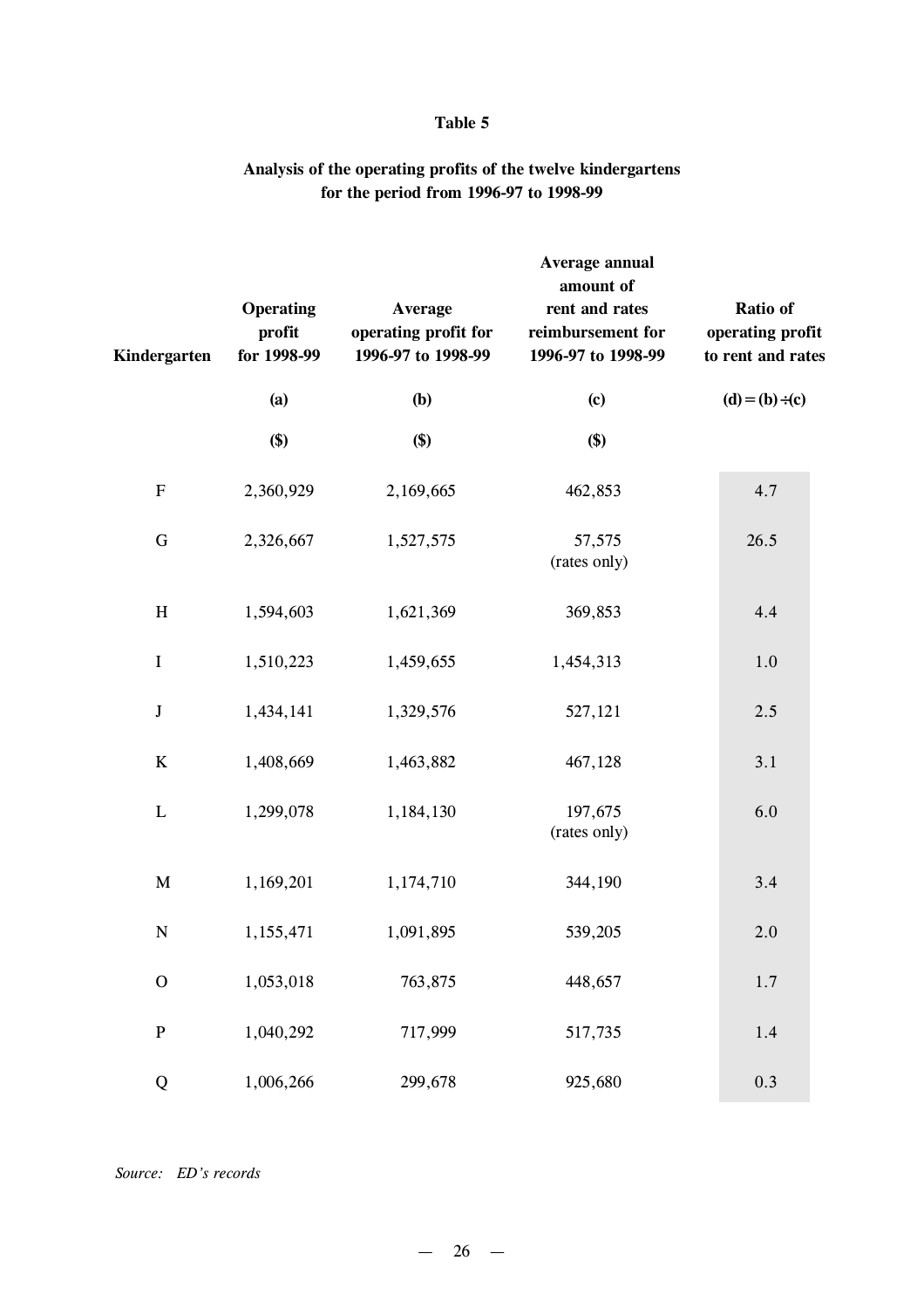# **Audit observations and recommendations on operating profits of kindergartens receiving reimbursement**

4.9 As can be seen from Table 5 above, many kindergartens had operating profits far in excess of the amounts of rent and rates reimbursement received from the Government. **Audit notes that the objective of the reimbursement was to provide financial assistance to enable them to meet their rental expenses so that they would not have to charge higher school fees. As some kindergartens have been able to produce profit levels substantially higher than the amount of rent and rates reimbursement, it is doubtful whether the Government should continue to provide financial assistance to these kindergartens.**

- 4.10 **Audit therefore has** *recommended* **that the Director of Education should:**
	- **require all the kindergartens in receipt of rent and rates reimbursement to submit audited accounts to the ED annually for monitoring purposes;**
	- **review the need for rent and rates reimbursement to those kindergartens which have made substantial profits; and**
	- **consider redistributing the savings achieved by paying fewer cases of reimbursement of rent and rates to pay for services which will improve the quality of kindergarten education.**

# **Response from the Administration**

- 4.11 The **Director of Education** has said that:
	- to encourage the establishment of non-profit-making schools, all non-profit-making schools, including kindergartens, primary and secondary schools, are eligible for reimbursement of rates under the existing policy. Given this purpose and on the grounds of equity, the ED considers that the current practice of granting rates reimbursement should be maintained. However, consideration will be given to adjusting the school fees of participating kindergartens by an amount commensurate with the rates reimbursed, as in the case of rents (see last sentence of paragraph 4.3 above);
	- as regards the government rent reimbursement, the ED will also consider whether an adjustment should be made to the school fees of participating kindergartens by the amount reimbursed; and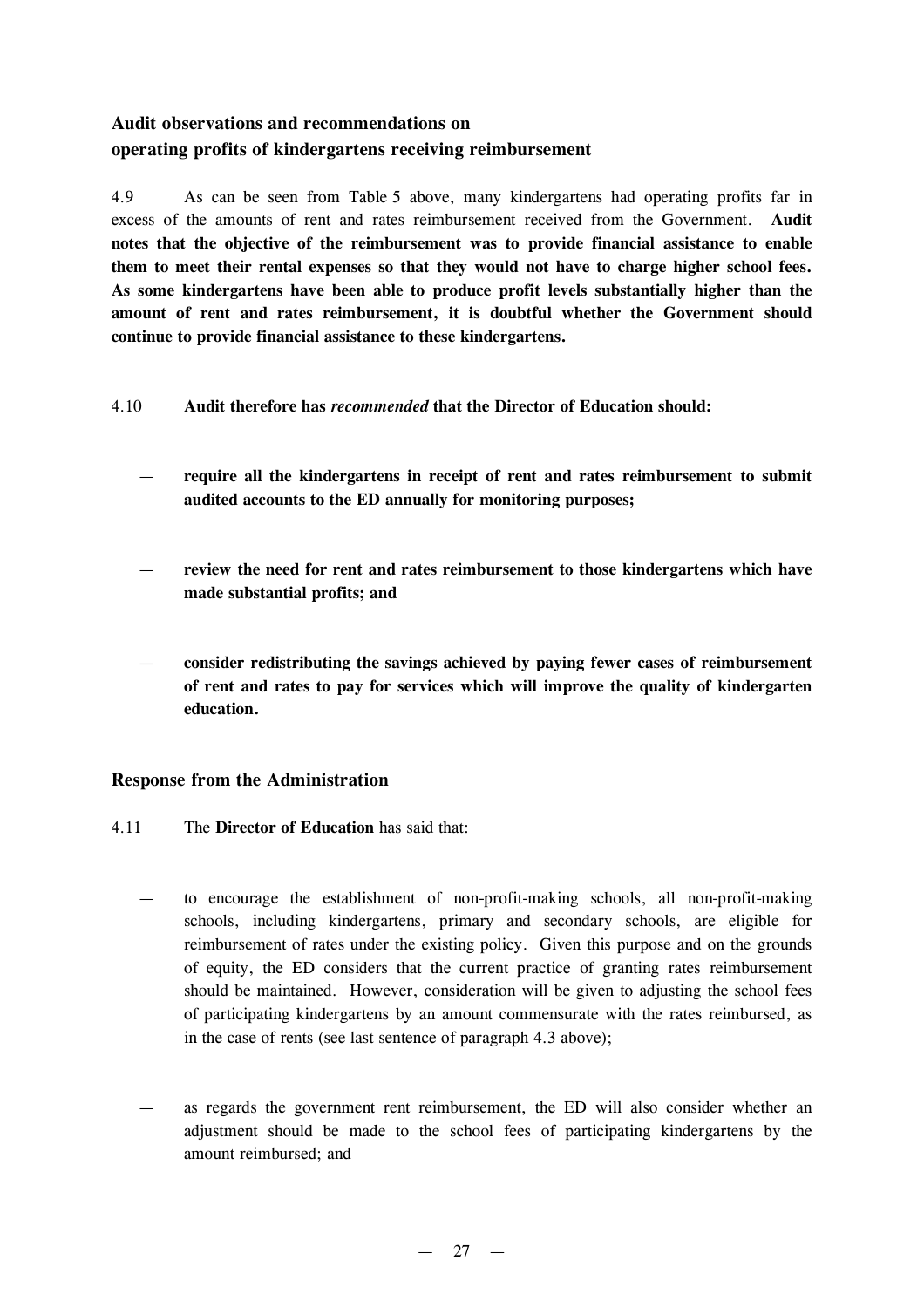— given that the rent reimbursement scheme was designed to subsidise school fees, if the ED was to reduce or remove the rental subsidy from those kindergartens with substantial profit, students attending these kindergartens were likely to pay higher school fees. Nevertheless, to ensure the best use of public money, the ED will review the existing policies on rent reimbursement to kindergartens taking into full account the likely implications. In reviewing the policies, the ED will also consider requiring all the kindergartens in receipt of rent reimbursement to submit audited accounts to the ED annually for monitoring purposes.

## **Background to Kindergarten Subsidy Scheme**

4.12 The KSS was introduced in September 1995 with the aim of improving the quality of kindergarten education. The KSS provides a direct subsidy to non-profit-making kindergartens, so that they can employ professionally trained teachers to meet the minimum proportion of QKTs required by the Government in a kindergarten without having to increase their fees substantially. By September 1999, at least 50% of the teachers in each kindergarten should be QKTs. This should be increased to 60% by September 2000. The subsidy is payable on a per class basis. For 1999-2000, the rate of subsidy per class per annum is \$34,700. If a kindergarten employs at least 10% more than the minimum proportion of QKTs required by the Government, the kindergarten will be entitled to an enhanced rate of subsidy of \$41,000. In 1999-2000, of the 756 kindergartens in Hong Kong, 287 had joined the KSS. The expenditure on the KSS amounted to \$113 million in the financial year 1999-2000.

4.13 Kindergartens that receive subsidy from the KSS are required to fulfil the following major conditions of subsidy:

- (a) to employ the minimum proportion of QKTs as required by the Government;
- (b) to pay teachers according to the salary scales recommended by the Government;
- (c) to accept any adjustments made by the ED to the approved school fees corresponding to the amount of government subsidy received;
- (d) to spend the government subsidy solely on teachers' salaries;
- (e) to comply with the Education Ordinance and Regulations in force; and
- (f) to maintain an acceptable operating standard in both management and professional aspects.

If any of the above conditions are not fulfilled, the Government may demand the kindergartens to repay the subsidy in full.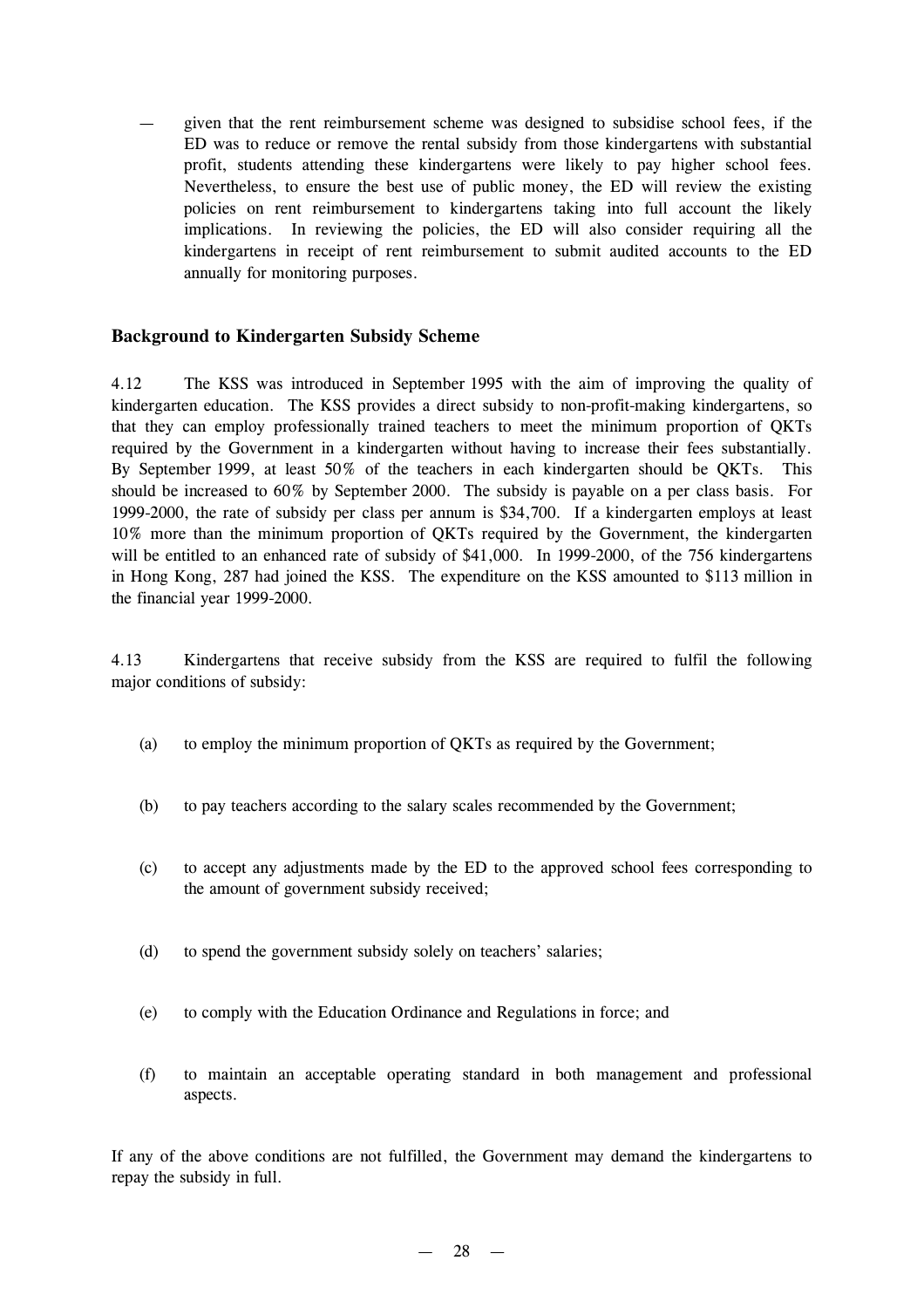#### **KSS kindergartens with less than satisfactory performance**

4.14 During 1998-99, the Inspectorate conducted a total of 298 full inspections. Of these 298 inspections, 146 inspections (or 49%) were conducted on kindergartens that had joined the KSS. Details of the inspection results of these 146 KSS kindergartens are shown in Table 6 below.

#### **Table 6**

# **Results of full inspections of KSS kindergartens conducted in 1998-99**

| <b>Performance</b>     | <b>Number</b> | Percentage |
|------------------------|---------------|------------|
| Good                   | 3             | $2\%$      |
| Satisfactory           | 130           | 89%        |
| Less than satisfactory | 13            | 9%         |
|                        | 146<br>______ | 100%       |

*Source: ED's records*

4.15 Audit noted that of those 13 kindergartens which were assessed to have less than satisfactory performance, six of them had regularly been given such an assessment since 1990-91. Details are shown in Table 7 below.

#### **Table 7**

# **KSS kindergartens regularly given less than satisfactory performance during 1990-91 to 1998-99**

| Number of<br><b>KSS kindergartens</b> | Number of inspections<br>for each kindergarten<br>in column (a)<br>during the period | Number of less than<br>satisfactory performance<br>assessments given to each<br>kindergarten in column (a) |
|---------------------------------------|--------------------------------------------------------------------------------------|------------------------------------------------------------------------------------------------------------|
| (a)                                   | <b>(b)</b>                                                                           | (c)                                                                                                        |
| 2                                     | 6                                                                                    | 5                                                                                                          |
| 3                                     | 5                                                                                    | 5                                                                                                          |
|                                       | 4                                                                                    | 4                                                                                                          |
|                                       |                                                                                      |                                                                                                            |

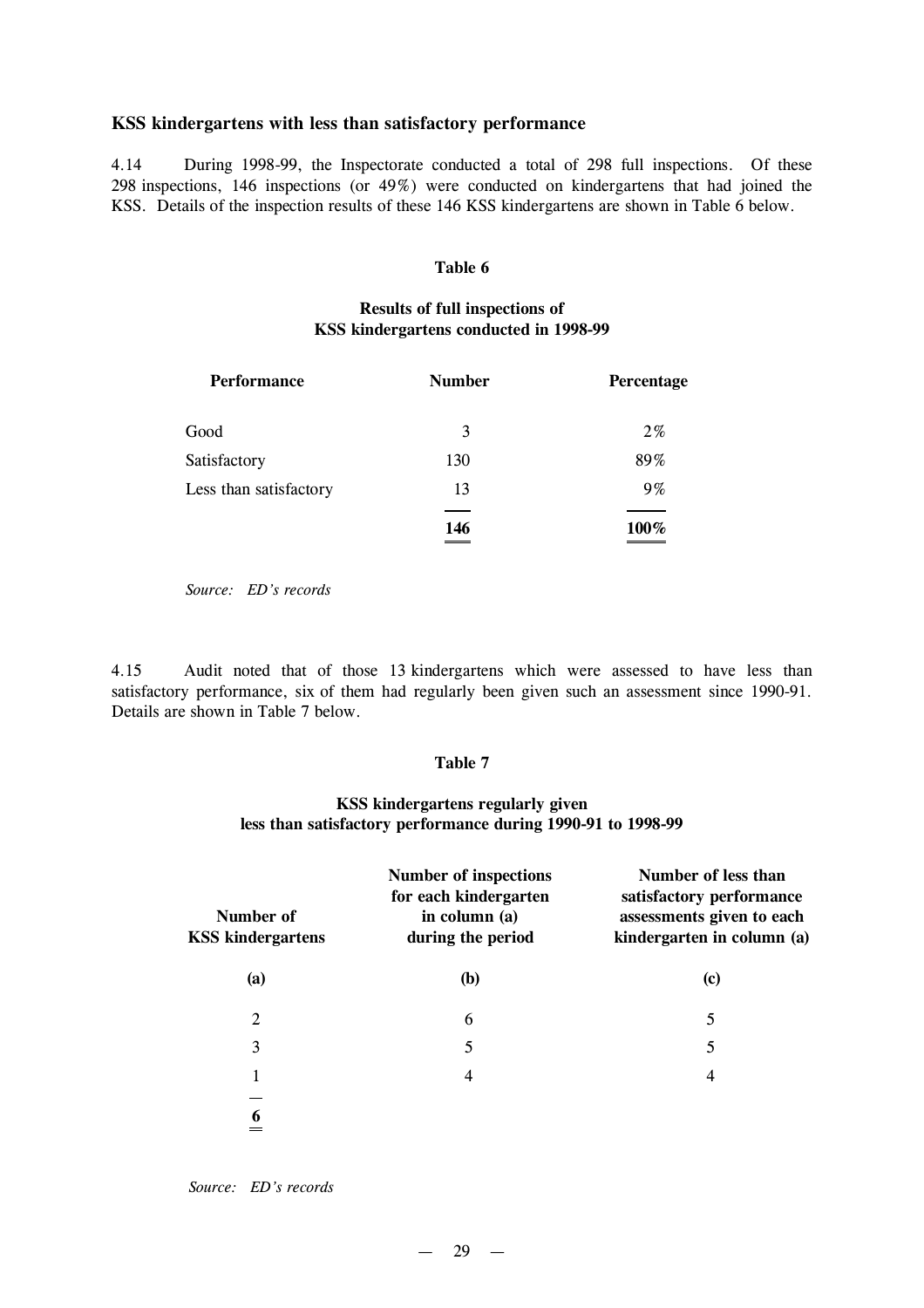# **Audit observations and recommendations on KSS kindergartens with less than satisfactory performance**

4.16 The consistently unsatisfactory records of performance of some of the KSS kindergartens is a matter of concern. As mentioned in the last inset of paragraph 4.13 above, one of the conditions that the KSS kindergartens have to fulfil is that they should maintain an acceptable operating standard in both management and professional aspects. Non-fulfilment of this condition may result in the Government demanding repayment of the subsidy. **The six kindergartens that had consistently been assessed to have less than satisfactory performance received total subsidies of \$1.6 million in 1998-99 alone. However, Audit noted that the ED, apart from issuing one warning letter to one kindergarten in April 2000, had not taken any action against the other five KSS kindergartens.**

4.17 Audit noted that the ED had adopted a different approach in dealing with kindergartens which were in receipt of rent reimbursement and which had less than satisfactory performance. In those cases, the ED would suspend the rent reimbursement payable to the kindergartens concerned (details of the arrangement for rent reimbursement are given in paragraphs 4.3 and 4.4 above). During the period 1998-99 to 1999-2000, the ED had stopped the reimbursement to one kindergarten.

## 4.18 **Audit has** *recommended* **that the Director of Education should:**

- **issue warning letters to those KSS kindergartens with less than satisfactory performance requiring improvement action to be taken within a specified period;**
- **carry out timely follow-up inspections to ensure that improvement action has been taken by the kindergartens; and**
- **take appropriate sanction measures (such as withdrawal of government subsidies and/or demand repayment of subsidy) against those kindergartens which make no improvement.**

# **Response from the Administration**

4.19 The **Director of Education** has said that the ED has reviewed the KSS from time to time since its inception in 1995. The ED noted that some KSS kindergartens had not adopted suitable teaching and learning activities in the curriculum. Indeed, the ED has been stepping up its enforcement actions in this respect. As a first step, the ED has issued warning letters to some of these kindergartens. The ED will continue this measure where necessary and carry out timely follow-up visits to ensure that appropriate action has been taken. Further sanction measures, such as withdrawal of KSS subsidy will be considered against those kindergartens that repeatedly ignore the ED's advice and show no improvement.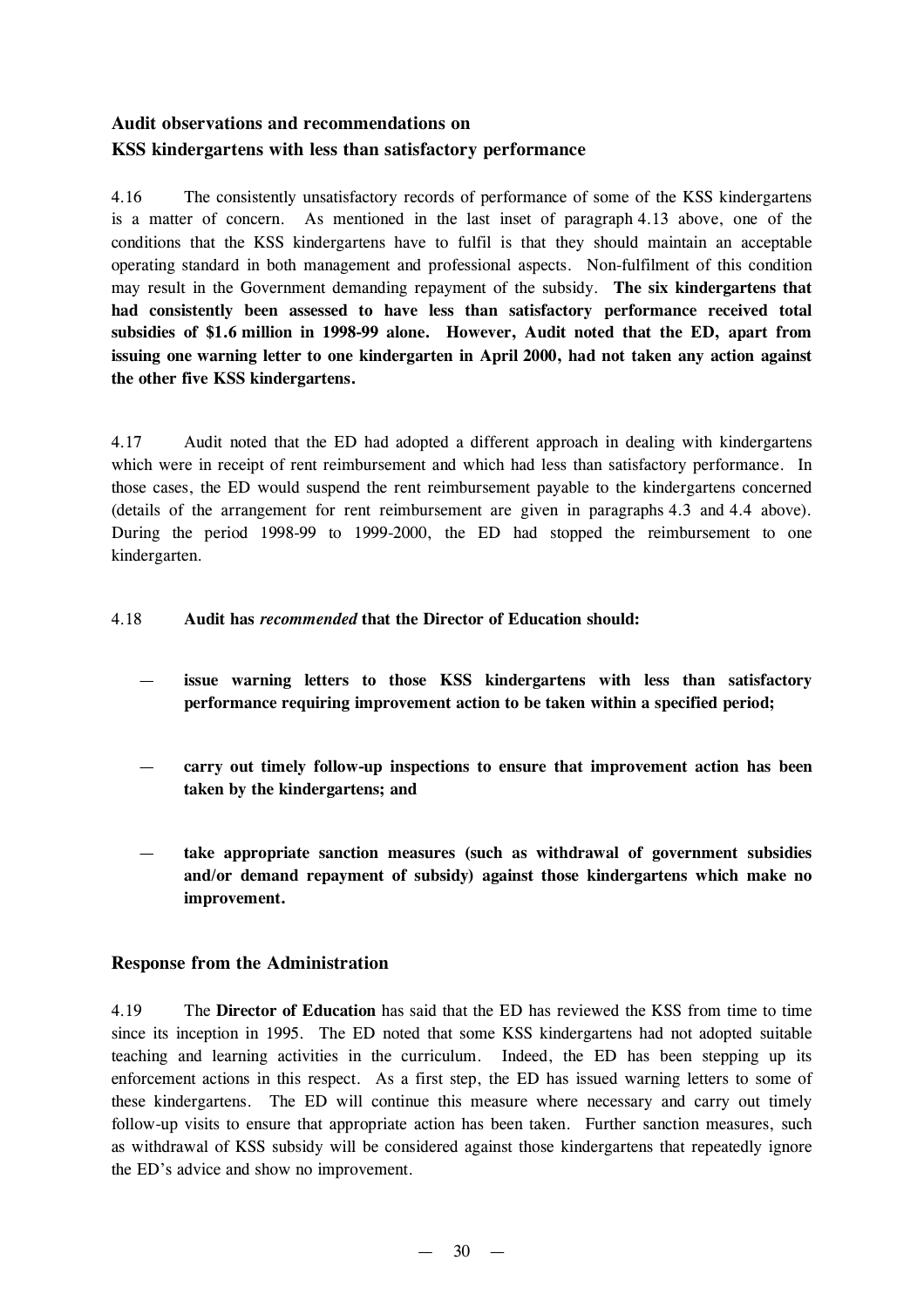## **PART 5: MANAGEMENT INFORMATION OF KINDERGARTEN EDUCATION**

5.1 This PART examines the adequacy of management information of kindergarten education.

#### **Management information of kindergarten education**

5.2 To enable the senior management of the ED to form management strategies to promote the development of quality kindergarten education, it is imperative that crucial management information is available. Crucial management information would facilitate the ED's senior management to address the following concerns:

- what problems have been encountered by the ED in supporting the kindergarten education;
- whether resources have been efficiently and effectively allocated to improve the quality of kindergarten education;
- how the quality of kindergarten education can be further improved; and
- what has been achieved by the ED in supporting kindergarten education.

5.3 **However, Audit noted that there has been a lack of adequate management information to facilitate the planning and decision making of the ED's senior management.** For example, it would be useful to have adequate analyses summarising the performance of kindergartens, broken down into different categories of kindergartens, and showing the trend of performance over a period of time. An analysis of the performance of kindergartens during 1994-95 to 1998-99 is produced by Audit in Appendix D. The following are examples of useful management information arising from this analysis:

- during the period, the overall performance of non-profit-making kindergartens (Figure 1 of Appendix D) was better than that of private kindergartens (Figure 2 of Appendix D);
- the performance of private kindergartens had been on the decline. Fewer kindergartens were assessed to have good or satisfactory performance, and more were assessed to have less than satisfactory performance (Figure 2 of Appendix D); and
- during the period, the number of kindergartens which were assessed to have satisfactory performance had increased. However, the overall number of kindergartens which were assessed to have good performance had decreased from 11% to 3% (Figure 3 of Appendix D).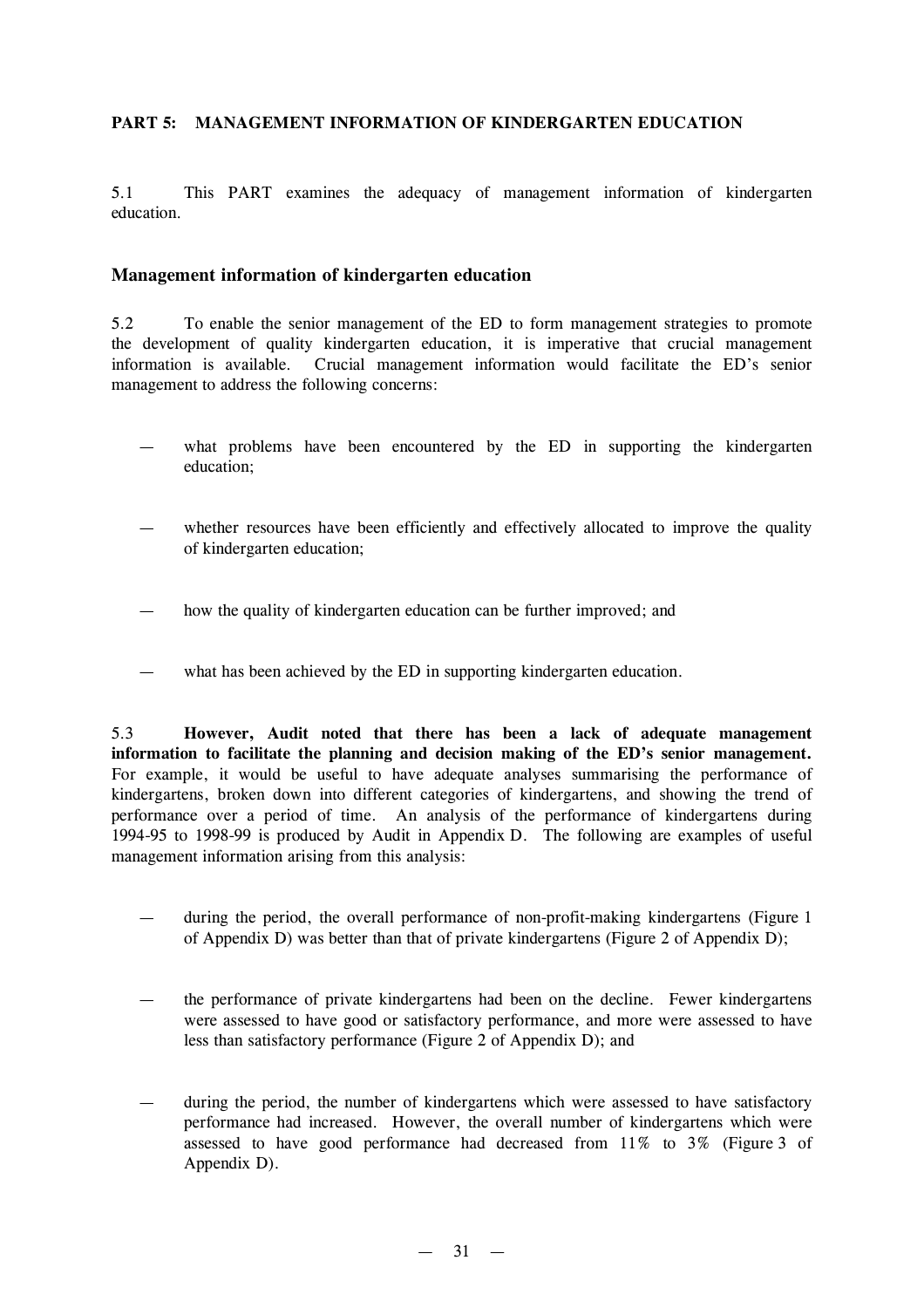5.4 The above analysis of management information would help the ED's senior management formulate strategy for improving the quality of kindergartens education. Other examples of useful management information include:

- information that shows the different categories of deficiencies of kindergartens (e.g. management and pupils' learning) together with the number of kindergartens that have such deficiencies; and
- information on the full cost of the ED's support for kindergarten education (e.g. the cost for providing the Inspectorate services and the KSS) and the trend of costs over time.

5.5 Useful management information, such as that stated in paragraphs 5.3 and 5.4 above, has not been regularly produced by the ED. If required, the information can be compiled manually.

# **Audit recommendations on management information of kindergarten education**

5.6 **To improve the quality of kindergarten education, Audit has** *recommended* **that the Director of Education should:**

- **identify relevant management information that is useful to the ED's senior management for formulating and implementing strategies;**
- **develop a computerised management information system to facilitate the analysis and retrieval of crucial management information; and**
- **improve on the crucial management information retrieved from the computer system and make it available to the ED's senior management.**

# **Response from the Administration**

5.7 The **Director of Education** has said that for effective information management, the ED seeks every opportunity to improve the existing management information system. The ED agrees that an integrated information system is an effective tool for optimising the collection, updating and the use of information throughout a multi-level organisation. In this regard, the ED is developing a centralised "School Dossier" system. Crucial kindergarten information will be included for retrieval and analysis in strategic management exercises.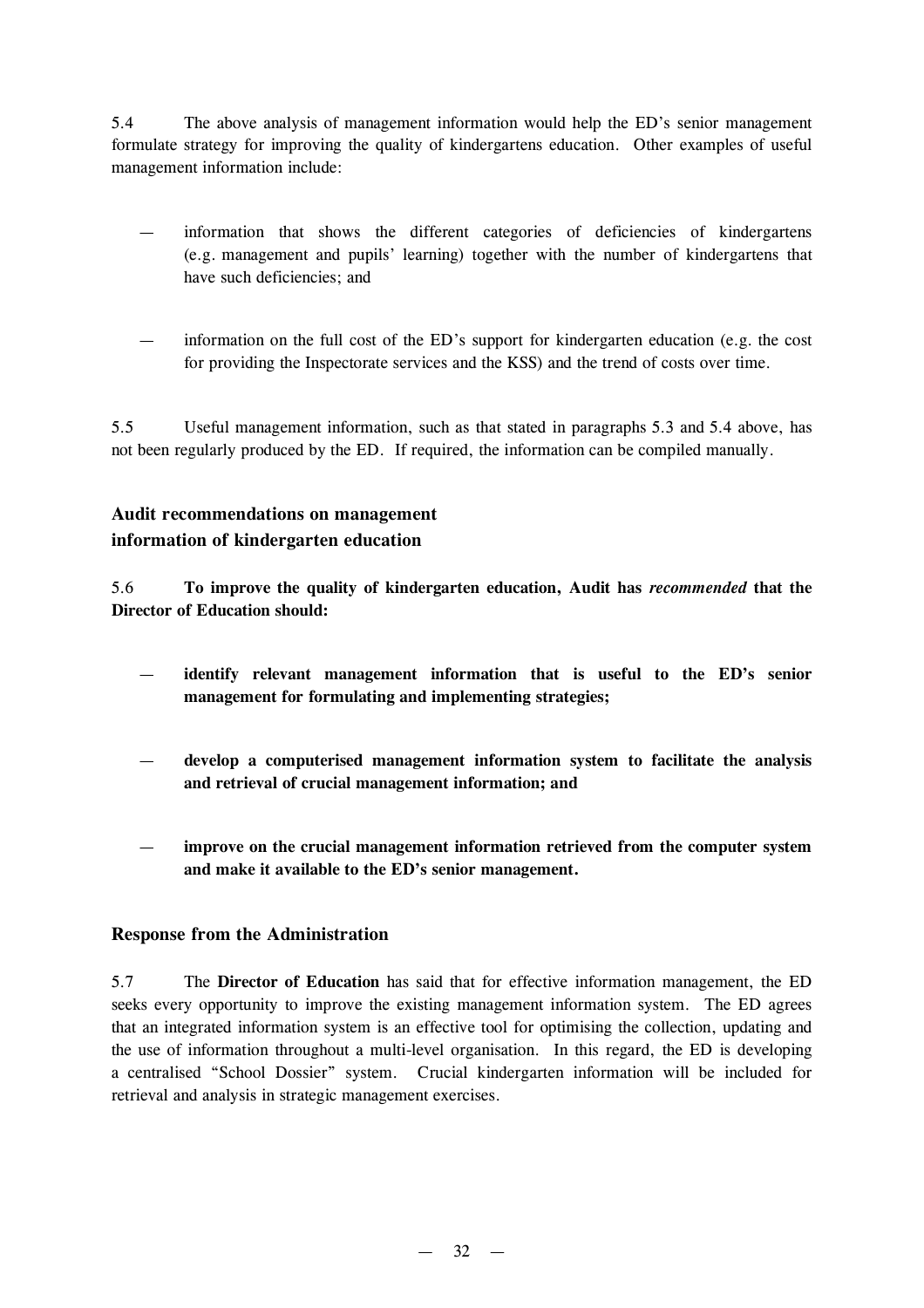#### **PART 6: KINDERGARTEN FEE REMISSION SCHEME**

6.1 This PART examines the adequacy of the KGFRS administered by the SFAA.

## **Background of the KGFRS**

6.2 The KGFRS was introduced in 1990 to provide parents-in-need with financial assistance in the form of fee remission, so that their children could receive kindergarten education. There are two levels of fee remission, at 50% or at 100% of kindergarten fee. The amount of fee remission is calculated on the basis of the actual fee charged or the weighted average fee of non-profit-making kindergartens, whichever is the smaller. The weighted average fee is adjusted annually. In 1999-2000, the highest monthly fee remission is \$1,024 for half-day session, and \$1,916 for whole-day session. The total expenditure for the KGFRS was \$311 million in the financial year 1999-2000.

## **Eligibility criteria**

6.3 Applicants for the KGFRS should be the parents (or legal guardians) of the pupils. Parents may apply for fee remission if they have a child who is:

- a Hong Kong resident;
- at least three years old; and
- studying in a kindergarten registered with the ED.

6.4 Any person in receipt of the Comprehensive Social Security Assistance (CSSA) from the Social Welfare Department (SWD) will not be considered for fee remission, as kindergarten fee assistance has already been included in the CSSA. All applications for fee remission are subject to a means test. The SFAA determines the eligibility and level of fee remission by a points-system.

6.5 Under the points-system, points are calculated according to the applicant's average monthly family income (for the past 12 months preceding the date of the application for fee remission) and the applicant's family size. An applicant who scores between 5 to 17 points will be entitled to 50% remission. If he scores 18 points or more, he will be entitled to 100% remission. Over 90% of the applicants score below 18 points and receive 50% remission. In 1999-2000, a family with an average monthly income of over \$23,200 will not normally be eligible for any assistance. The points awarded to different average monthly income groups are shown in Appendix E. The points awarded to family members are shown in Appendix F.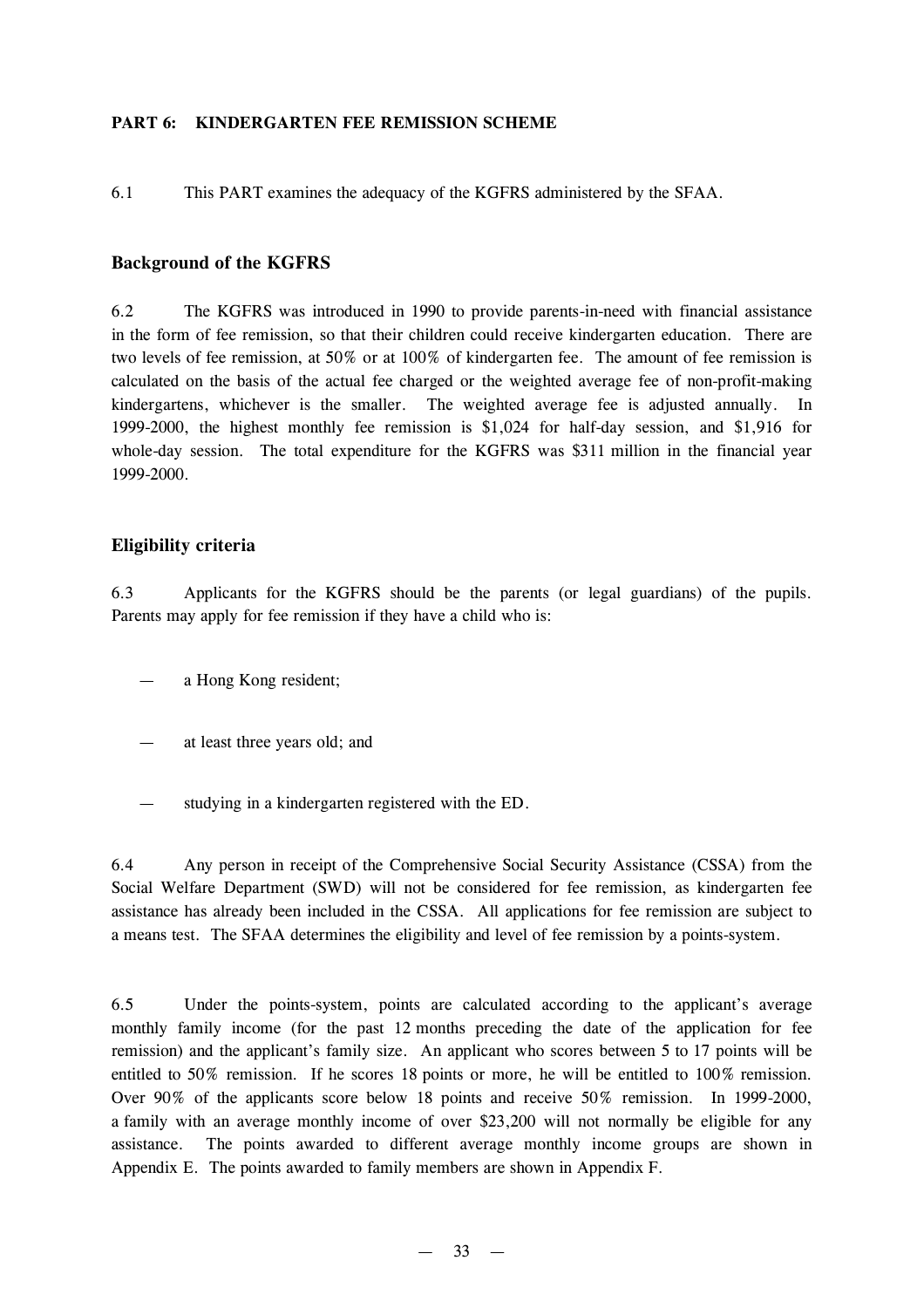# **Incomes declared by applicants**

6.6 In submitting an application for fee remission, an applicant has to provide proof of the declared family income. According to the guidance notes for application for fee remission, an applicant can provide income proof in the following three ways:

- by providing documentary evidence such as salary statements, salary tax demand notes and bank statements showing auto-payments of salaries, and in the case of sole proprietors or partners of partnership business, by providing documentary evidence such as profit and loss accounts and profit tax demand notes;
- if documentary evidence cannot be produced, by completing an income certificate in which the employers of the applicant and the applicant's spouse have to state and certify their income; and
- if both documentary evidence and income certificate cannot be produced (e.g. for people who are self-employed or with no fixed income and who cannot produce any income proof), by completing a self-certified income statement to declare the income of the applicant and the applicant's spouse.

# **Verification of declared incomes**

6.7 For those applicants who have provided income proof by means of a self-certified income statement, the SFAA checks the reasonableness of the declared incomes against the income statistics of different trades published by the Census and Statistics Department (C&SD). The SFAA adjusts upwards the declared incomes if they are found lower than those shown in the income statistics published by the C&SD. The following example, which is an actual case, shows how this is done:

> *This case involves a family of four. The applicant claimed to be a construction worker with an annual salary of \$10,800 (i.e. \$900 per month). The applicant lived with his family in a public housing estate and paid a monthly rental of \$1,190. The applicant could not produce any other income proof apart from his self-certified income statement. The SFAA referred to the income statistics for construction workers published by the C&SD, and assessed the applicant's annual income at \$103,000 (i.e. \$8,583 per month or about at nine times higher than the self-certified amount).*

6.8 The SFAA also conducts 30 to 45 home visits every year to verify the details of the applications for fee remission. These visits are selected on a random basis.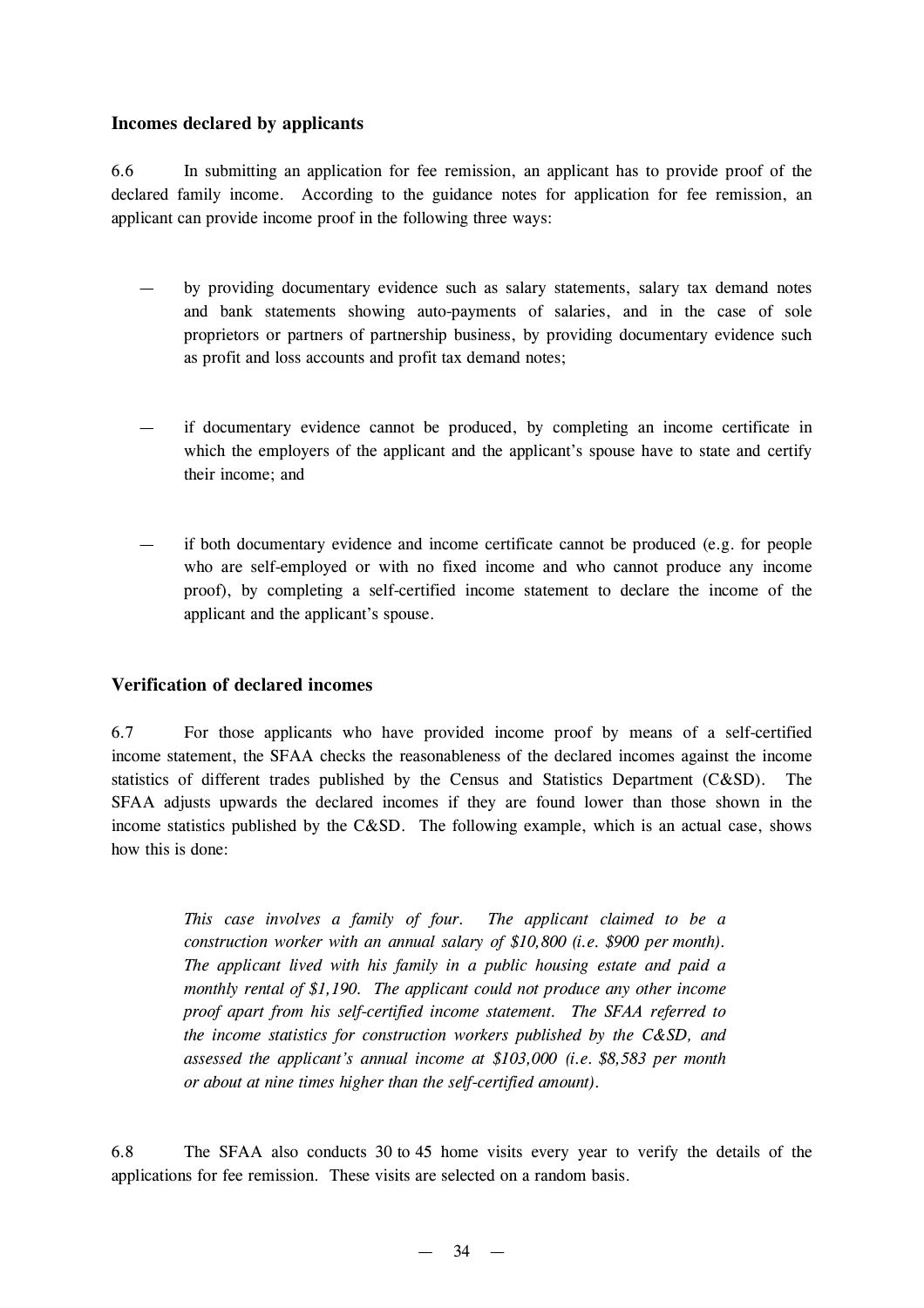# **Audit observations and recommendations on verification of declared incomes**

6.9 Self-certified income statements, as income proof, are much less reliable than documentary evidence and income certificates. The incomes stated are often found to be inaccurate when they are checked against the income statistics of the C&SD. **Although the SFAA adjusts the income according to the income statistics of the C&SD, there is no guarantee that the adjusted income is the true income of the applicant. It is therefore unsatisfactory to place too much reliance on self-certified income statements as the basis for granting fee remissions.**

6.10 Audit randomly examined 3,526 (Note 4) successful applications in 1998-99 to assess the extent to which applicants had used self-certified income statements as income proof. Audit noted that of the 3,526 successful applications, the income proof of 1,545 (44%) applications was based on self-certified income statements. Of these 1,545 applications, the declared incomes of 800 (52%) applications did not pass the reasonableness check, and were adjusted upwards by the SFAA according to the C&SD's income statistics. **The high incidence of adjustments indicates that the self-certified income statements are not entirely reliable.**

6.11 In addition, Audit examined the system of verification of declared incomes and noted the following inadequacies:

- the applicants are free to choose one of three forms provided by the SFAA (i.e. documentary evidence, income certificate and self-certified income statement) as income proof at the time of making their applications. Audit considers this practice should be discouraged because some applicants may choose to use the self-certified income statements, even though they may be able to provide other more reliable forms of income proof;
- despite the fact that there had been many applications with income proof based on self-certified income statements, the SFAA did not specifically target these applications for home visits. The SFAA only conducted home visits on a random basis; and
- the number of 30 to 45 home visits per year conducted by the SFAA is insufficient. In 1998-99, the SFAA only conducted 35 home visits. This represented less than 0.1% of the 67,513 successful applications in 1998-99. Even with such a small number of home visits, the SFAA had already detected two cases of inaccurate declaration of incomes based on the self-certified income statements. Although it is stated in the income statements that any person who obtains a subsidy by deception is liable on conviction to imprisonment, the SFAA had so far not initiated prosecutions against any fraudulent cases.
- Note 4: There is no readily available record in the SFAA indicating the number of applications that used *self-certified income statements as the income proof. The SFAA received applications for fee remission from 18 geographic regions in Hong Kong, which covered all parts of Hong Kong Island, Kowloon, Outlying Islands and the New Territories. The SFAA filed all the 1998-99 applications in 305 cartons. Audit randomly selected one carton from each of the 18 geographic regions for examination. These 18 cartons contained a total of 3,526 successful applications.*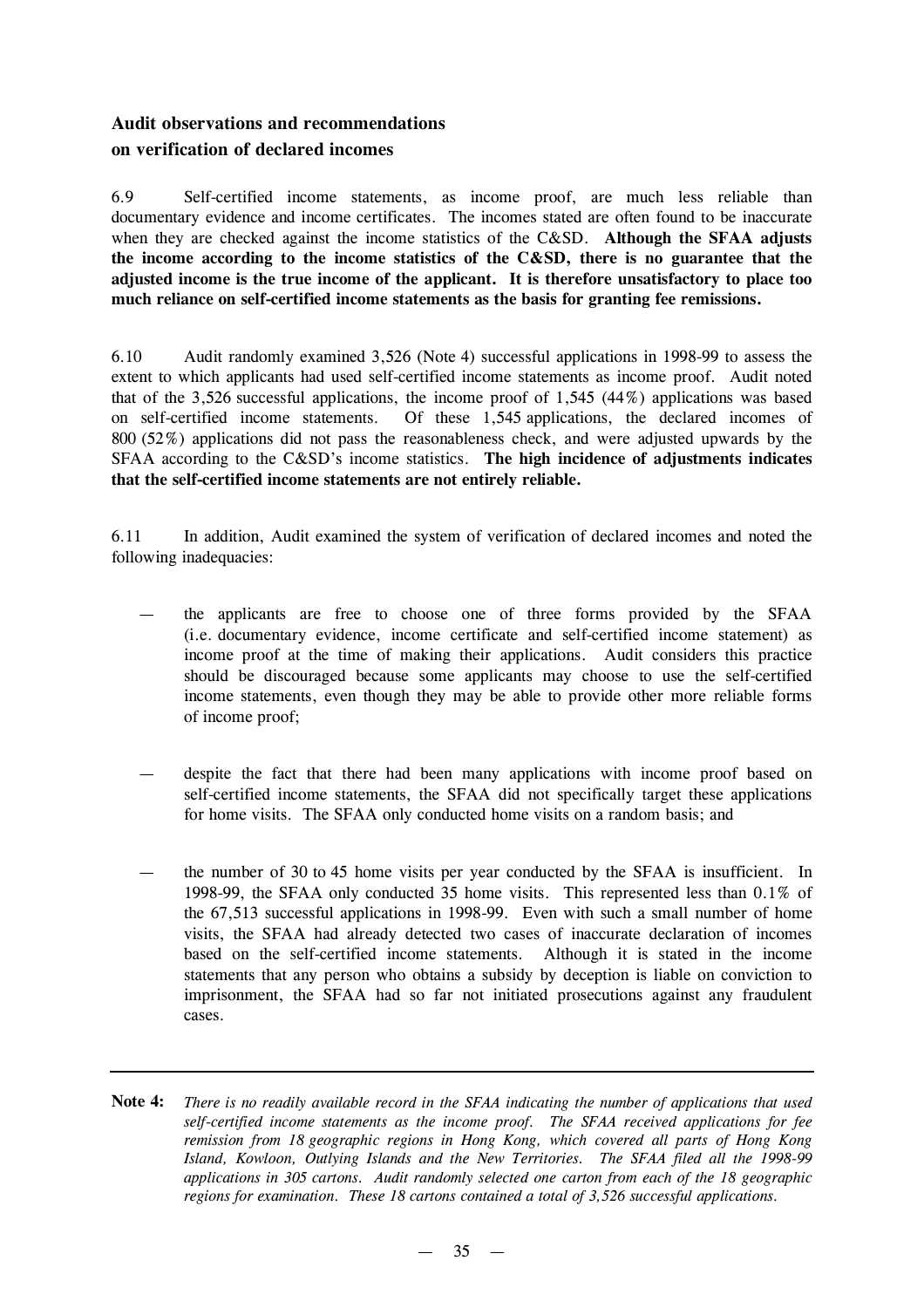- 6.12 **Audit has** *recommended* **that the Controller, SFAA should:**
	- **discourage the use of self-certified income statement as income proof by requiring applicants to give reasons for not being able to provide more reliable forms of income proof;**
	- **change the existing practice of conducting home visits on a random basis to a risk-based approach by making more visits to those applicants who have used self-certified income statements as income proof;**
	- **in the light of any irregularities which may be revealed by home visits, confirming the inadequacy of the present practice of conducting only 30 to 45 visits per year, consider the need for increasing the frequency of home visits; and**
	- **deter under-reporting of income by taking prosecution action against those applicants who are suspected to have been involved in fraudulent cases.**

#### **Response from the Administration**

- 6.13 The **Controller, SFAA** has said that:
	- it is not the SFAA's intention to provide choices on the type of income proof to be produced in support of an application. Unfortunately, there will always be applicants who insist that they are unable to produce alternative proof and those who, by nature of their employment, have no alternative but to use self-certified income statements. Nonetheless, he takes Audit's point that the SFAA should deter applicants from using self-certified statements as far as possible, especially if other income proofs may be available. To further clarify the appropriate type of income proof for submission, the SFAA will revise the application guidance notes for the 2001-2002 KGFRS application cycle and include in the application form or in the income statement form a section for applicants to state their reasons for not producing more acceptable evidence;
	- the existing practice of selecting home visits on a random basis is on the advice of the Independent Commission Against Corruption (ICAC). He agrees however that a risk-targeting approach, especially at successful self-certified income statement cases, may be more appropriate. He will seek the views of the ICAC on how best this practice should be implemented. He is of the view that home visits are a valuable follow-up tool for verifying the authenticity of claims in support of applications which have been approved on the basis of documents submitted. In respect of the KGFRS, the low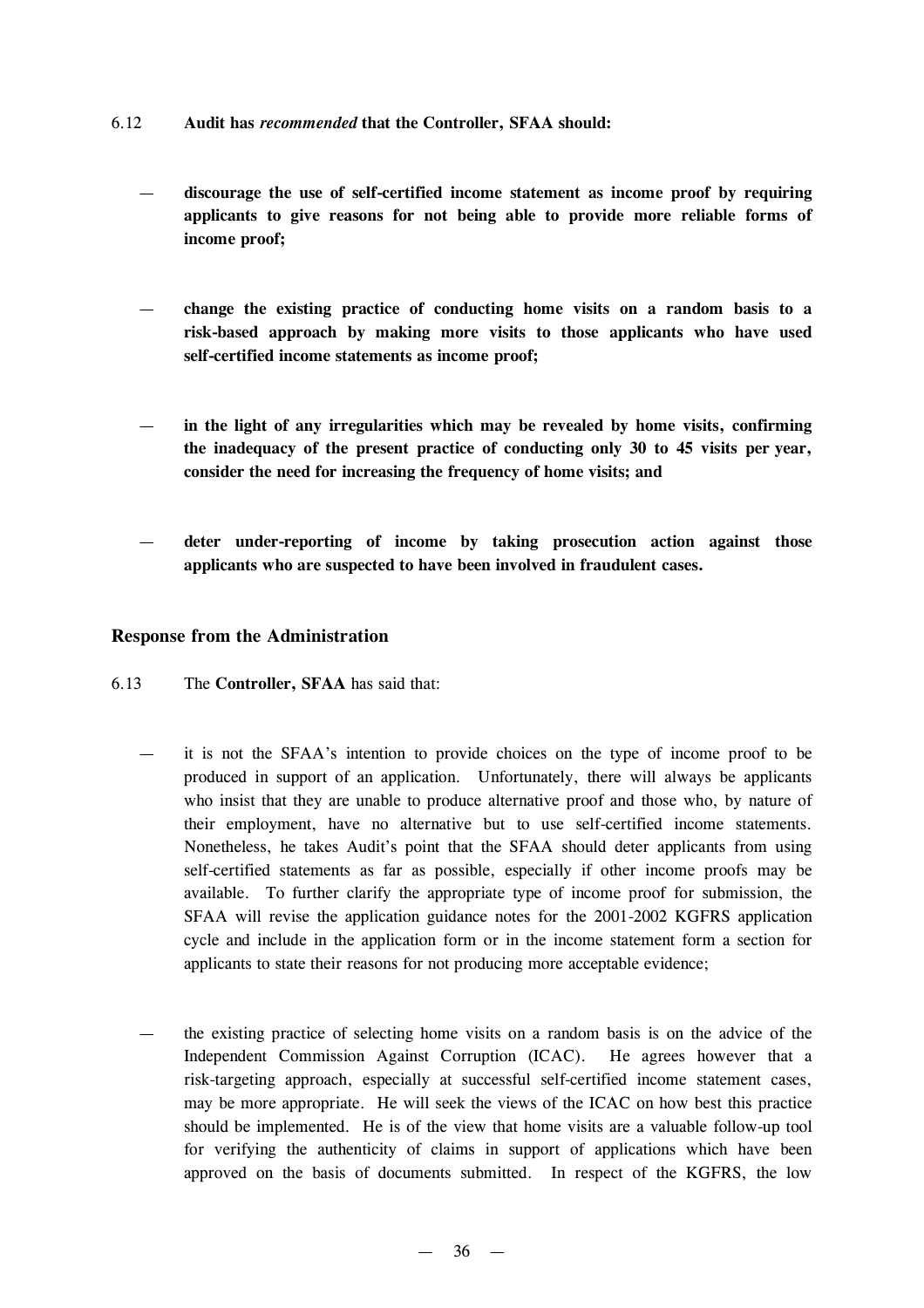number of visits conducted by its complement of seven Education Assistants (EA) is not therefore indicative of a lack of the SFAA's desire to conduct more home visits but rather of inadequate staff resources for a task that is time and labour intensive. He appreciates the need for conducting more home visits and will bid funding for this purpose in the 2001 Resource Allocation Exercise; and

— the SFAA is not shy at initiating prosecution action where suspected fraud is identified. With respect to the two KGFRS cases referred to in the third inset of paragraph 6.11 above, a prima facie case of fraudulent intent was not apparent to warrant referral for follow-up investigation by the Police Force. However, the SFAA is mindful of the possibility of fraudulent claims and will vigorously pursue prosecutions whenever appropriate.

#### **Dependant family members**

6.14 As the points-system (see paragraph 6.5 above and Appendix F) takes into account the number of family members in determining the fee remission to be granted, the SFAA requires an applicant to submit copies of his identity documents, those of his spouse and the child studying in the kindergarten for verification.

6.15 Regarding other dependant family members (i.e. the dependant parents of both the applicant and the applicant's spouse and other dependant children), the SFAA does not require the applicant to submit copies of their identity documents as documentary proof. The SFAA only verifies the identities of these dependants if an application is selected for home visit.

6.16 In 1998-99, there were about 50,000 cases in which the applicants claimed to have at least one dependant parent or dependant child. As the SFAA conducted 35 home visits in 1998-99, the SFAA only checked the identities of other dependant members of these 35 families. The SFAA had not detected any irregularities relating to dependant parents and other dependant children in the 35 home visits.

# **Audit observations and recommendations on dependant family members**

6.17 Audit noted that the majority of applications were successful because any applicant who scored between 5 to 17 points in the means test was given a fee remission (see paragraph 6.5 above). It is important therefore that the applicants state truthfully the number of dependant family members because such information is used in the means test. In borderline cases, a claim for points for dependant family members will affect the result of the application for fee remission. An example is given in Appendix G. The application would have been unsuccessful if the SFAA had not taken into account in the means test those dependants whose identities could not be verified.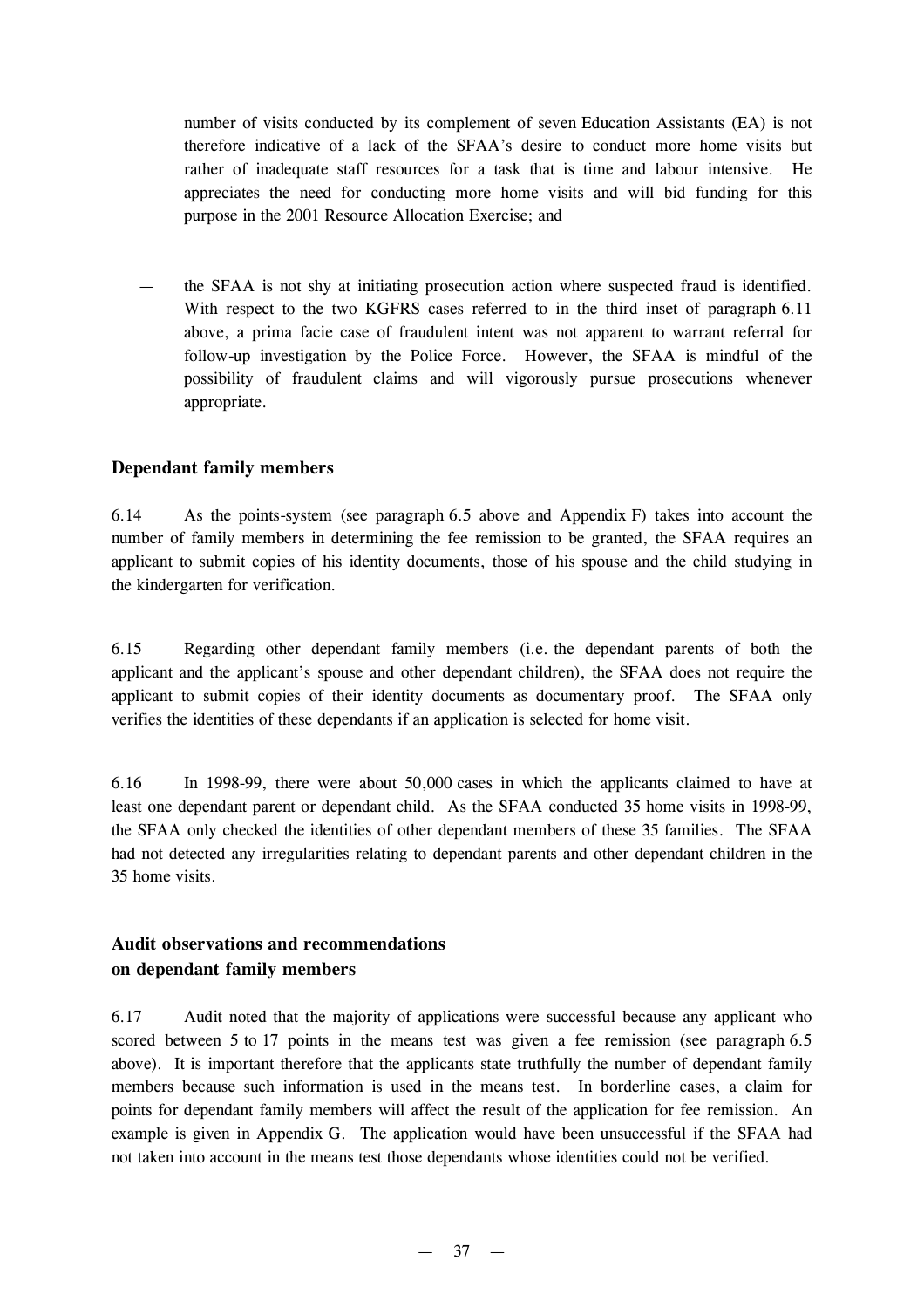6.18 Audit also noted that of the 3,526 successful applications in 1998-99 randomly selected for examination (see paragraph 6.10 above), 154 applicants had submitted copies of identity cards of their dependant parents (although they were not required by the SFAA to do so). Audit cross-checked these 154 applications with the CSSA records maintained by the SWD, and observed that in two applications, the dependant parents of the applicants had declared to the SWD that they were not in receipt of any financial contribution from the applicants and that they were in receipt of CSSA from the SWD. Audit further noted that these dependant parents did not reside with the applicants. As the evidence suggests that these parents were not in any way financially supported by the applicants, it is doubtful whether they were indeed "dependant parents". Audit considers that the SFAA should not have granted points for dependant parents in the above two applications.

#### 6.19 **Audit has** *recommended* **that the Controller, SFAA should:**

- **in borderline cases, request the applicants of fee remission to submit documentary proof (e.g. copies of identity cards and birth certificates) of their dependant parents and other dependant children, so as to substantiate the information stated in the applications; and**
- **consider cross-checking the data in the application forms with the CSSA records of the SWD, to ensure that claims for dependant parents are fully substantiated (see also last inset of paragraph 6.29 below regarding data-matching).**

#### **Response from the Administration**

- 6.20 The **Controller, SFAA** has said that:
	- prior to the 1998-99, copies of identity documents of family members were required to be produced at the time of application. This practice was changed in 1998-99 to better comply with the requirements of the Personal Data (Privacy) Ordinance (Cap. 486) since the points of other dependant family members may not necessarily have an impact on the eligibility or the level of fee remission even if such members were taken into account in the means test. As regards borderline cases, the SFAA will follow up these cases in the context of the annual counter-checking exercise in January/February and on a batched basis in respect of applications approved during the remainder of the kindergarten year; and
	- he would be happy to explore with the Director of Social Welfare for the development of an appropriate computer program to facilitate cross-checking with the CSSA records maintained by the SWD to ensure that claims for dependant parents are substantiated.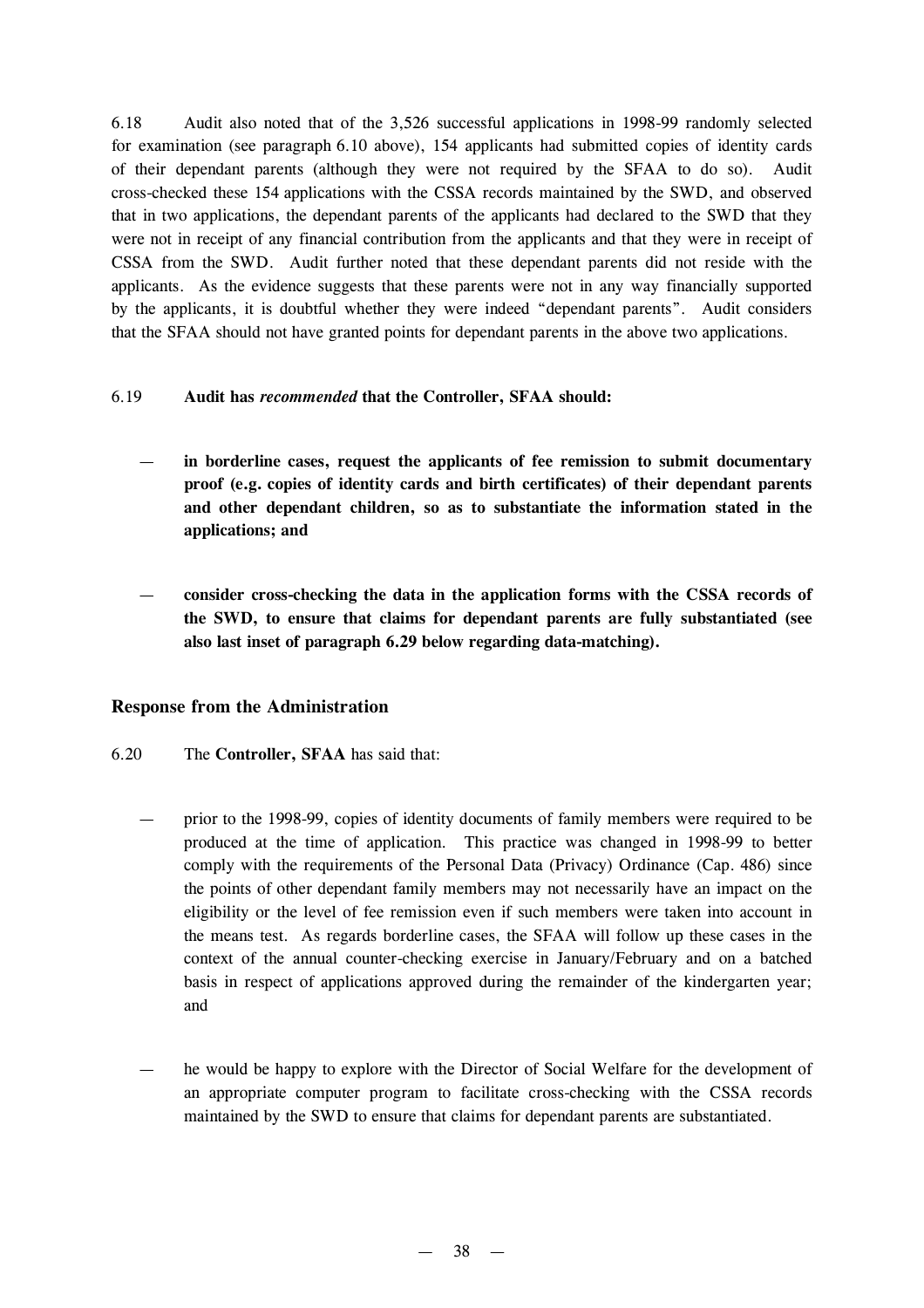# **Applicants in receipt of CSSA**

6.21 According to the SFAA's eligibility criteria, any person in receipt of the CSSA from the SWD will **not** be considered for application for fee remission. This is because assistance for kindergarten fee has already been included in the CSSA which comprises various kinds of assistance, e.g. school fee assistance, rent assistance and water bill assistance. Under the KGFRS, the SFAA can grant school fee assistance, up to the actual fee charged by a kindergarten or the weighted average fee of non-profit-making kindergartens, **whichever is the smaller.** The SWD also observes this rule in granting fee assistance under the CSSA scheme. However, under exceptional circumstances, when there are strong reasons justifying a student attending a particular kindergarten that charges a higher fee, the SWD can exercise its discretion to grant fee assistance above the weighted average fee. To ensure that school fee assistance is not granted by both the SFAA and SWD, the SFAA requires the applicants of fee remission to choose to confirm one of the following statements in the application forms:

statement 1: "My family is not in receipt of the CSSA from the SWD."; or

- statement 2: "My family has applied for the CSSA from the SWD, eligibility not yet confirmed."; or
- statement 3: "My family is in receipt of the CSSA from the SWD."

6.22 For those applicants who have confirmed statement 2, the SFAA will verify with the SWD to ascertain if the applicants are in receipt of the CSSA which includes school fee assistance. The SFAA will grant fee remission only if the SWD confirms that the applicants are not receiving school fee assistance.

6.23 As an additional control over possible abuses of the KGFRS, around February each year (half term of a school year), the SFAA randomly selects, from all applications, 500 successful applications for verification against the CSSA records of the SWD.

# **Matching exercise conducted by Audit**

6.24 In order to detect possible abuses of the KGFRS, Audit performed a computer data-matching exercise to match the records of the fee remission processed by the SFAA with the records of the CSSA cases processed by the SWD in 1998-99.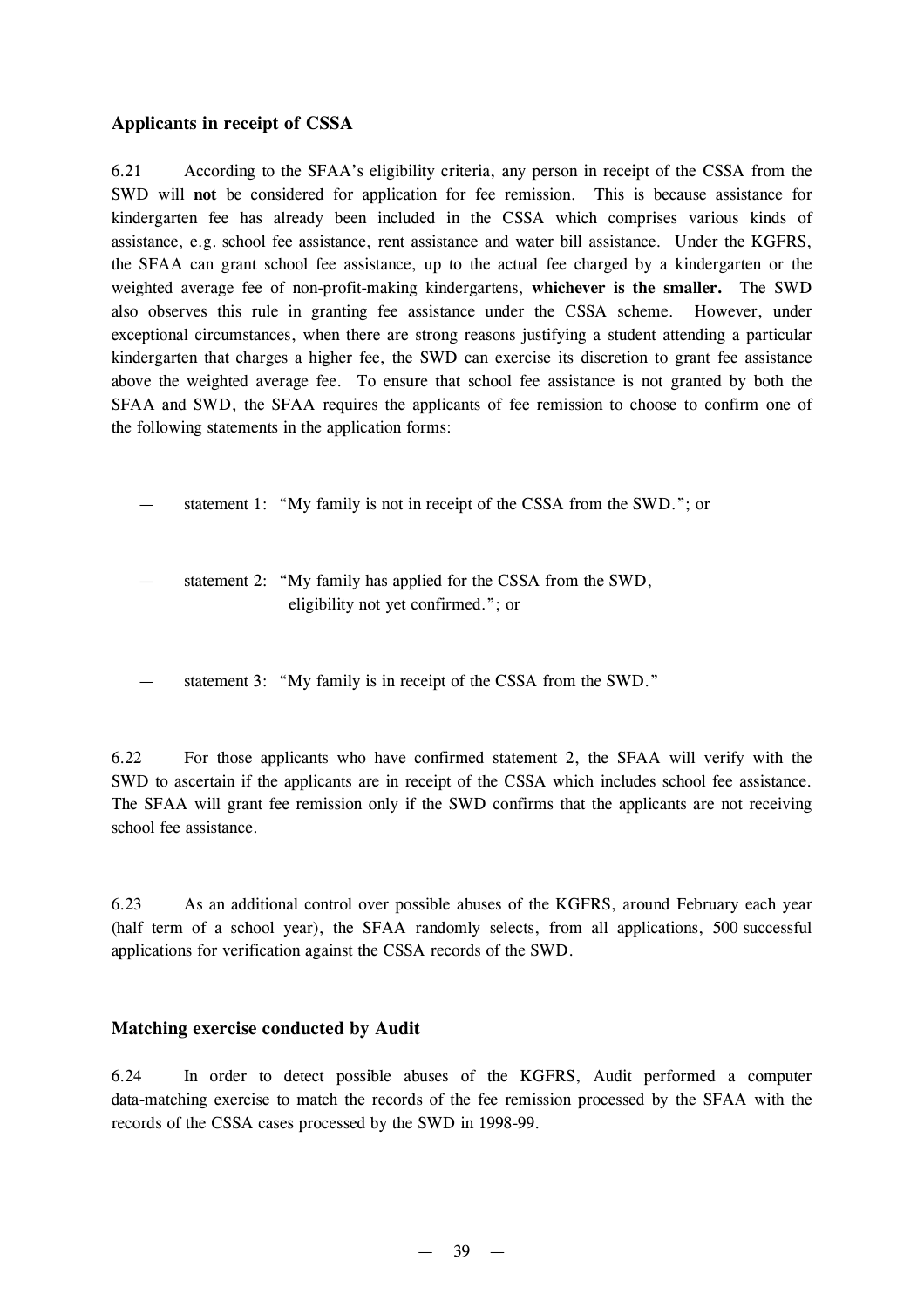6.25 The results of the matching exercise revealed that, of the 67,513 applicants who were successfully granted fee remission by the SFAA, 3,748 applicants (i.e. 6%) were also granted CSSA by the SWD. Although these 3,748 applicants were in receipt of both the fee remission and the CSSA, it does not necessarily mean that they had actually received duplicate fee assistance. In many cases, the fee remission might have been excluded in the SWD's calculation of the CSSA. In processing the CSSA application, the SWD would ascertain whether the applicant was in receipt of fee remission such as by checking with the kindergarten concerned. The SWD would normally not include school fee assistance in the CSSA granted to the applicant, if he was already in receipt of 100% remission of school fee from the SFAA.

# **Audit case studies**

6.26 Audit randomly selected 100 cases from these 3,748 cases for further examination. Audit noted that there were actual or potential irregularities in 21 cases. Details are as follows:

- **in four cases,** the applicants had applied to the SFAA for fee remission, but had not disclosed this fact to the SWD when they later applied for the CSSA. In these four cases, the SWD did not verify with the kindergartens concerned whether the applicants were receiving fee remission. As a result, the applicants were granted school fee assistance from both the SFAA and the SWD. The amount of overpayments in these four cases ranged from \$1,023 to \$5,258 up to the end of 1998-99;
- **in one case,** the applicant had applied for fee remission, and had disclosed this fact to the SWD when he later applied for the CSSA. However the SWD, after having clarified with the kindergarten concerned that the fee remission application had still not been finalised, also granted CSSA school fee assistance to the applicant. As the applicant's fee remission application was eventually successful, the applicant received school fee assistance from both the SFAA and the SWD. However, the SWD did not subsequently exclude the fee remission element from the amount of the CSSA. The amount of overpayment involved was \$1,500; and
- **in 16 cases,** the SFAA granted the applicants fee remission based on the weighted average fee of non-profit-making kindergartens. However the SWD, without giving any documented justifications, granted the actual fee which was higher than the weighted average fee. As the SWD's discretion for paying a higher amount of assistance should be exercised only under exceptional circumstances, it appears that some of these 16 applicants might have been overpaid. The amount of potential overpayments in these cases ranged from \$88 to \$918.

# **Audit observations and recommendations on applicants in receipt of CSSA**

6.27 **Audit noted that there were actual or potential irregularities in 21% of the cases selected for examination. This is indicative of the extent of similar irregularities for those cases not selected for examination.** Based on the results of the audit case studies, Audit has the following observations: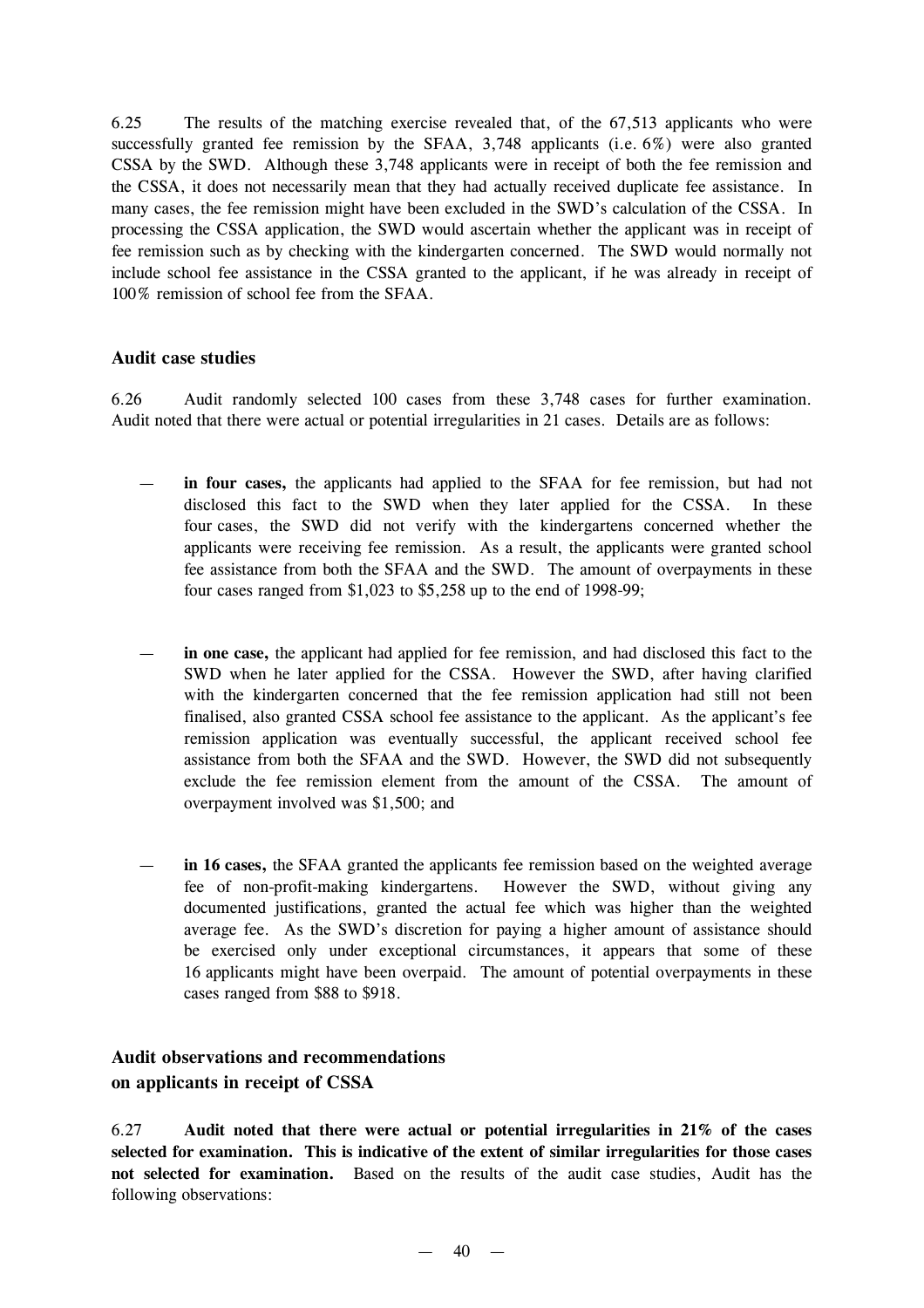- duplicate payments occurred when the SFAA and the SWD both paid school fee assistance because some applicants did not disclose to the SWD that they had successfully applied for fee remission from the SFAA. When overpayments are found, the SWD will either adjust the amounts of school fee assistance payable to the CSSA recipients or request them to make refunds;
- the SWD staff had not documented the justifications for granting school fee assistance over and above the weighted average school fee in the 16 cases identified. This indicates that some SWD staff might be unfamiliar with the requirement of the fee remission scheme. As a result, the applicants in some of these 16 cases might have been overpaid; and
- the SFAA's present practice of verifying annually 500 successful fee remission applications on a random basis with the SWD is not entirely effective. In 1998-99, of the 500 cases verified, the SFAA could only detect one case (0.2%) in which there was an overpayment. **More overpaid cases would have been detected if the SFAA had used a computer program to match applicants in receipt of both fee remission and the CSSA to identify more applications that "matched" for subsequent verification.** Audit's computer matching exercise detected actual or potential irregularities in 21% of the cases selected for verification.
- 6.28 **Audit has** *recommended* **that the Director of Social Welfare should:**
	- **take prompt actions to rectify the irregularities noted in the audit case studies;**
	- **consider reviewing those cases not covered in the audit case studies to detect and rectify any further irregularities;**
	- **remind the SWD staff of the need to pay only the weighted average school fee in granting fee assistance under the CSSA. Any fee assistance granted over and above the weighted average school fee should be well justified and properly documented; and**
	- **provide adequate guidelines to her staff to ensure that they are familiar with the KGFRS.**

**6.29 Audit has** *recommended* **that the Controller, SFAA and the Director of Social Welfare should:**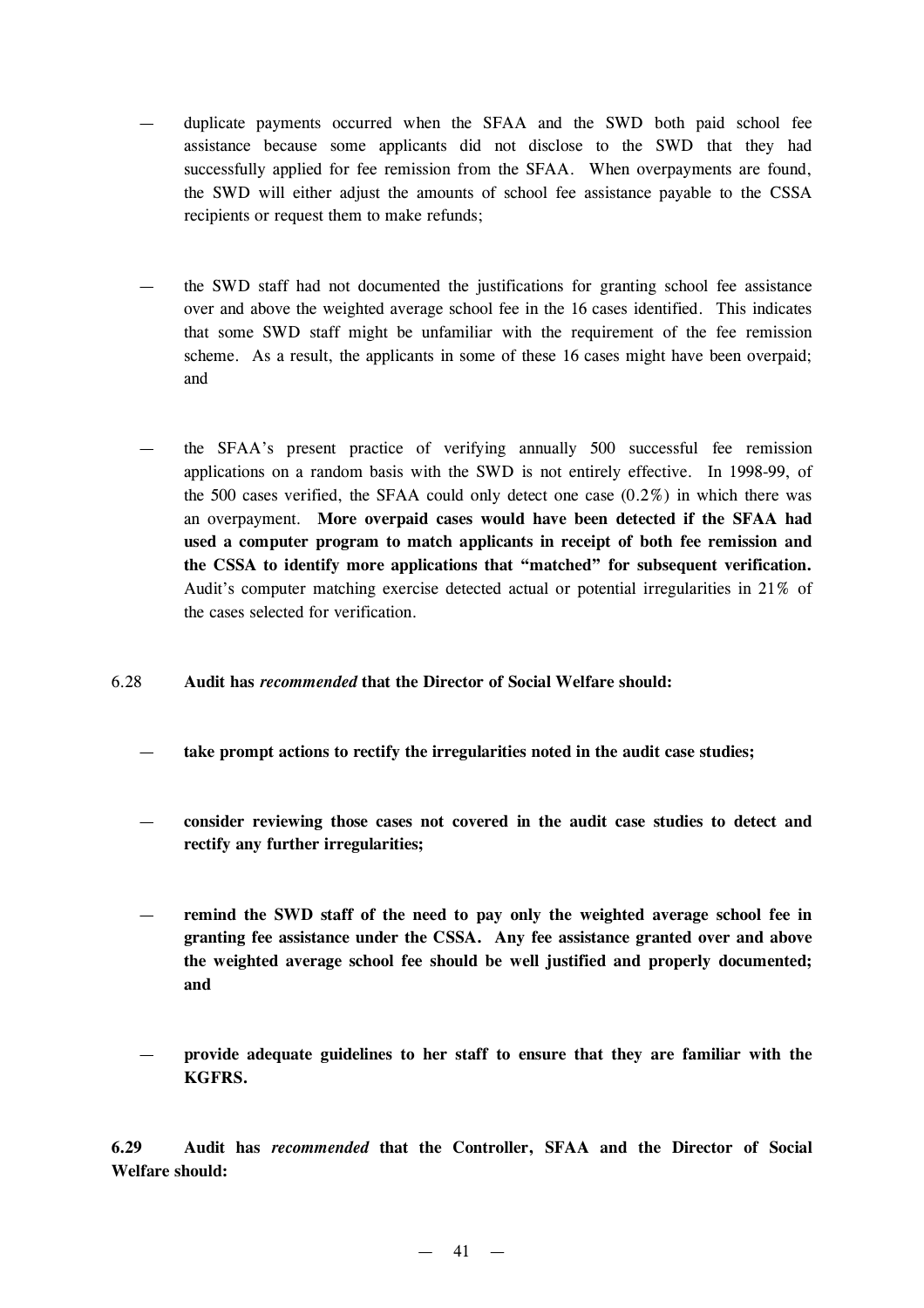- **consider taking prosecution action, as a deterrent, against those applicants who are suspected to have obtained benefits by deception; and**
- **run a computer program to facilitate data matching and verification of records of the SFAA applicants with those of the CSSA database.**

## **Response from the Administration**

6.30 The **Secretary for Education and Manpower** has said that she welcomes Audit's suggestions that there should be computer data matching between the SFAA and the SWD. Indeed, from an integrity protection angle, risks of overpayment or double payment can be significantly reduced if only one organisation is responsible for making payments for similar types of assistance. The EMB intends to explore this issue further.

- 6.31 The **Controller, SFAA** has said that:
	- the SFAA will vigorously pursue prosecutions whenever appropriate. Insofar as discrepancies detected in KGFRS cases are concerned, reporting procedures on such cases will be strengthened to enable appropriate decisions to be made at the Deputy Controller level as to whether a case should be referred to the Police Force for investigation; and
	- he notes Audit's observation that the matching of 500 successful KGFRS cases with the SWD may not be able to identify the extent of irregularities of joint KGFRS/CSSA recipients obtaining double benefits. He would be happy to explore with the Director of Social Welfare Audit's recommendation for the development of an appropriate computer program which would facilitate the identification of "matched" applicants for verification.
- 6.32 The **Director of Social Welfare** has said that:
	- she has requested the Social Security Field Units (SSFU) concerned to take appropriate follow-up actions on the 21 cases identified with irregularities. If overpayment is discovered, the SWD will take the necessary recovery action. The SSFUs will also look into the other cases not covered in the audit case studies during the regular case review process and rectify irregularities, if any;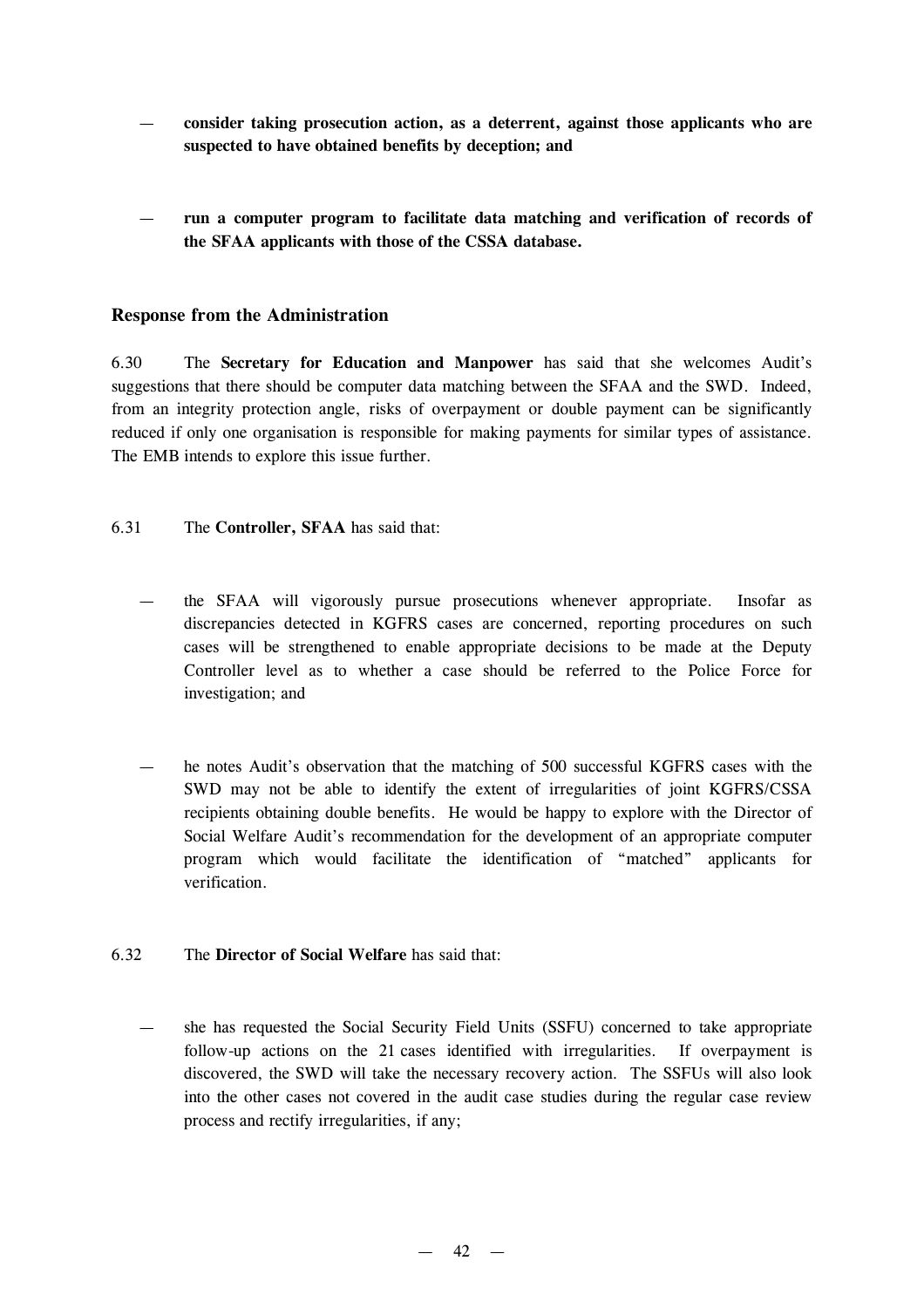- she is concerned about Audit's findings, which reveal that some of the SWD's field staff might be unfamiliar with the standard procedures. To remind the field staff to adhere to the guidelines, she will re-circulate the relevant guidelines to the field staff. Moreover, she will also advise field staff to note the following ways and means to improve their performance:
	- (i) Supervisory/Deputy Supervisor of SSFUs to conduct regular briefing session on areas in need of improvement;
	- (ii) more on-the-job training particularly for inexperienced staff;
	- (iii) all grades of staff in SSFUs to familiarise themselves with the Social Security Manual of Procedures; and
	- (iv) to form study groups to enhance workers'knowledge of work procedures;
- where fraud is established, the SWD will consider referring the cases to the Police Force for legal action; and
- she agrees that conducting data matching with the SFAA will be effective in preventing duplicate claims for assistance. She will liaise with the SFAA to make the necessary arrangements.

# **Internal benchmarking**

6.33 Apart from administering the KGFRS, the SFAA is also responsible for the administration of other student financial assistance schemes, such as the Senior Secondary Fee Remission Scheme. While the processing procedures may not be fully comparable among these schemes, the productivity levels of the staff responsible for handling these schemes should be ascertained for performance measurement and monitoring. **To achieve this, an internal benchmarking can be conducted to measure and identify areas for improving the performance of operations of student financial assistance schemes administered. Internal benchmarking is the process of seeking out and studying the best practices that produce good performance within an organisation. By studying these practices, an organisation gains insight and ideas for improvements of operations. In addition, benchmarking can yield benefits in the education of executives and be used to determine strategic areas of opportunity. There is therefore a need for the SFAA to carry out an internal benchmarking exercise.**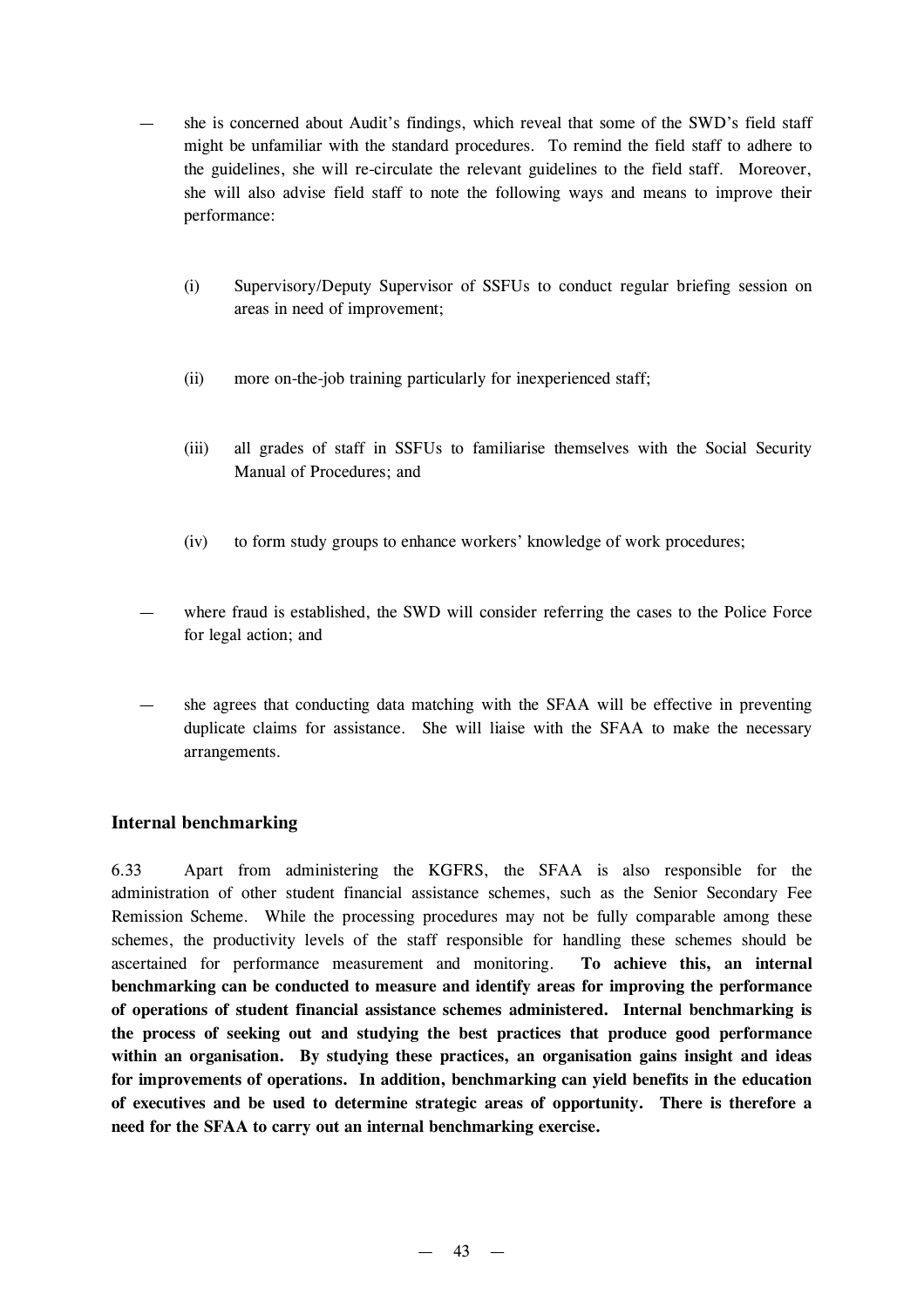## **Audit recommendations on internal benchmarking**

- 6.34 **Audit has** *recommended* **that the Controller, SFAA should:**
	- **conduct an internal benchmarking exercise to identify improvement opportunities for administering the student financial assistance schemes; and**
	- **critically assess the manpower needs of the SFAA following the benchmarking exercise.**

#### **Response from the Administration**

- 6.35 The **Controller, SFAA** has said that:
	- the SFAA conducts annual reviews of the procedures for all the financial assistance schemes. Based on these reviews, Administrative and Operational Manuals are revised annually for up-coming application exercises. In these reviews, the SFAA attempts to identify areas for service delivery improvements and streamlining of procedures as far as possible and for coping with annual growths in applications at staffing levels; and
	- the SFAA will attempt internal benchmarking for monitoring performance within sections, between scheme activities where appropriate and for seeking out best practices that may be applicable for adoption in the administration of the schemes generally.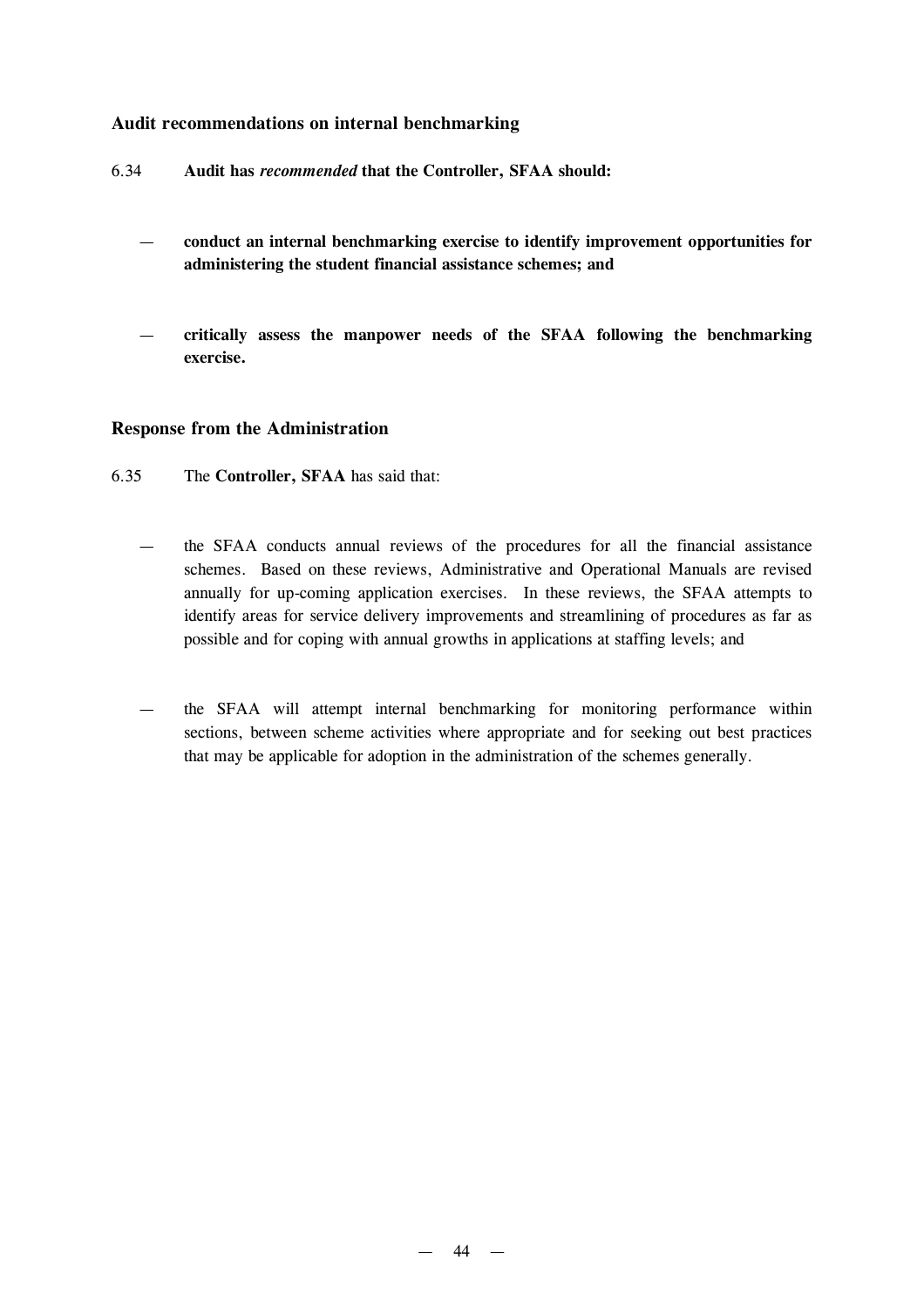# **Miscellaneous fees income of 50 kindergartens in 1998-99**

|                          |               | <b>Miscellaneous fees</b> |               |                              |                                  |                                                                 |
|--------------------------|---------------|---------------------------|---------------|------------------------------|----------------------------------|-----------------------------------------------------------------|
| Kindergarten             | <b>Income</b> | <b>Costs</b>              | <b>Profit</b> | Profit margin                | <b>Total</b><br>income<br>(Note) | <b>Miscellaneous fees</b><br>as a percentage<br>of total income |
|                          | (a)           | (b)                       | $(c)=(a)-(b)$ | (d) = (c) (b) $\degree$ 100% | (e)                              | $(f) = (a)$ , $(e)$ 100%                                        |
|                          | $(\$'000)$    | $(\$'000)$                | $(\$'000)$    |                              | $(\$'000)$                       |                                                                 |
| $\mathbf{1}$             | 900           | 165                       | 735           | 445%                         | 3,313                            | $27\%$                                                          |
| $\boldsymbol{2}$         | 1,695         | 338                       | 1,357         | 401%                         | 6,208                            | $27\%$                                                          |
| $\mathfrak{Z}$           | 833           | 187                       | 646           | 345%                         | 3,435                            | 24%                                                             |
| $\overline{\mathcal{A}}$ | 250           | 65                        | 185           | 285%                         | 992                              | 25%                                                             |
| $\mathfrak{S}$           | 678           | 185                       | 493           | 266%                         | 4,629                            | 15%                                                             |
| 6                        | 410           | 112                       | 298           | 266%                         | 3,882                            | $11\%$                                                          |
| $\overline{7}$           | 417           | 114                       | 303           | 266%                         | 2,722                            | 15%                                                             |
| $\,8\,$                  | 1,499         | 411                       | 1,088         | 265%                         | 4,741                            | 32%                                                             |
| 9                        | 876           | 251                       | 625           | 249%                         | 3,987                            | $22\,\%$                                                        |
| $10\,$                   | 857           | 250                       | 607           | 243%                         | 4,421                            | 19%                                                             |
| $11\,$                   | 942           | 275                       | 667           | 243%                         | 5,057                            | 19%                                                             |
| 12                       | 976           | 289                       | 687           | 238%                         | 5,224                            | 19%                                                             |
| 13                       | 666           | 201                       | 465           | 231%                         | 3,143                            | $21\%$                                                          |
| 14                       | 813           | 250                       | 563           | 225%                         | 4,669                            | 17%                                                             |
| 15                       | 601           | 190                       | 411           | 216%                         | 3,123                            | 19%                                                             |
| 16                       | 1,584         | 510                       | 1,074         | 211%                         | 7,002                            | 23%                                                             |
| 17                       | 203           | 66                        | 137           | $208\,\%$                    | 2,328                            | 9%                                                              |
| 18                       | 852           | 286                       | 566           | 198%                         | 4,253                            | $20\%$                                                          |
| 19                       | 333           | 112                       | 221           | 197%                         | 3,477                            | 10%                                                             |
| 20                       | 1,921         | 683                       | 1,238         | 181%                         | 7,536                            | 25%                                                             |
| 21                       | 1,394         | 505                       | 889           | 176%                         | 6,992                            | $20\%$                                                          |
| 22                       | 909           | 337                       | 572           | 170%                         | 4,795                            | 19%                                                             |
| 23                       | 576           | 214                       | 362           | 169%                         | 4,721                            | 12%                                                             |
| 24                       | 372           | 144                       | 228           | 158%                         | 1,858                            | 20%                                                             |
| 25                       | 914           | 355                       | 559           | 157%                         | 4,985                            | 18%                                                             |
| $26\,$                   | 946           | 383                       | 563           | 147%                         | 5,547                            | 17%                                                             |
| 27                       | 347           | 136                       | 211           | 155%                         | 2,042                            | 17%                                                             |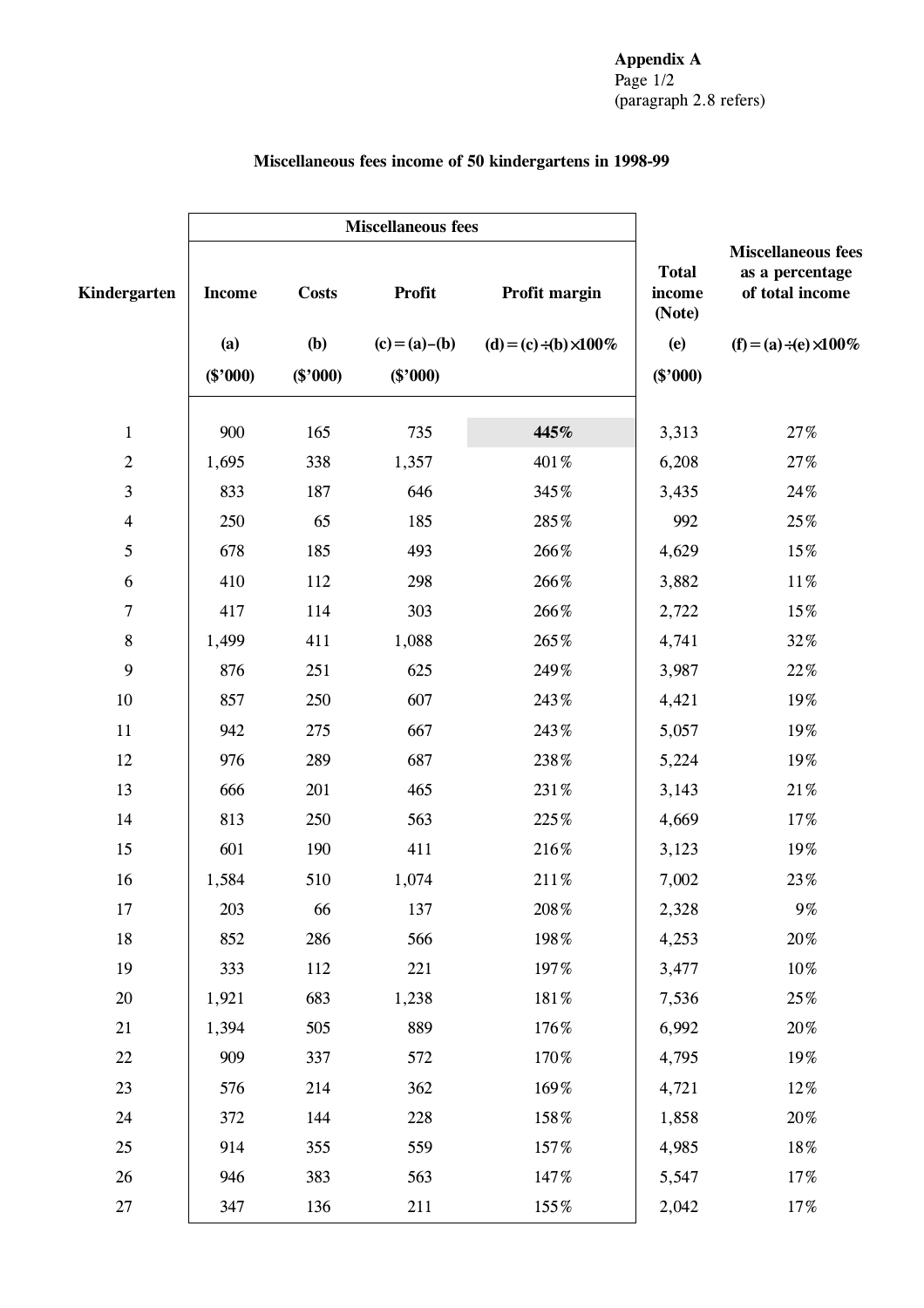# **Appendix A** Page 2/2 (paragraph 2.8 refers)

|              | <b>Miscellaneous fees</b> |              |                   |                              |                                  |                                                                 |
|--------------|---------------------------|--------------|-------------------|------------------------------|----------------------------------|-----------------------------------------------------------------|
| Kindergarten | <b>Income</b>             | <b>Costs</b> | Profit            | Profit margin                | <b>Total</b><br>income<br>(Note) | <b>Miscellaneous fees</b><br>as a percentage<br>of total income |
|              | (a)                       | <b>(b)</b>   | $(c) = (a) - (b)$ | (d) = (c) (b) $\degree$ 100% | (e)                              | $(f) = (a)$ , $(e)$ 100%                                        |
|              | $(\$'000)$                | $(\$'000)$   | $(\$'000)$        |                              | $(\$'000)$                       |                                                                 |
| $28\,$       | 467                       | 188          | 279               | 148%                         | 3,127                            | 15%                                                             |
| 29           | 1,208                     | 500          | 708               | 142%                         | 6,531                            | $18\%$                                                          |
| $30\,$       | 985                       | 409          | 576               | 141%                         | 5,384                            | 18%                                                             |
| 31           | 1,015                     | 422          | 593               | 141%                         | 5,431                            | 19%                                                             |
| 32           | 1,897                     | 792          | 1,105             | 140%                         | 8,918                            | $21\%$                                                          |
| 33           | 689                       | 293          | 396               | 135%                         | 4,143                            | $17\%$                                                          |
| 34           | 847                       | 373          | 474               | 127%                         | 2,988                            | $28\,\%$                                                        |
| 35           | 1,368                     | 612          | 756               | 124%                         | 5,383                            | 25%                                                             |
| 36           | 507                       | 233          | 274               | 118%                         | 3,706                            | 14%                                                             |
| 37           | 465                       | 217          | 248               | 114%                         | 3,000                            | 16%                                                             |
| 38           | 219                       | 104          | 115               | 111%                         | 1,514                            | 14%                                                             |
| 39           | 994                       | 473          | 521               | 110%                         | 5,437                            | $18\%$                                                          |
| 40           | 1,071                     | 525          | 546               | 104%                         | 6,120                            | 18%                                                             |
| 41           | 368                       | 185          | 183               | 99%                          | 4,802                            | $8\,\%$                                                         |
| 42           | 383                       | 194          | 189               | 97%                          | 2,264                            | 17%                                                             |
| 43           | 799                       | 407          | 392               | 96%                          | 5,365                            | 15%                                                             |
| 44           | 816                       | 421          | 395               | 94%                          | 4,324                            | 19%                                                             |
| 45           | 417                       | 246          | 171               | 70%                          | 1,846                            | 23%                                                             |
| 46           | 758                       | 486          | 272               | 56%                          | 3,153                            | 24%                                                             |
| 47           | 682                       | 445          | 237               | 53%                          | 6,236                            | $11\%$                                                          |
| 48           | 337                       | 228          | 109               | 48%                          | 2,909                            | 12%                                                             |
| 49           | 620                       | 438          | 182               | 42%                          | 3,480                            | $18\%$                                                          |
| 50           | 389                       | 284          | 105               | 37%                          | 10,400                           | $4\,\%$                                                         |
|              | 40,065                    | 15,489       | 24,576            | 159%                         | 221,543                          | 18%                                                             |

*Source: Audited accounts of kindergartens kept by the ED*

*Note: Total income includes school fees, miscellaneous fees and government subsidies (e.g. reimbursement of rent and rates).*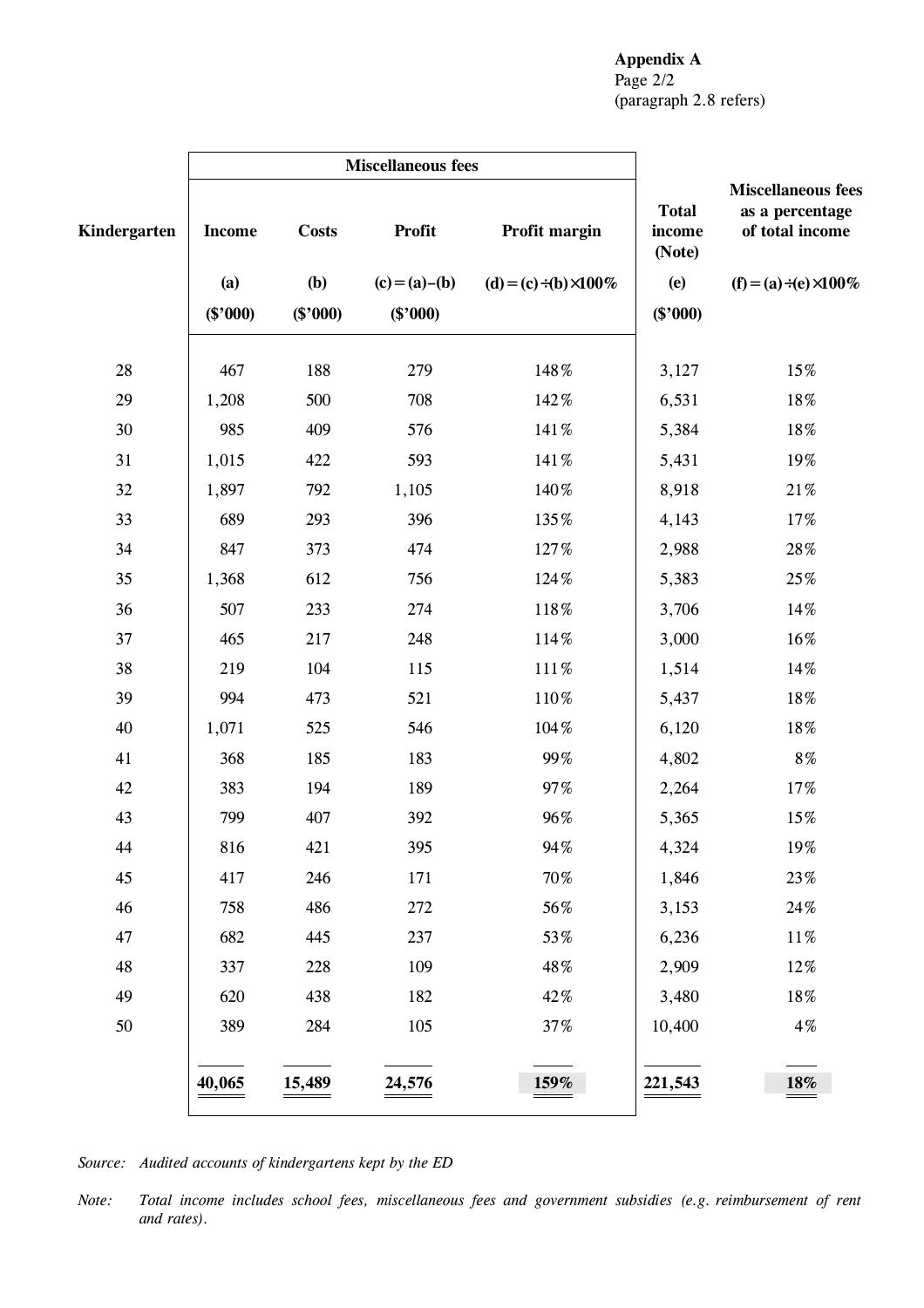#### **Kindergartens with profit from sale of school items exceeding 15% of the cost price in 1998-99**

| Kindergarten<br>(Note) | <b>Sales</b> | Cost of sales | Profit from sales | Profit as a<br>percentage of cost |  |
|------------------------|--------------|---------------|-------------------|-----------------------------------|--|
|                        | (a)          | (b)           | $(c) = (a) - (b)$ | (d) = (c) (b) $\degree$ 100%      |  |
|                        | \$)          | \$)           | \$)               | $(\%)$                            |  |
| $\mathbf{1}$           | 388,878      | 81,580        | 307,298           | 377%                              |  |
| 38                     | 186,229      | 45,202        | 141,027           | 312%                              |  |
| 16                     | 950,854      | 232,309       | 718,545           | 309%                              |  |
| 14                     | 213,714      | 54,643        | 159,071           | 291%                              |  |
| 32                     | 1,207,820    | 310,459       | 897,361           | 289%                              |  |
| $\sqrt{5}$             | 678,443      | 185,221       | 493,222           | 266%                              |  |
| $\sqrt{2}$             | 892,812      | 244,813       | 647,999           | 265%                              |  |
| 6                      | 1,012,710    | 296,856       | 715,854           | 241%                              |  |
| 27                     | 176,000      | 57,214        | 118,786           | $208\,\%$                         |  |
| $\overline{7}$         | 604,315      | 206,381       | 397,934           | 193%                              |  |
| 10                     | 480,160      | 164,496       | 315,664           | 192%                              |  |
| 41                     | 245,403      | 85,496        | 159,907           | 187%                              |  |
| 11                     | 527,390      | 194,994       | 332,396           | 170%                              |  |
| 35                     | 767,804      | 292,845       | 474,959           | 162%                              |  |
| $\overline{4}$         | 134,913      | 51,660        | 83,253            | 161%                              |  |
| 13                     | 355,505      | 136,597       | 218,908           | 160%                              |  |
| 15                     | 247,577      | 96,459        | 151,118           | 157%                              |  |
| 19                     | 467,346      | 188,062       | 279,284           | 149%                              |  |
| $\,8\,$                | 505,380      | 203,959       | 301,421           | 148%                              |  |
| 29                     | 1,208,250    | 499,681       | 708,569           | 142%                              |  |
| $\mathfrak{Z}$         | 577,918      | 241,690       | 336,228           | 139%                              |  |
| 18                     | 489,481      | 213,831       | 275,650           | 129%                              |  |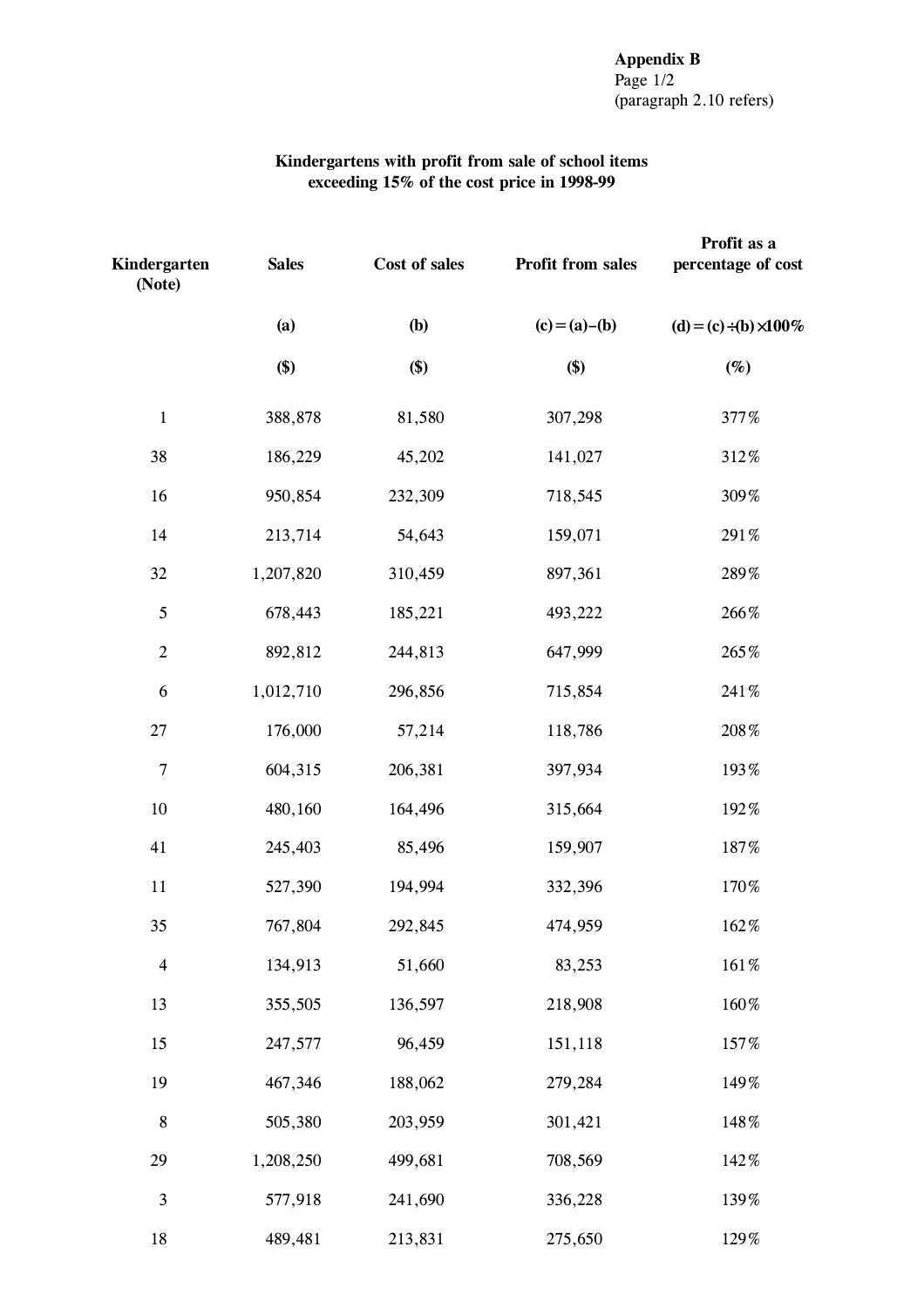# **Appendix B** Page 2/2 (paragraph 2.10 refers)

| Kindergarten<br>(Note) | <b>Sales</b> | Cost of sales | <b>Profit from sales</b> | Profit as a<br>percentage of cost |
|------------------------|--------------|---------------|--------------------------|-----------------------------------|
|                        | (a)          | (b)           | $(c)=(a)-(b)$            | (d) = (c) (b) $\degree$ 100%      |
|                        | \$)          | \$)           | \$)                      | $(\%)$                            |
| 26                     | 523,305      | 228,804       | 294,501                  | 129%                              |
| 12                     | 777,950      | 344,955       | 432,995                  | 126%                              |
| $20\,$                 | 564,671      | 255,394       | 309,277                  | 121%                              |
| 23                     | 411,867      | 187,219       | 224,648                  | 120%                              |
| 28                     | 696,743      | 317,045       | 379,698                  | 120%                              |
| 21                     | 383,953      | 181,096       | 202,857                  | 112%                              |
| 25                     | 495,555      | 235,639       | 259,916                  | 110%                              |
| 34                     | 520,481      | 256,748       | 263,733                  | 103%                              |
| $30\,$                 | 611,175      | 302,323       | 308,852                  | 102%                              |
| 24                     | 147,042      | 74,317        | 72,725                   | 98%                               |
| 43                     | 680,536      | 367,680       | 312,856                  | 85%                               |
| 46                     | 374,049      | 216,296       | 157,753                  | 73%                               |
| 37                     | 13,824       | 8,444         | 5,380                    | 64%                               |
| 45                     | 301,725      | 184,906       | 116,819                  | 63%                               |
| 31                     | 603,232      | 391,685       | 211,547                  | 54%                               |
| 47                     | 485,272      | 340,319       | 144,953                  | 43%                               |
| 33                     | 619,955      | 438,480       | 181,475                  | 41%                               |
| 48                     | 257,157      | 202,828       | 54,329                   | $27\%$                            |
|                        | 20,787,394   | 8,618,626     | 12,168,768               | 141%                              |

*Source: Audited accounts of kindergartens kept by the ED*

*Note: The number assigned to each kindergarten in this Appendix refers to the kindergarten with the same number in Appendix A.*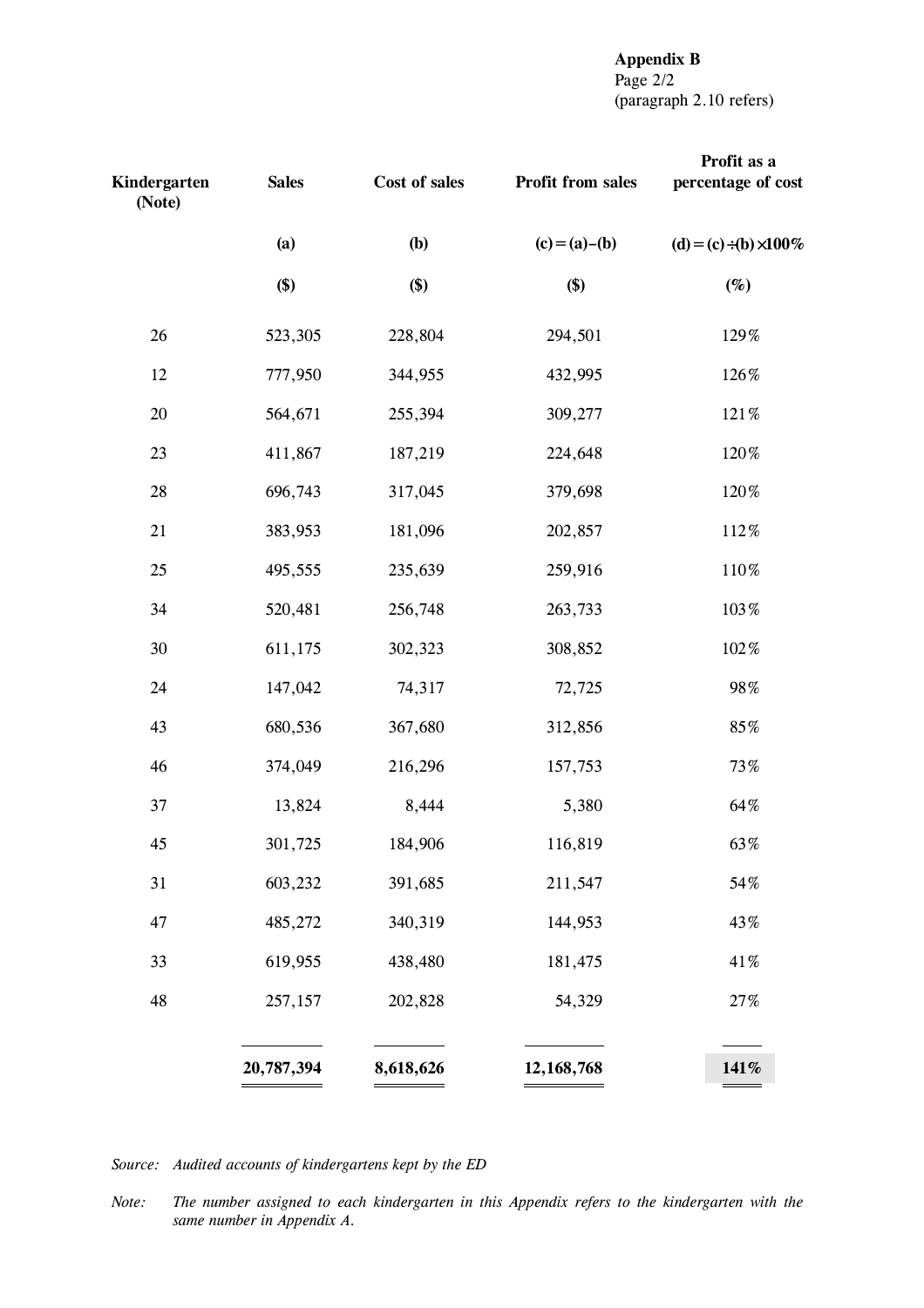## **Inspection interval for kindergartens from 1994-95 to 1998-99**

# **Kindergartens with "good" or "satisfactory" performance**

| Number of<br>inspections in<br>the past 5 years | Interval of<br>inspection | Number of<br>kindergartens | <b>Total interval</b>     | Average interval                        |
|-------------------------------------------------|---------------------------|----------------------------|---------------------------|-----------------------------------------|
| (a)                                             | (b) = $\frac{5}{(a)}$     | $\left( \mathbf{c}\right)$ | $(d) = (b)$ $\hat{c}$ (c) | sum of $(d)$<br>$(e) = -$<br>sum of (c) |
|                                                 | (year)                    |                            | (year)                    | (year)                                  |
| 5                                               | 1.00                      | 7                          | 7.0                       |                                         |
| 4                                               | 1.25                      | 48                         | 60.0                      |                                         |
| 3                                               | 1.67                      | 152                        | 253.8                     |                                         |
| $\overline{2}$                                  | 2.50                      | 191                        | 477.5                     |                                         |
| $\mathbf{1}$                                    | 5.00                      | 172                        | 860.0                     |                                         |
|                                                 |                           | 570<br>___                 | 1,658.3                   | 2.9                                     |

# **Kindergartens with "less than satisfactory" performance**

| Number of<br>inspections in<br>the past 5 years | <b>Interval of</b><br>inspection | Number of<br>kindergartens | <b>Total interval</b> | Average interval                    |  |
|-------------------------------------------------|----------------------------------|----------------------------|-----------------------|-------------------------------------|--|
| (a)                                             | (b) = $\frac{5}{(a)}$            | $\left( \mathbf{c}\right)$ | $(d) = (b)$ $\hat{c}$ | sum of (d)<br>$(e) =$<br>sum of (c) |  |
|                                                 | (year)                           |                            | (year)                | (year)                              |  |
| 5                                               | 1.00                             | 3                          | 3.0                   |                                     |  |
| 4                                               | 1.25                             | $\overline{2}$             | 2.5                   |                                     |  |
| 3                                               | 1.67                             | 13                         | 21.7                  |                                     |  |
| $\overline{2}$                                  | 2.50                             | 54                         | 135.0                 |                                     |  |
| 1                                               | 5.00                             | 39                         | 195.0                 |                                     |  |
|                                                 |                                  | 111                        | 357.2                 | 3.2                                 |  |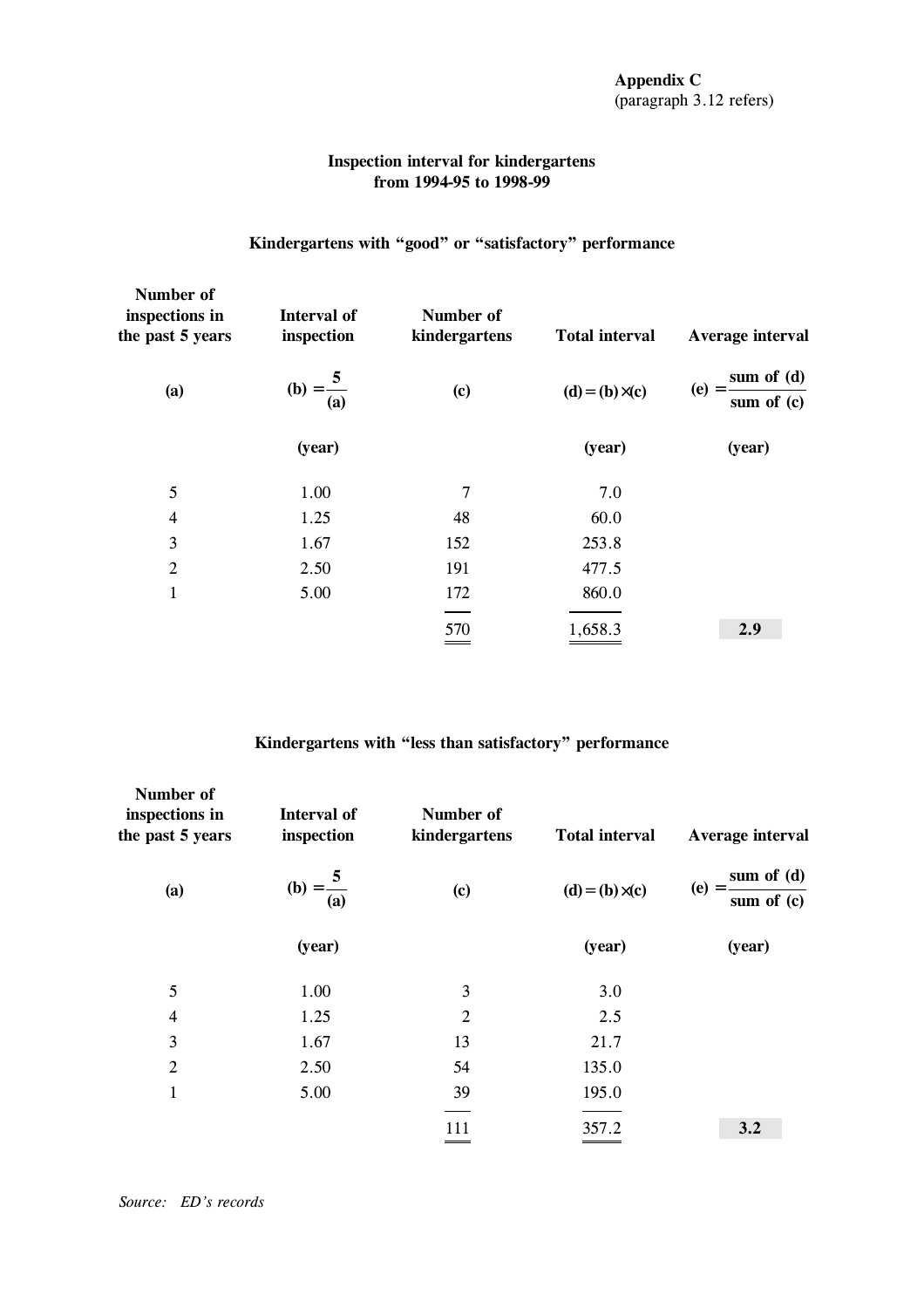**Appendix D** Page 1/3 (paragraph 5.3 refers)

# **Figure 1**

**Analysis of performance information during the period 1994-95 to 1998-99**



## **Non-profit-making kindergartens**

*Source: ED's records*

- *Note 1: The performance of kindergartens can be broadly classified into "good", "satisfactory" and "less than satisfactory".*
- *Note 2: Number of kindergartens inspected by the Inspectorate is shown in brackets.*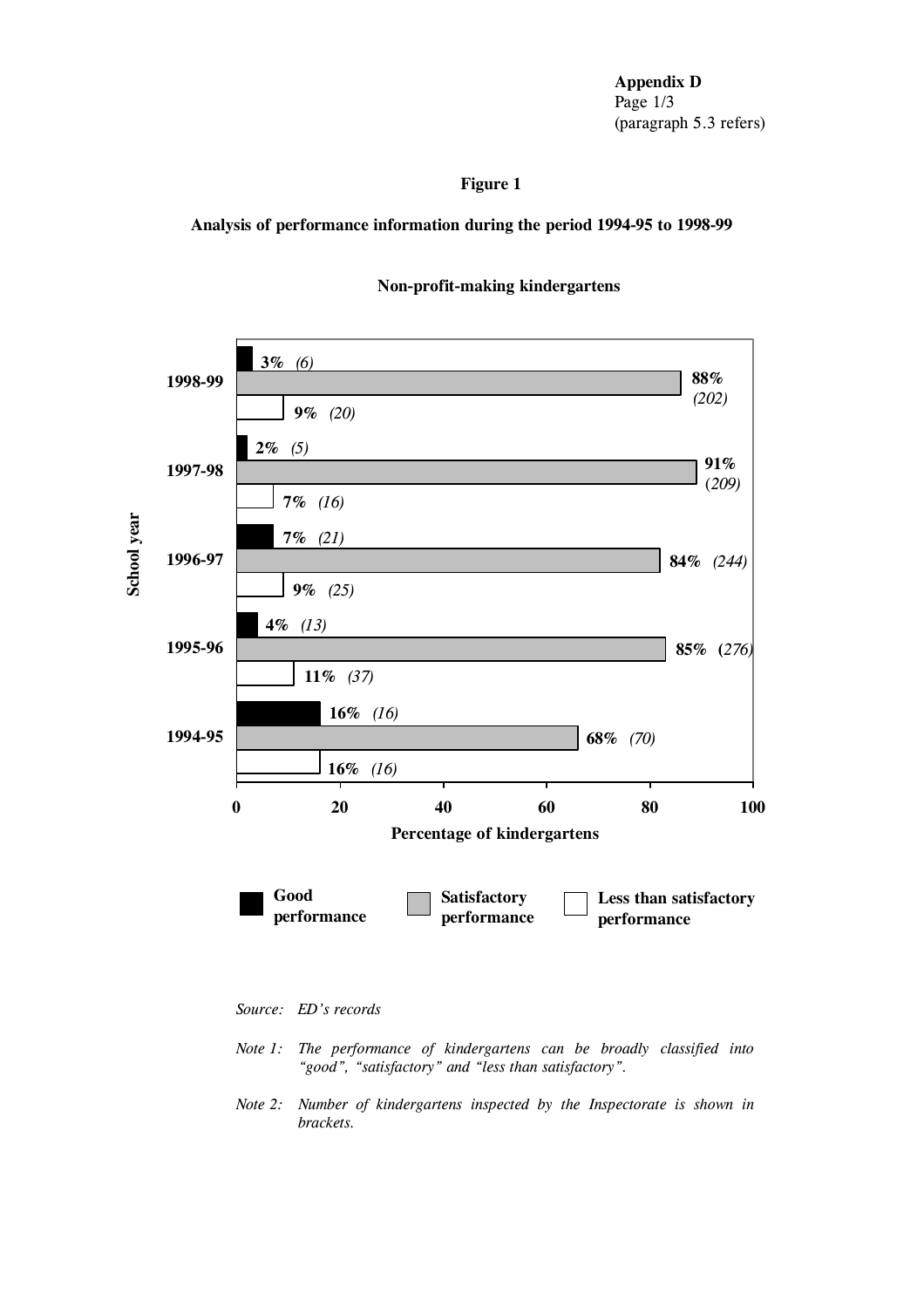**Appendix D** Page 2/3 (paragraph 5.3 refers)

## **Figure 2**

**Analysis of performance information during the period 1994-95 to 1998-99**



**Private kindergartens**

*Note 2: Number of kindergartens inspected by the Inspectorate is shown in brackets.*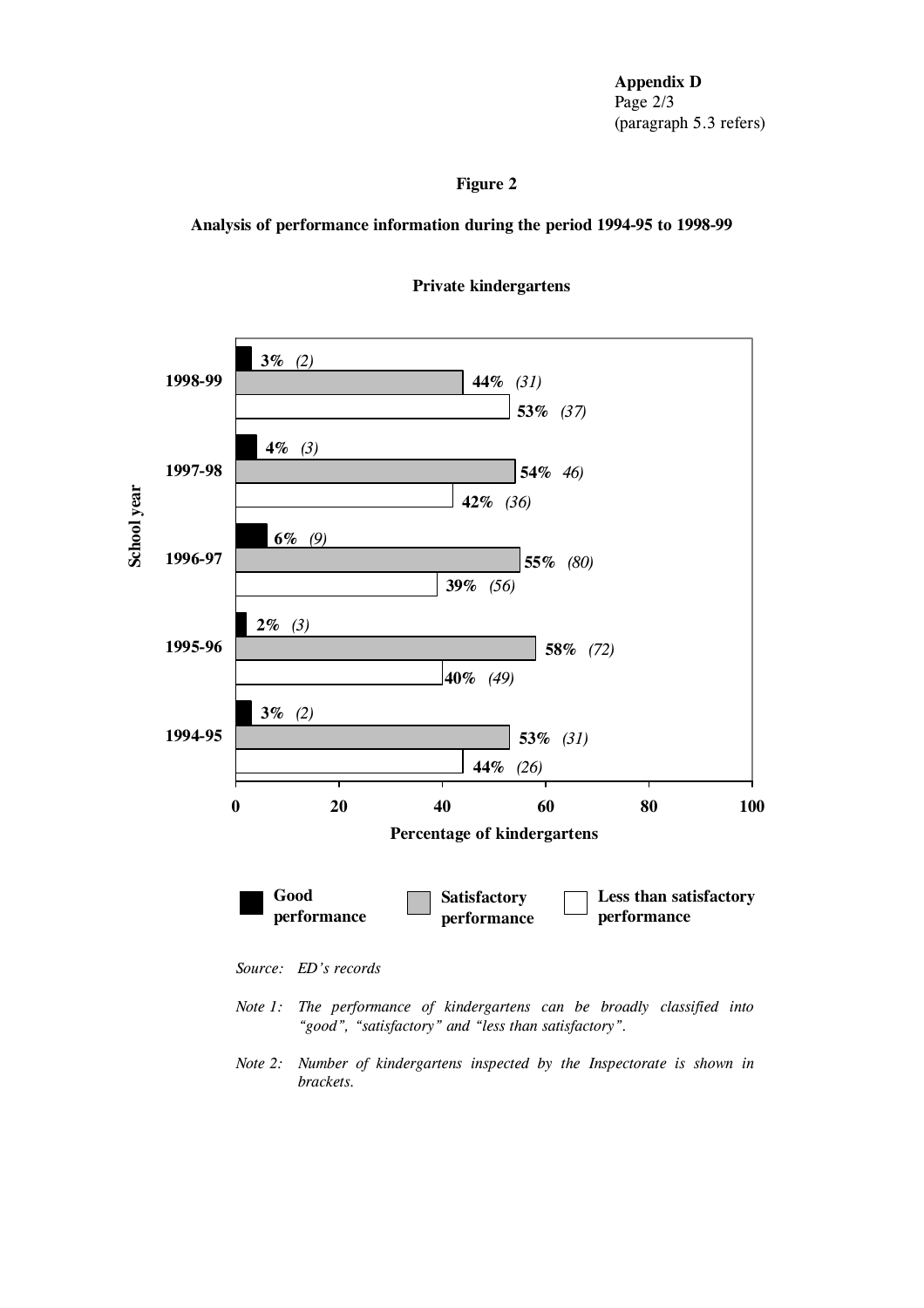**Appendix D** Page 3/3 (paragraph 5.3 refers)

# **Figure 3**

**Analysis of performance information during the period 1994-95 to 1998-99**

#### **Non-profit-making kindergartens and private kindergartens**



*Source: ED's records*

- *Note 1: The performance of kindergartens can be broadly classified into "good", "satisfactory" and "less than satisfactory".*
- *Note 2: Number of kindergartens inspected by the Inspectorate is shown in brackets.*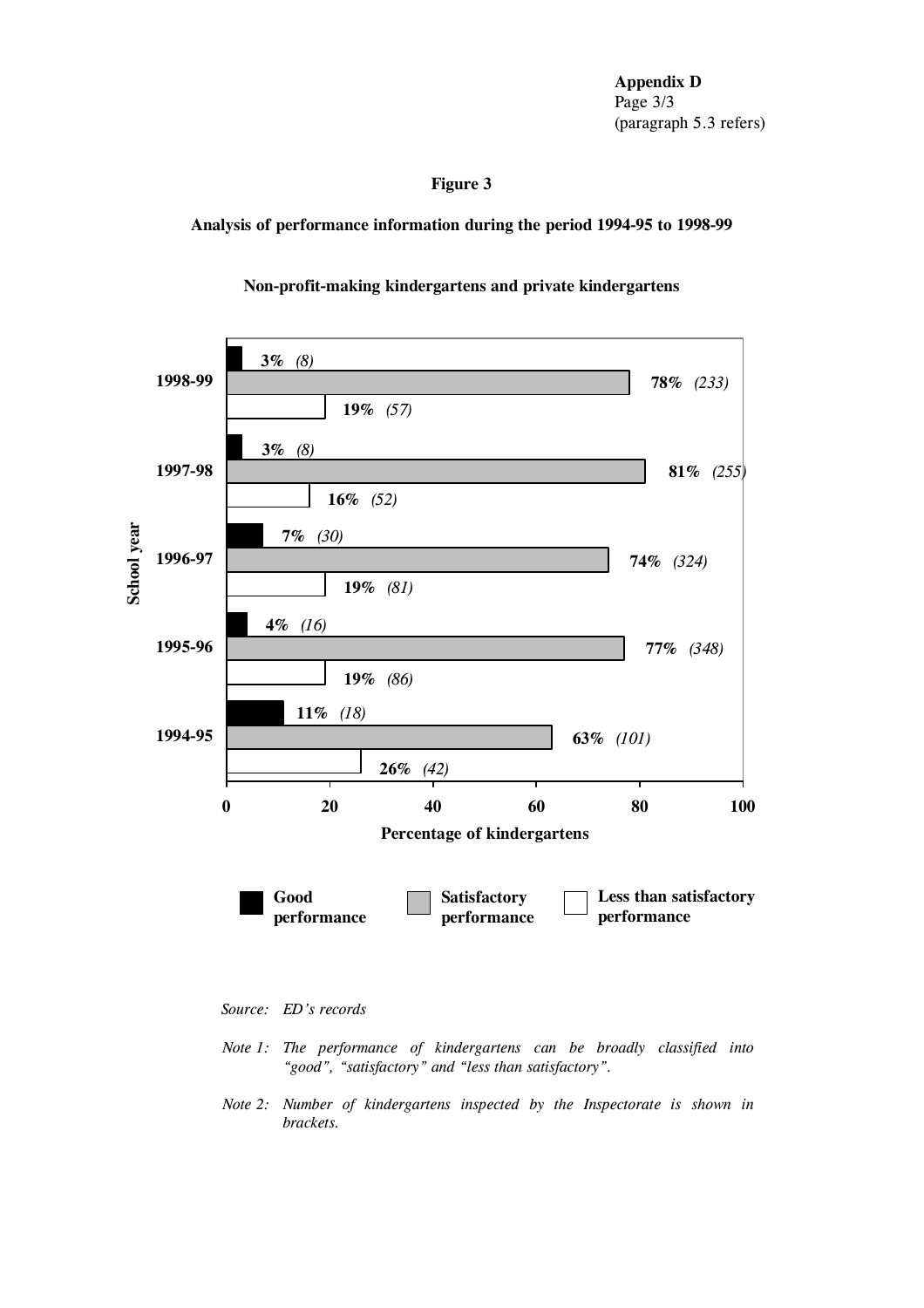#### **Appendix E** (paragraph 6.5 refers)

# **Points awarded to average monthly income groups**

| 20                            |
|-------------------------------|
| 16                            |
| 12                            |
| 8                             |
| 5                             |
| $\overline{4}$                |
| 3                             |
| $\overline{2}$                |
| $\mathbf{1}$                  |
| $\boldsymbol{0}$              |
| $-1$                          |
| $-2$                          |
| $-3$                          |
| Ineligible for any assistance |
|                               |

*Source: SFAA*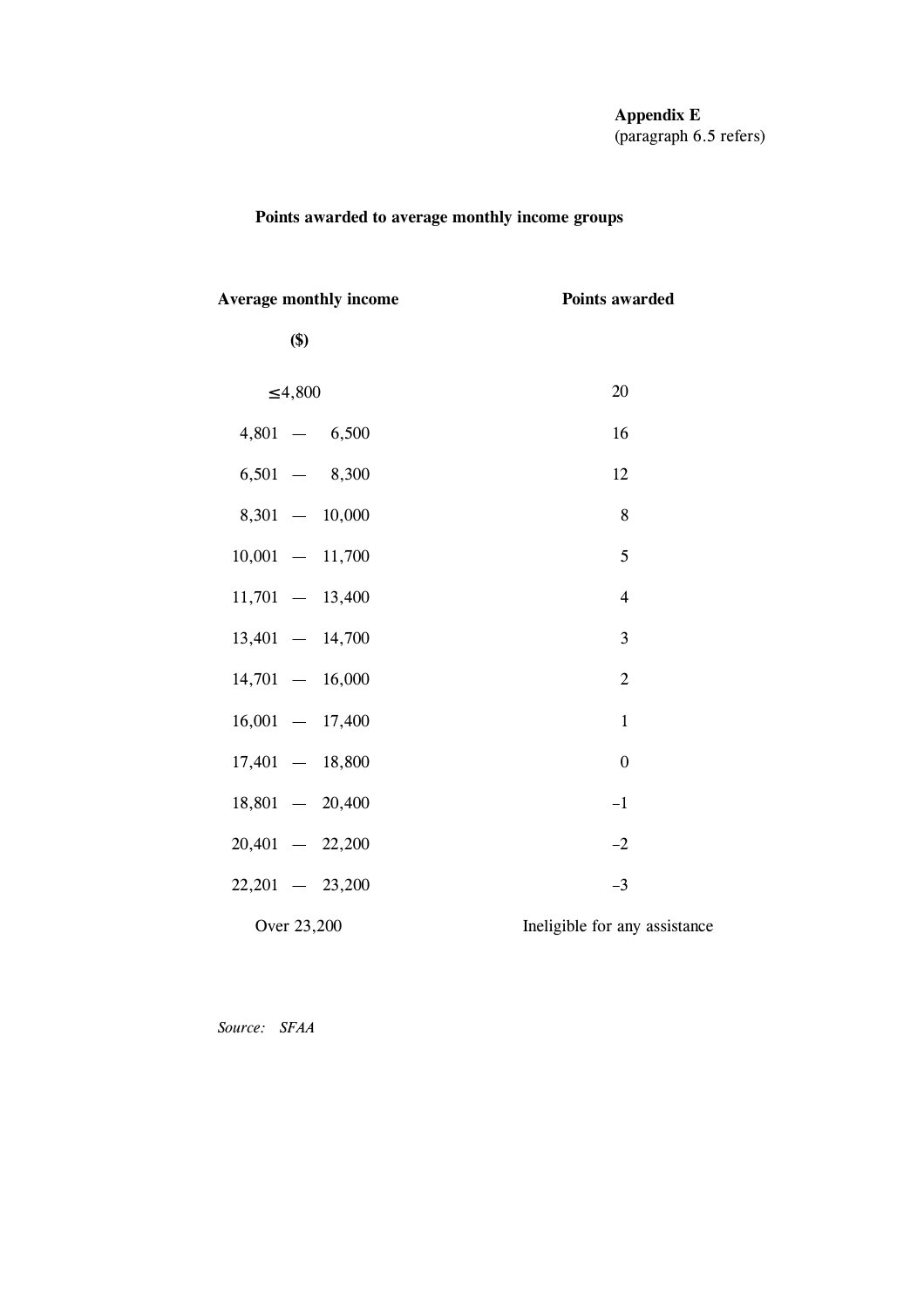**Appendix F** (paragraph 6.5 refers)

# **Points awarded to family members**

| <b>Family member</b>                                                                                                                                                        |          | Points awarded |
|-----------------------------------------------------------------------------------------------------------------------------------------------------------------------------|----------|----------------|
| Applicant's spouse                                                                                                                                                          |          | 1              |
| Each dependant parent of the applicant or applicant's spouse                                                                                                                |          | 1              |
| Each dependant child:                                                                                                                                                       | Under 18 | 18 or above    |
| Attending full-time senior secondary school                                                                                                                                 | 3        | 3              |
| Receiving full-time education up to first-degree<br>(i.e. including kindergarten, primary to junior secondary<br>school, Hong Kong Institute of Vocational Education, etc.) | 2        | 2              |
| Attending evening/part-time courses or not attending schools                                                                                                                |          | $\theta$       |

*Source: SFAA*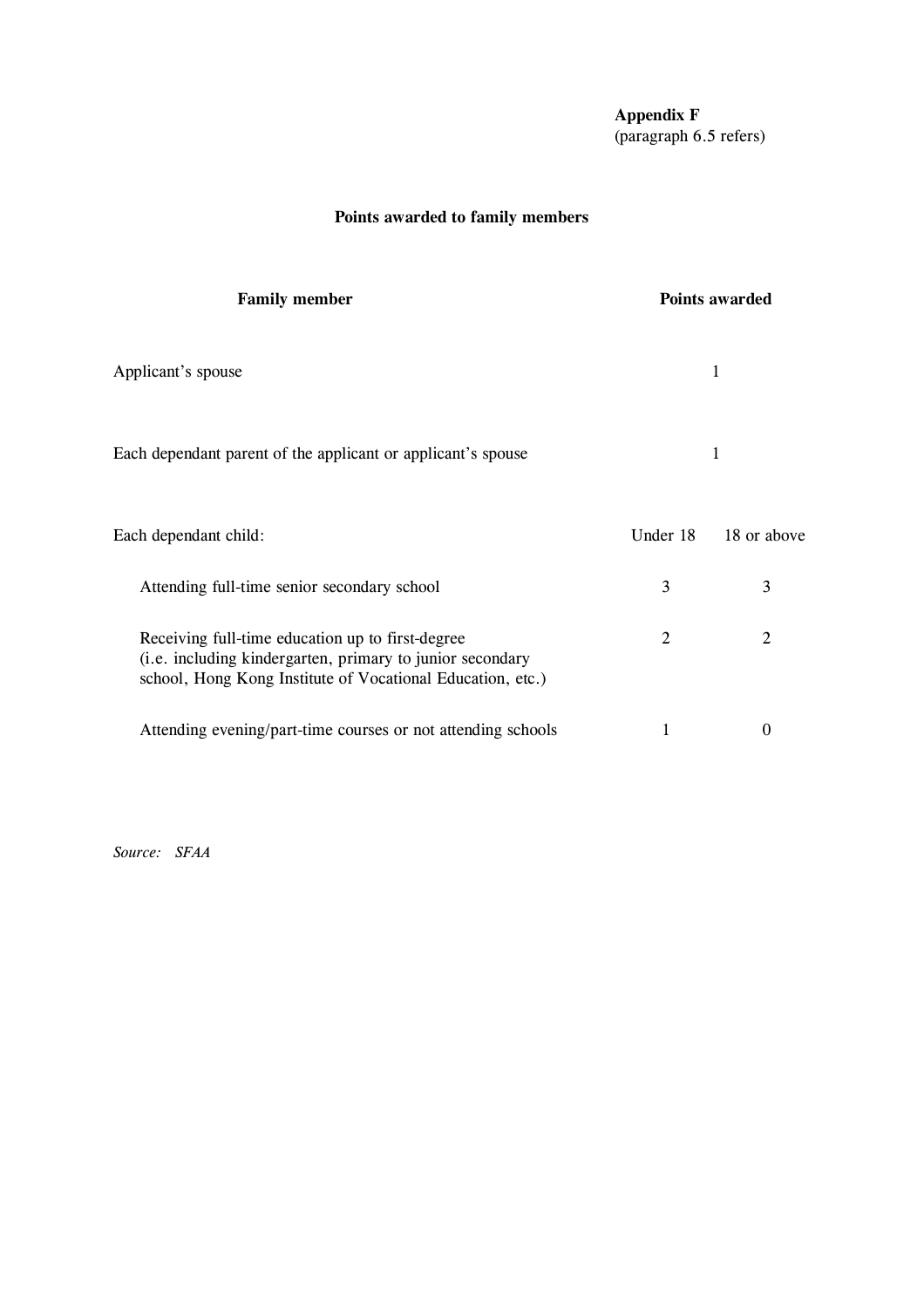**Appendix G** (paragraph 6.17 refers)

## **Illustrative example (based on actual case) of dependant family members on the result of the application for fee remission**

An applicant applied for fee remission in 1998-99. He was a driver and his wife was a factory worker. They earned a family income of \$261,000 a year (i.e. about \$21,750 a month). The applicant claimed to have two dependant parents, a child studying in a kindergarten and another child receiving full-time education below secondary three. The points scored by the applicant are shown below.

#### **Points scored by the applicant**

#### **Number of points**

| Family income                                              |   | $-2$ (Note) |
|------------------------------------------------------------|---|-------------|
| Spouse                                                     | 1 |             |
| Dependant parents                                          | 2 |             |
| Child studying in kindergarten                             | 2 |             |
| Another child receiving education<br>below secondary three | 2 |             |
| <b>Total points scored</b>                                 | 5 |             |

*Source: SFAA*

*Note: Two points are deducted for income in the range of \$20,401 to \$22,200 per month, see Appendix E.*

The applicant scored five points which entitled him to 50% fee remission (see paragraph 6.5). In this case, the SFAA had neither required the applicant to submit documentary proof to support his claim for points for dependants parents and for the child receiving education under secondary three, nor verified the identities of these dependants by home visit. If these dependants had been disregarded in calculating the score, the applicant would have scored one point only (i.e. –2 points for the family income plus 1 point for the spouse and 2 points for the child studying in kindergarten), which would not have entitled him to fee remission.